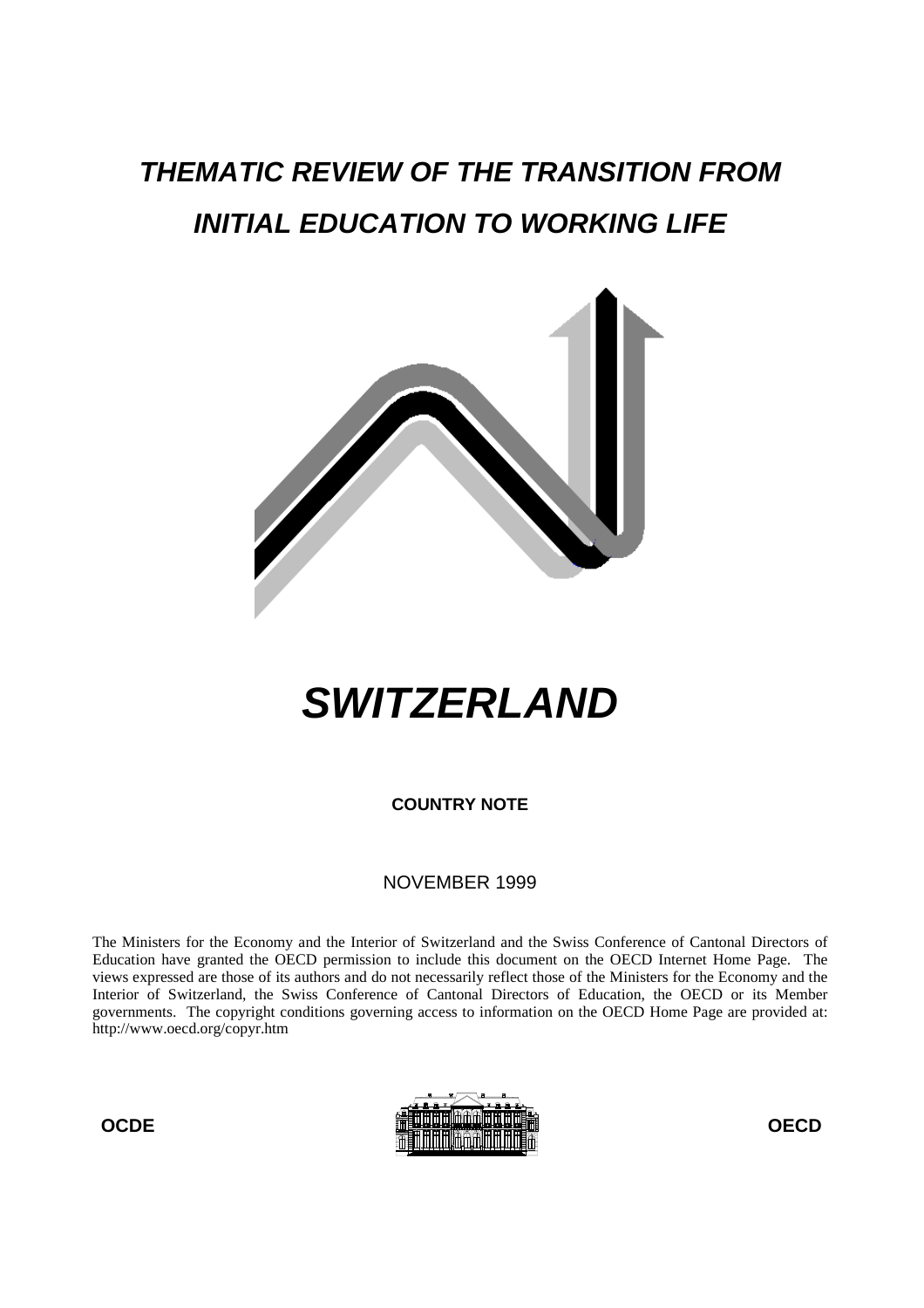## **TABLE OF CONTENTS**

| 1.                                                                                         |  |
|--------------------------------------------------------------------------------------------|--|
|                                                                                            |  |
|                                                                                            |  |
|                                                                                            |  |
|                                                                                            |  |
| 2.                                                                                         |  |
|                                                                                            |  |
|                                                                                            |  |
|                                                                                            |  |
| The institutional framework: Shared jurisdiction and financing of the education system  18 |  |
|                                                                                            |  |
| TRANSITIONS FROM INITIAL EDUCATION TO WORKING LIFE: THE EXTENT AND<br>$\mathfrak{Z}$ .     |  |
|                                                                                            |  |
|                                                                                            |  |
|                                                                                            |  |
|                                                                                            |  |
| 4.                                                                                         |  |
|                                                                                            |  |
|                                                                                            |  |
| The entry into lower secondary school: highly segmented streaming at a very early age  26  |  |
|                                                                                            |  |
|                                                                                            |  |
|                                                                                            |  |
|                                                                                            |  |
| 5.                                                                                         |  |
|                                                                                            |  |
|                                                                                            |  |
|                                                                                            |  |
| 6.                                                                                         |  |
|                                                                                            |  |
|                                                                                            |  |
|                                                                                            |  |
|                                                                                            |  |
| Annex 2 -- Members of the Swiss Steering Group and authors of the Background Report 58     |  |
|                                                                                            |  |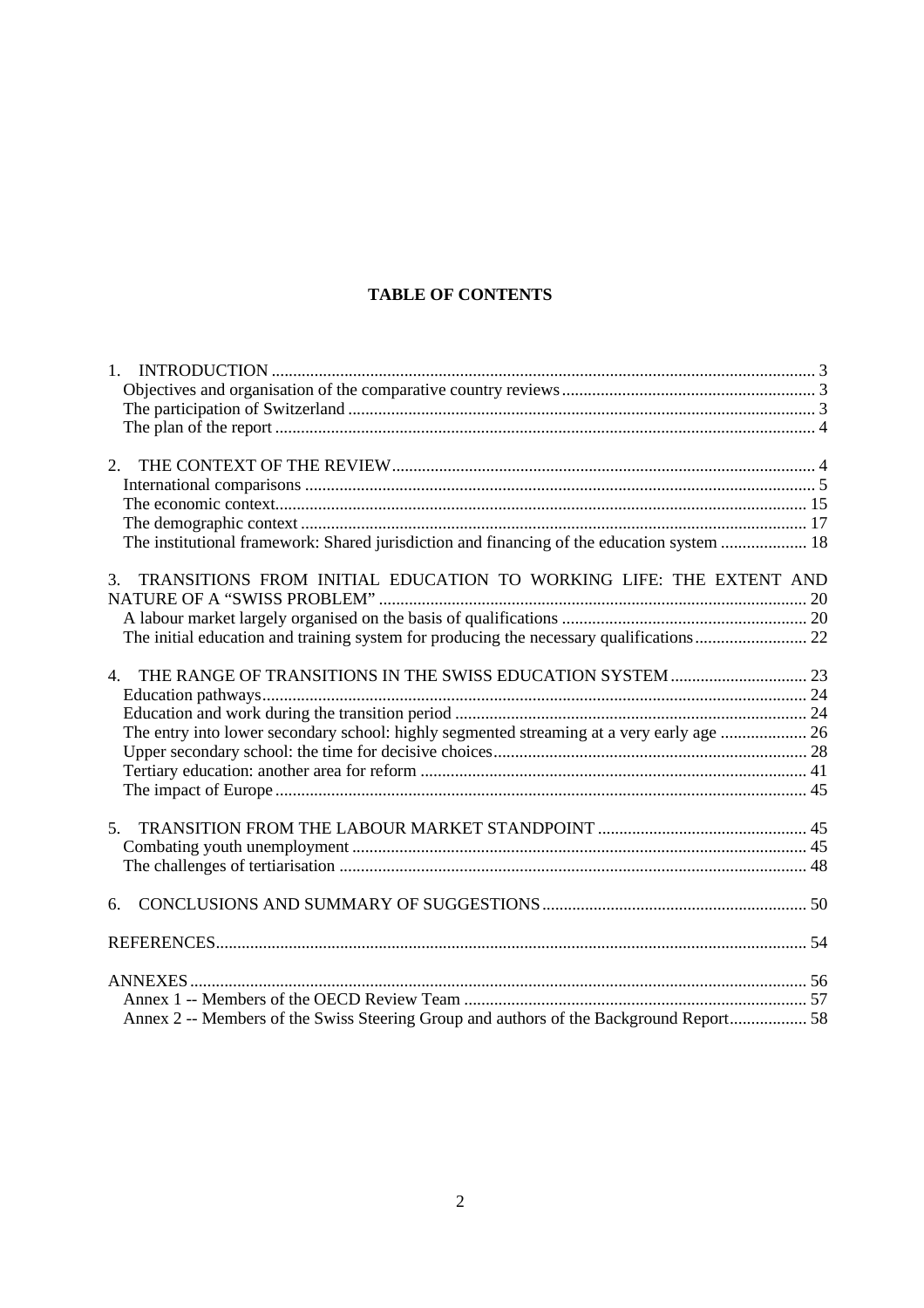## **1. INTRODUCTION**

## *Objectives and organisation of the comparative country reviews*

As part of the OECD's follow-up to the "Jobs Study" and to other preceding work<sup>1</sup>, the Education Committee launched in 1996 a series of country reviews focusing on institutional frameworks and policies affecting young people's transition from initial education and training to employment. The target group of these reviews is young people in the age span from about fifteen to thirty, that is from just before the end of compulsory education to the age where the predominant activity of the large majority of the age group is in the labour market rather than in education. These reviews are to examine both education and labour market institutions and policies, and, in particular, the interaction between both as it affects young people.

Altogether fourteen countries are participating in this review. In 1997, visits were made to six countries: Australia, Austria, Canada, the Czech Republic, Norway and Portugal. Denmark, Finland, Hungary, Japan, the United Kingdom, the United States, Sweden and Switzerland were visited in 1998 and 1999. Each visit lasted approximately ten days and was undertaken by a team of four reviewers, coming from different countries and from different administrative, research and policy making backgrounds. Within countries, the visits were co-ordinated by the education ministries, in co-operation with other ministries concerned. Each country prepared a Background Report according to guidelines agreed by country representatives and the OECD Secretariat.

The visits enabled the reviewers to deepen and analyse the information contained in the country background reports on the basis of discussions with representatives of administrations, employers, trade unions and educators. Site visits and meetings with young people in schools and enterprises provided further opportunities for improved understanding of the main transition problems and interesting responses to these in each country. After each visit, the review team prepared a Country Note synthesising the team's observations on the main transition problems and the measures taken to solve them. On the basis of the first series of six country visits, a comparative review was prepared for the autumn 1998 meeting of the Education Committee. The final Comparative Report, which will incorporate information on the 14 countries participating in the thematic review, will be presented to the Education Committee in November 1999.

## *The participation of Switzerland*

The visit to Switzerland took place from 11 to 20 January 1999. The members of the Steering Group in charge of preparing the visit, the authors of the Background Report and the members of the review team can be found in Annexes 1 and 2 of this document. At this time we would like to express our deep appreciation to the Steering Group, the authors of the Background Report and all those who helped us during the visit to understand the distinctive characteristics of the transition of young people to working life in Switzerland and the reasons for its success.

The visit took us to seven cantons in the three main linguistic regions: German- and French-speaking Switzerland and the canton of Ticino (Italian-speaking). This brought home to us the complexity and multicultural nature of Switzerland and enabled us to gain some idea of its distinctive mixture of multiple levels of decision-making within a united institutional framework for education and the labour market. This means that there are major regional differences in the conditions and outcomes of young people's transition to working life within a generally shared regulatory system.

Switzerland stands out for the success of the transition of its young people to working life, as is demonstrated by the fact that it has the lowest unemployment rate and the highest employment rate for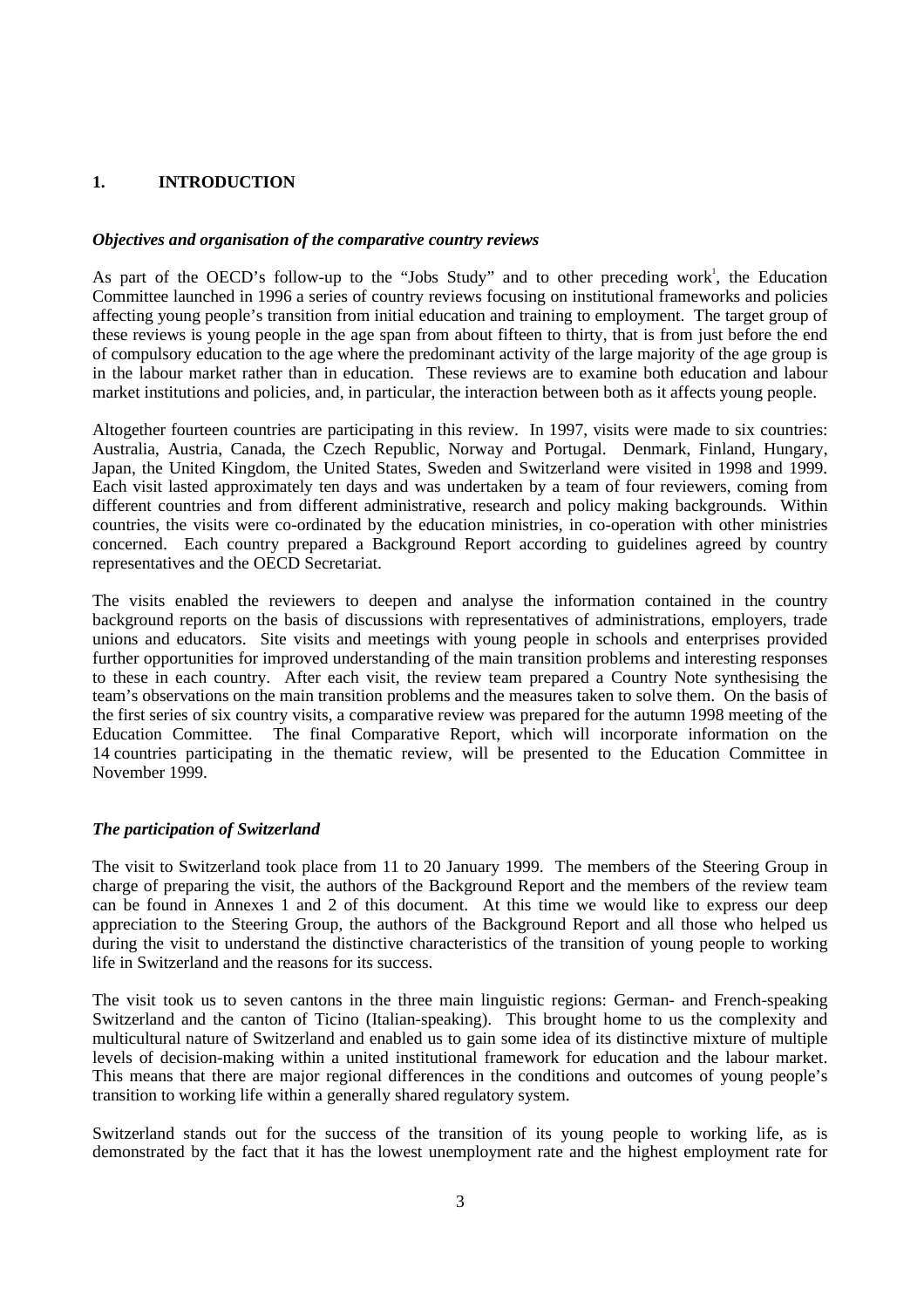young people of OECD countries<sup>2</sup>. What is even more impressive is the seriousness with which it is now studying the need for innovation and openness in the current education and labour market institutions and pathways. Switzerland's participation in the thematic review of *The Transition from Initial Education to Working Life* is part of a broad-based process of analysis, innovation and reform pursued throughout the 1990s at all levels of the education and training system and in the institutions and programmes regulating the labour market. The Reviewers' Report seeks to shed light both on the factors that explain the success of the transition in Switzerland and the underlying tensions and contradictions that inevitably go along with an innovation project of this magnitude in such a complex society.

Switzerland's exceptional performance in enabling young people to enter into working life is largely due to the supply of high-quality education and qualifications, enterprises' commitment to training and the serious shortage of skilled labour. The challenges facing Switzerland include the economic and social integration of young foreigners, the growth of the service sector and the globalisation of the economy and the country's position vis-à-vis the European Union. The most important reforms adopted to meet these challenges include the creation of the *Hautes Ecoles Spécialisées*<sup>3</sup> at the end of the 1990s; the university reform aimed at creating a common framework for all tertiary education; the reform of vocational education and training aimed at clarifying the responsibilities of decision-makers in supervisory bodies, communes, cantons, regions and the Confederation; and lastly the development of specific youth employment measures since 1993 due to the increase in unemployment among young people at the beginning of the 1990s and the arrival of young immigrants from the regions of the former Yugoslavia, who face special difficulties of economic and social integration.

## *The plan of the report*

The next chapter of the report will provide some statistical data on Switzerland's position in comparison with other OECD countries with a view to providing a frame of reference and will briefly describe the economic, demographic and institutional background for the transition of young people to working life in Switzerland. Chapter 3 will examine in greater detail the interface between the education/training system and the labour market, showing how the concept of qualifications is central to the functioning of the labour market and how the "production" of skills within the initial education and training system is explicitly geared to these qualifications. The fourth chapter will describe the main pathways currently offered by this system and will discuss the changes under way or that need to be envisaged to adapt these pathways to the needs of the labour market. Chapter 5 will look at these issues from the standpoint of the labour market, and will address two major challenges that must be faced both in the short term and in the years to come, i.e. the fight to reduce unemployment and to ensure the economic and social integration of those young people particularly at risk of being marginalised, and the shift to services in the economy. Lastly, Chapter 6 will summarise the experts' conclusions.

## **2. THE CONTEXT OF THE REVIEW**

Before we entered Switzerland to observe its transition system, we sensed that we would find more to praise than to criticise. We were well aware of the high praise rightly given by the OECD: "Switzerland's education and training system has an enviable record of success: Swiss children do well in international comparisons of scholastic achievement, there are few drop-outs from non-compulsory secondary education and the transition from education to work is smoother than in most other countries" (OECD, 1997). We therefore had to dig more deeply to see and interpret the signs of weakness or even of a crisis that the Swiss themselves seemed to have discovered when their country was in the throes of a recession, followed by the longest period of economic stagnation since the second world war.

In the context of the 1990s, when two often seemingly contradictory economic objectives are being pursued, i.e. reducing unemployment and increasing competitiveness, evaluating the transition process is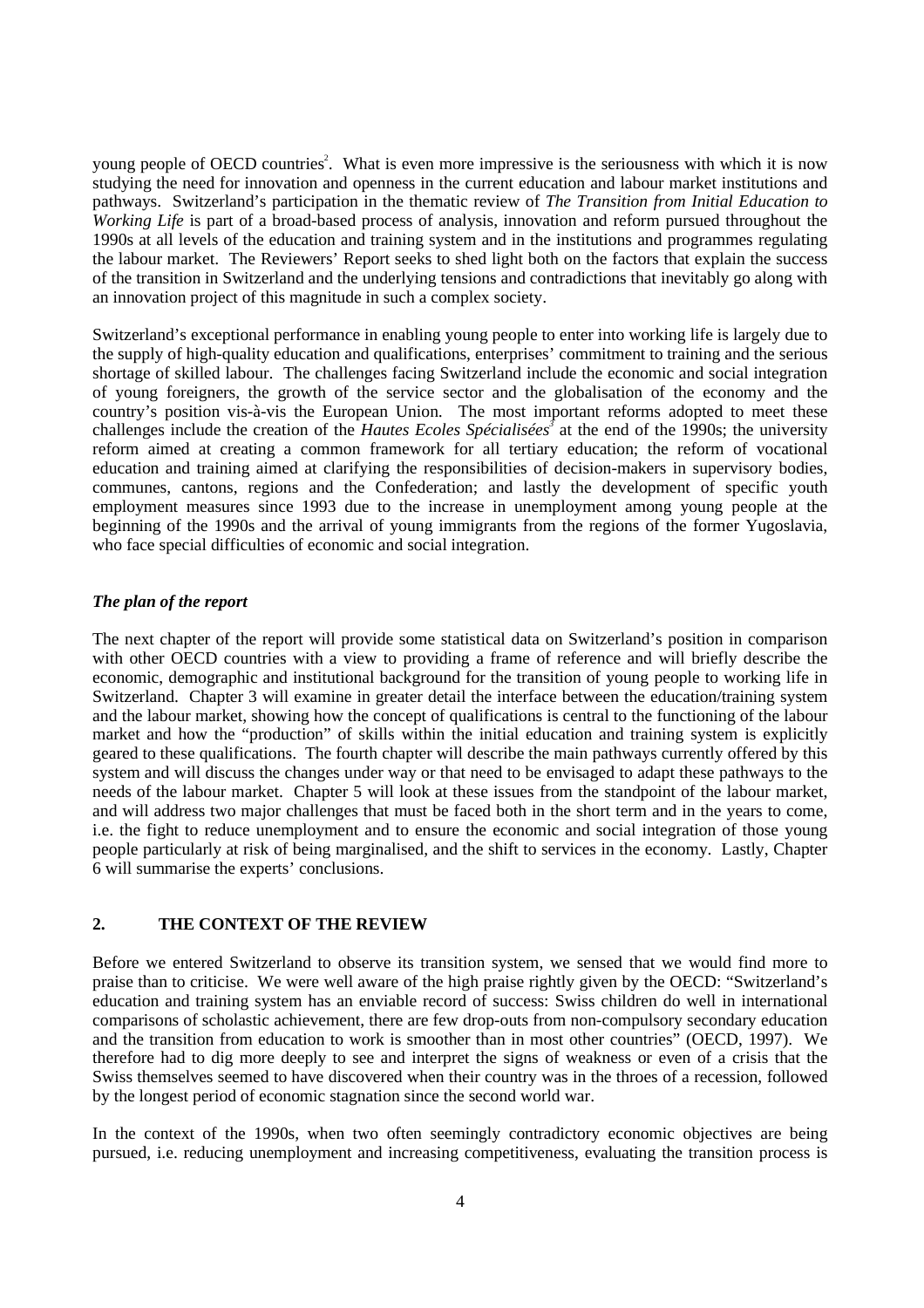no easy matter. The OECD background documents describe and define the transition process, but they leave a certain leeway as to the criteria used to distinguish a "good" transition process from one that is less good. Yet it is obvious that youth unemployment is the main problem that led to the review of the transition in the 14 participating countries. Compared with other countries, this problem of youth unemployment is, at least on the surface, virtually non-existent in Switzerland. This being the case, we think it is important to begin by making some comparisons with the situation in other countries in order to put the transition problem into perspective.

#### *International comparisons*

Before undertaking a specific review of the transition situation in Switzerland, it is best to make some comparisons with the international situation. We have chosen eleven key indicators for comparing Switzerland with the other countries examined in the OECD Thematic Review, as well as with its neighbouring countries, within the limit of the data available.

#### *The stagnation of the early 1990s*

In Switzerland, growth started to stagnate in the early 1990s, and the country lagged far behind its partners in performance throughout the decade.

| Rate of GDP growth (percentage) |         |         |           |         |         |
|---------------------------------|---------|---------|-----------|---------|---------|
|                                 | 1971-75 | 1976-80 | 1981-1985 | 1986-90 | 1991-97 |
|                                 |         |         |           |         |         |
| Norway                          | 4.6     | 4.8     | 3.1       | 1.7     | 3.9     |
| Poland                          |         |         |           |         | 3.4     |
| Australia                       | 3.9     | 2.9     | 3.2       | 3.2     | 3.0     |
| Austria                         | 3.9     | 3.3     | 1.4       | 3.2     | 2.8     |
| Denmark                         | 2.0     | 2.5     | 2.6       | 1.3     | 2.7     |
| <b>United States</b>            | 2.4     | 3.2     | 2.4       | 2.8     | 2.6     |
| Portugal                        | 4.4     | 5.1     | 0.9       | 5.5     | 2.2     |
| Spain                           | 5.3     | 2.0     | 1.4       | 4.5     | 1.8     |
| Canada                          | 4.9     | 3.7     | 2.8       | 2.8     | 1.8     |
| United Kingdom                  | 2.1     | 1.8     | 1.9       | 3.3     | 1.7     |
| Japan                           | 4.5     | 4.4     | 3.4       | 4.6     | 1.7     |
| Germany                         | 2.2     | 3.3     | 1.5       | 2.9     | 1.6     |
| France                          | 3.4     | 3.0     | 1.4       | 3.0     | 1.3     |
| Italy                           | 2.7     | 4.5     | 1.5       | 3.0     | 1.1     |
| Finland                         | 4.1     | 2.8     | 2.8       | 3.4     | 0.9     |
| Sweden                          | 2.6     | 1.3     | 1.7       | 2.3     | 0.8     |
| <b>Switzerland</b>              | 0.8     | 1.7     | 1.4       | 2.7     | 0.2     |
| Czech Republic                  |         |         |           |         | $-0.1$  |
| Hungary                         |         |         |           |         | $-0.9$  |

#### **Table 1 - Rate of GDP growth** (1990 \$US and 1990 exchange rates)

*Source* : National Accounts, OECD.

*But Switzerland still ranked first in terms of per capita income*

Despite this stagnation, Switzerland has remained the country with the highest per capita GDP.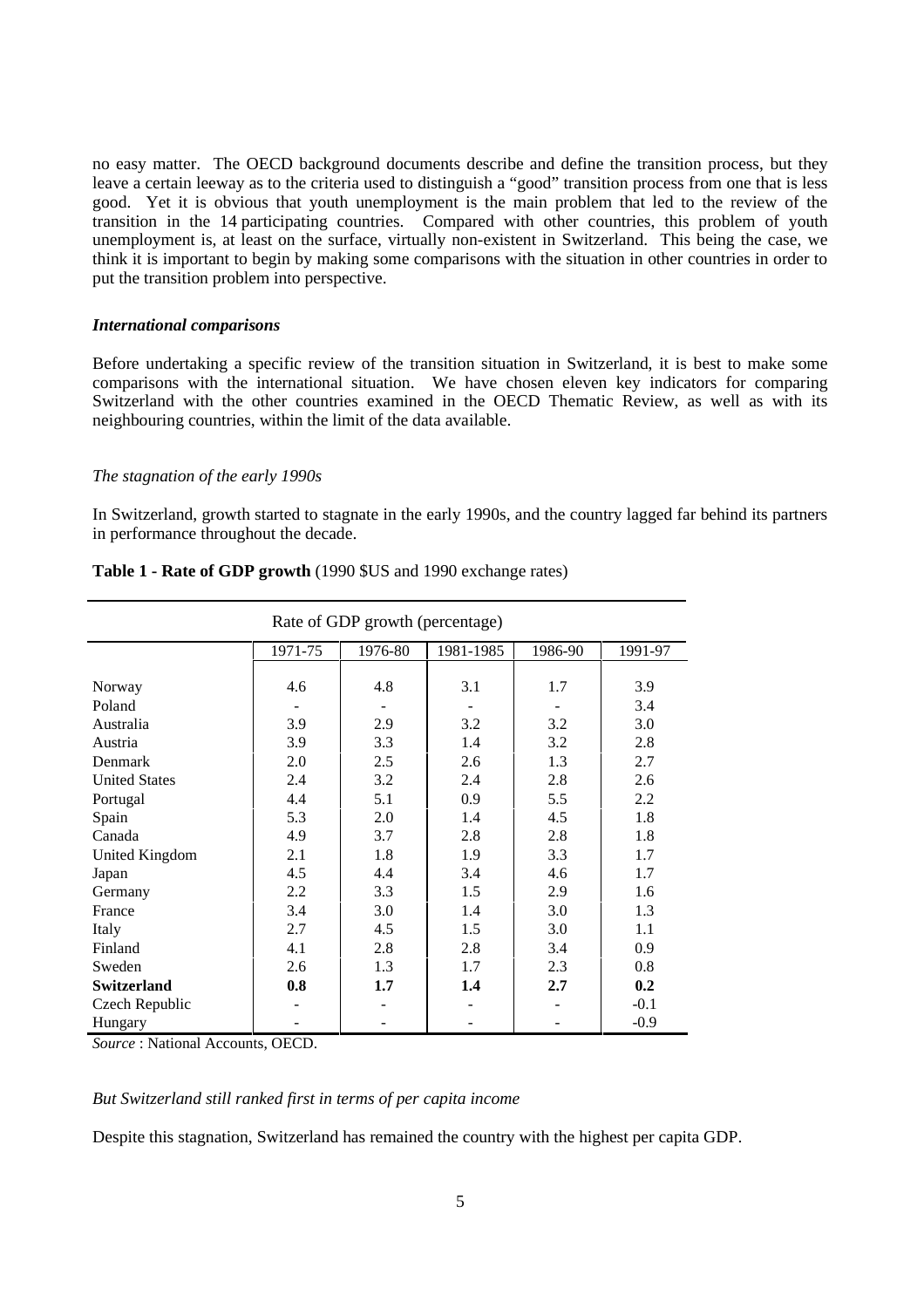|                      | Per capita GDP                                |
|----------------------|-----------------------------------------------|
| Switzerland          | 35 897                                        |
| Norway               | 34 815                                        |
| Japan                | 33 212                                        |
| Denmark              | 32 179                                        |
| <b>United States</b> | 29 3 26                                       |
| Sweden               | 25 746                                        |
| Austria              | 25 549                                        |
| Germany              | 25 470                                        |
| France               | 23 789                                        |
| Finland              | 23 3 14                                       |
| United Kingdom       | 21 740                                        |
| Australia            | 21 202                                        |
| Canada               | 20 064                                        |
| Italy                | 19 9 13                                       |
| Portugal             | 10 1 84                                       |
| Czech Republic       | 5 0 5 0                                       |
| Hungary              | 4 461                                         |
|                      | Source: Annual Netional Accounts Vol. 1, OECD |

**Table 2 - Per capita GDP in 1997** (\$US) (current prices and exchange rates)

*Source* : Annual National Accounts, Vol. 1, OECD, 1998.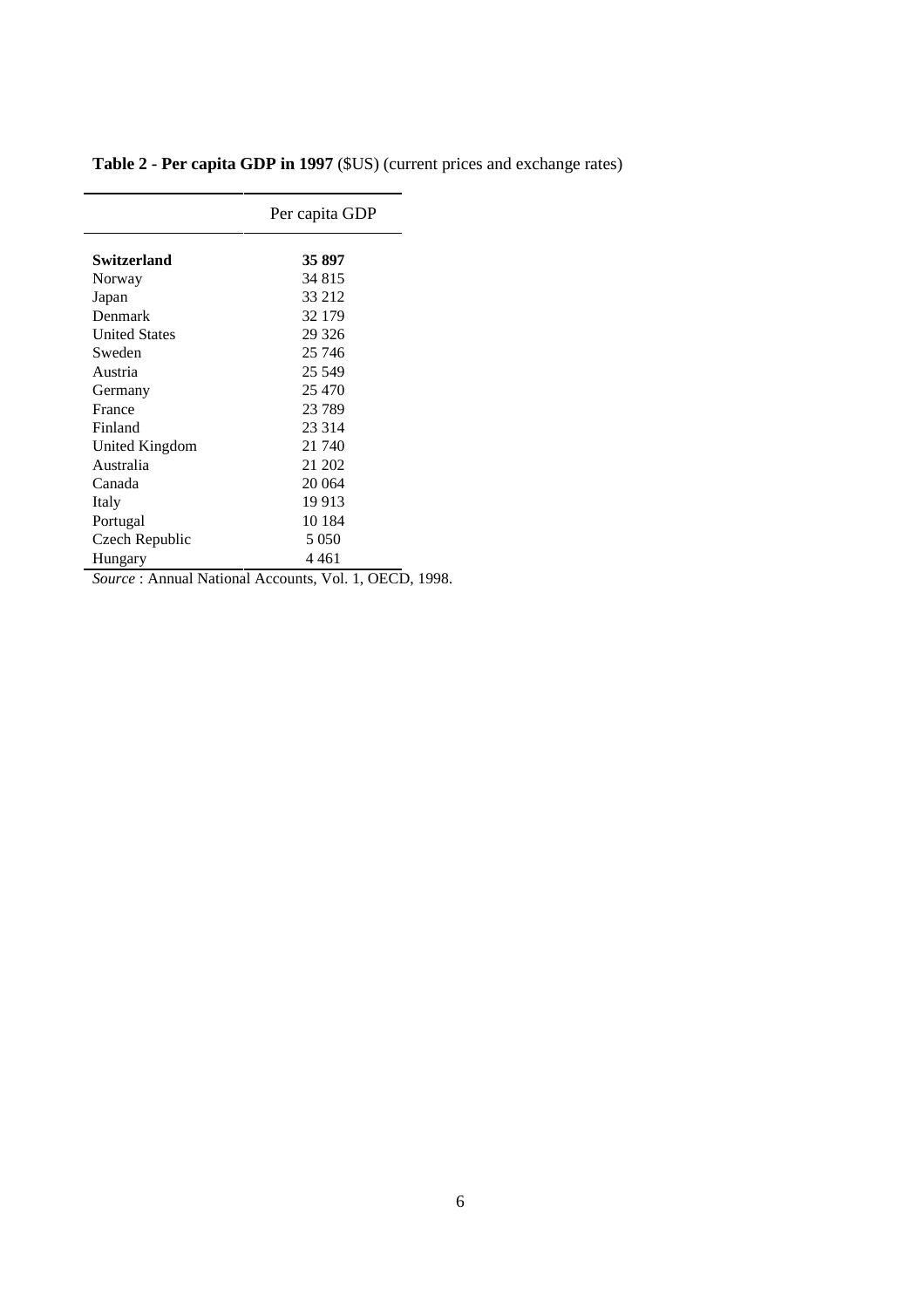## *A country that makes education a priority*

 $\overline{a}$ 

Unquestionably, Switzerland makes a considerable financial effort in the field of education. It devotes 5.5 per cent of its GDP to education, ranking just after the Scandinavian countries. And if the share of public spending devoted to education is considered, Switzerland ranks second worldwide, immediately after Norway.

| Table 3 - Expenditure on education as a percentage of GDP and public expenditure on education as |  |
|--------------------------------------------------------------------------------------------------|--|
| a percentage of total public expenditure for all levels of education combined (1995)             |  |

|                       | Direct public<br>expenditure | Total expenditure<br>from public and<br>private sources | Direct public<br>expenditure on<br>$education + public$<br>subsidies to the |
|-----------------------|------------------------------|---------------------------------------------------------|-----------------------------------------------------------------------------|
|                       |                              | On educational institutions as a<br>percentage of GDP   | private sector<br>as a percentage of<br>total public<br>expenditure         |
| Norway                | 6.8                          | m                                                       | 16.7                                                                        |
| Finland               | 6.6                          | 6.6                                                     | 12.2                                                                        |
| Sweden                | 6.6                          | 6.7                                                     | 11.6                                                                        |
| Denmark               | 6.5                          | 7.1                                                     | 13.1                                                                        |
| Canada                | 5.8                          | 7.0                                                     | 13.6                                                                        |
| France                | 5.8                          | 6.3                                                     | 11.1                                                                        |
| Switzerland           | 5.5                          | m                                                       | 14.7                                                                        |
| Portugal              | 5.4                          | 5.4                                                     | m                                                                           |
| Austria               | 5.3                          | 5.5                                                     | 10.6                                                                        |
| <b>United States</b>  | 5.0                          | 6.7                                                     | 14.4                                                                        |
| Hungary               | 4.9                          | 5.5                                                     | 9.4                                                                         |
| Czech Republic        | 4.8                          | 5.7                                                     | 13.1                                                                        |
| <b>United Kingdom</b> | 4.6                          | m                                                       | m                                                                           |
| Australia             | 4.5                          | 5.6                                                     | 13.1                                                                        |
| Germany               | 4.5                          | 5.8                                                     | 9.5                                                                         |
| Italy                 | 4.5                          | 4.7                                                     | 9.0                                                                         |
| Japan                 | 3.6                          | 4.7                                                     | 9.8                                                                         |

*Source* : OECD, Education at a Glance, 1998.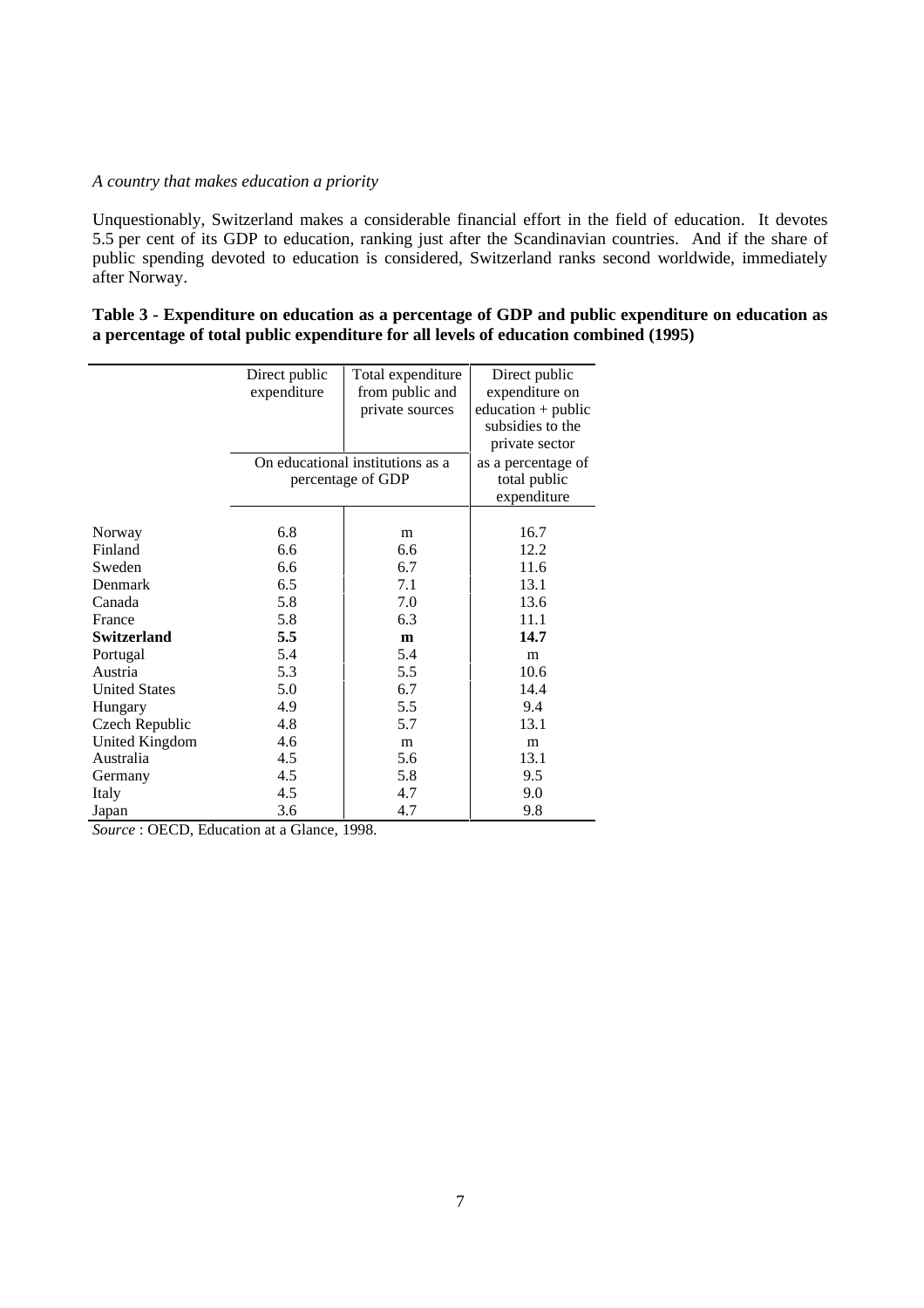## *A sharp rise in unemployment, but a situation that remains enviable on the whole*

Despite the fact that in 1997 the overall unemployment rate stood at its highest since the beginning of the crisis of the 1990s, the rate of youth unemployment remained the lowest of all OECD countries, even though it had doubled since 1991.

|                      | 15-24 age group      |                      |       | $25-64$ age group |
|----------------------|----------------------|----------------------|-------|-------------------|
|                      | 1991                 | 1997                 | 1991  | 1997              |
|                      |                      |                      |       |                   |
| <b>Switzerland</b>   | 3.18                 | 6.00                 | 1.54  | 3.91              |
| Austria              | $\ddot{\phantom{0}}$ | 6.48                 |       | 4.13              |
| Japan                | 4.46                 | 6.64                 | 1.75  | 3.03              |
| Denmark              | 11.51                | 8.09                 | 8.66  | 4.87              |
| Czech Republic       |                      | 8.37                 |       | 3.97              |
| Germany              | 5.42                 | 9.99                 | 5.65  | 9.82              |
| Norway               | 12.84                | 10.90                | 4.73  | 3.04              |
| <b>United States</b> | 13.44                | 11.29                | 5.52  | 3.77              |
| United Kingdom       | 13.57                | 13.47                | 7.11  | 5.94              |
| Australia            | 17.09                | 15.94                | 7.44  | 6.66              |
| Hungary              |                      | 15.94                |       | 7.41              |
| Canada               | 16.17                | 16.69                | 9.14  | 7.88              |
| Sweden               | 7.94                 | 22.48                | 2.44  | 8.83              |
| Finland              | 14.95                | 23.30                | 5.13  | 11.17             |
| Poland               | $\ddot{\phantom{a}}$ | 24.68                |       | 9.56              |
| France               | 19.42                | 28.14                | 7.77  | 10.92             |
| Italy                | 30.77                | 33.57                | 6.88  | 9.26              |
| Spain                | 29.02                | 37.09                | 12.86 | 17.33             |
| Portugal             | 9.28                 | $\ddot{\phantom{0}}$ | 3.28  |                   |

## **Table 4 - Unemployment rate**

*Note* : Countries are ranked by the size of their youth unemployment rate in 1997. *Source* : OECD File (LFSPART3 Database).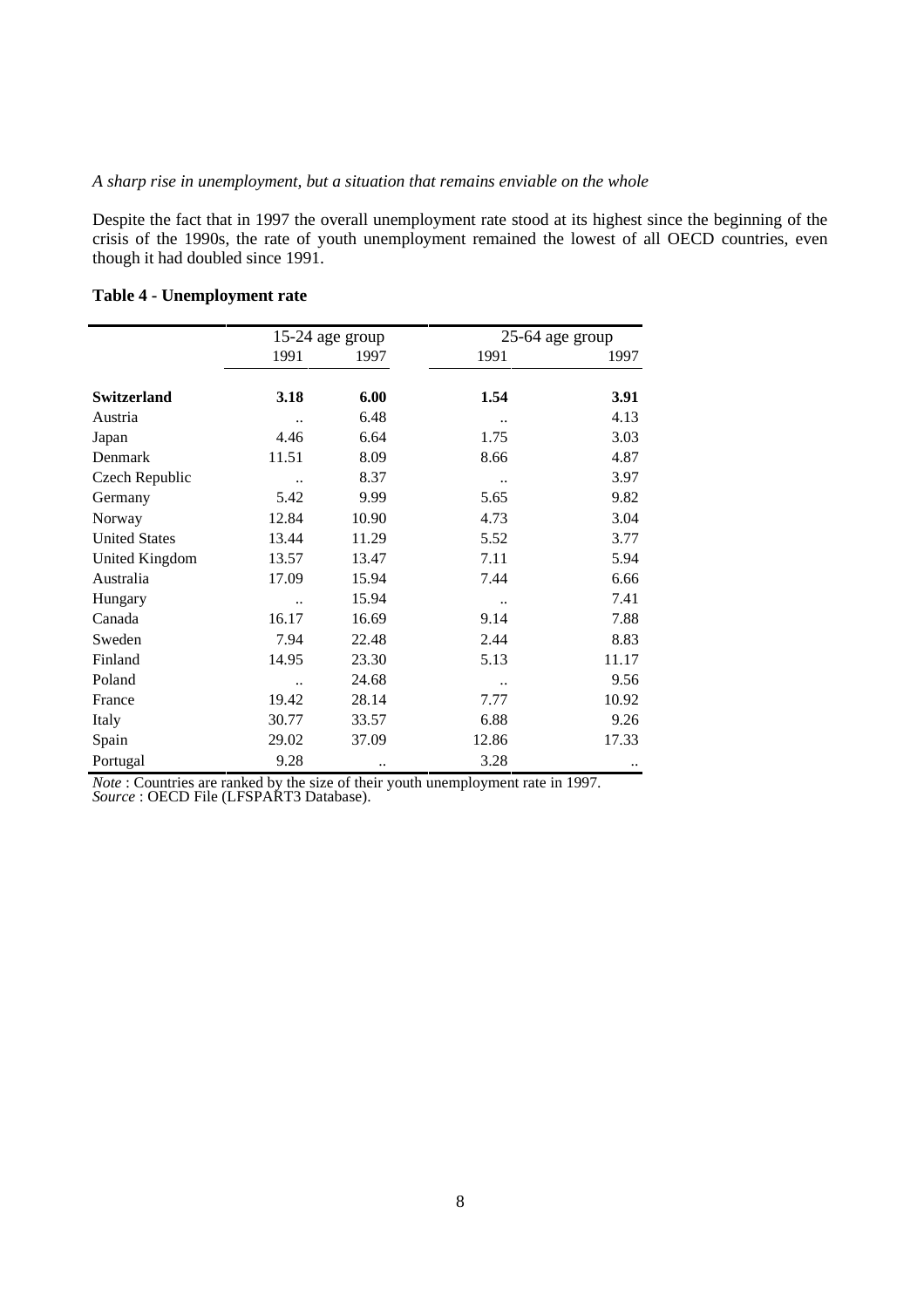## *Young people are affected by economic conditions, but their situation remains comparatively good*

The economic conditions of the 1990s led to a drop in employment rates, which was substantially sharper for young people than for adults. Nevertheless, the youth employment rate, which includes young people in apprenticeship programmes, remains the highest of OECD countries after Denmark.

|                       | 15-24 age group      |       |                      | 25-64 age |
|-----------------------|----------------------|-------|----------------------|-----------|
|                       | 1991                 | 1997  | 1991                 | 1997      |
|                       |                      |       |                      |           |
| Denmark               | 64.74                | 68.23 | 77.37                | 77.12     |
| <b>Switzerland</b>    | 69.31                | 62.95 | 82.31                | 81.34     |
| <b>United Kingdom</b> | 66.04                | 60.96 | 72.13                | 72.83     |
| <b>United States</b>  | 57.15                | 58.04 | 74.53                | 77.17     |
| Australia             | 56.04                | 56.27 | 68.38                | 69.07     |
| Norway                | 50.26                | 55.16 | 77.58                | 82.18     |
| Austria               |                      | 51.26 |                      | 67.60     |
| Canada                | 56.46                | 50.99 | 71.35                | 72.08     |
| Germany               | 57.55                | 46.89 | 69.29                | 66.71     |
| Japan                 | 43.40                | 45.33 | 76.52                | 76.32     |
| Czech Republic        | $\ddot{\phantom{0}}$ | 44.28 |                      | 76.49     |
| Sweden                | 60.65                | 39.64 | 85.93                | 77.16     |
| Finland               | 48.60                | 37.09 | 76.06                | 69.64     |
| Hungary               | $\ddot{\phantom{0}}$ | 31.30 | $\ddot{\phantom{a}}$ | 59.31     |
| Italy                 | 29.24                | 24.67 | 60.24                | 57.07     |
| France                | 27.70                | 20.12 | 69.12                | 68.72     |
| Portugal              | 51.84                |       | 73.83                |           |

## **Table 5 - Employment to Population Ratio**

*Note* : Countries are ranked by the size of their employment to population *Source* : LFSPART3 Database.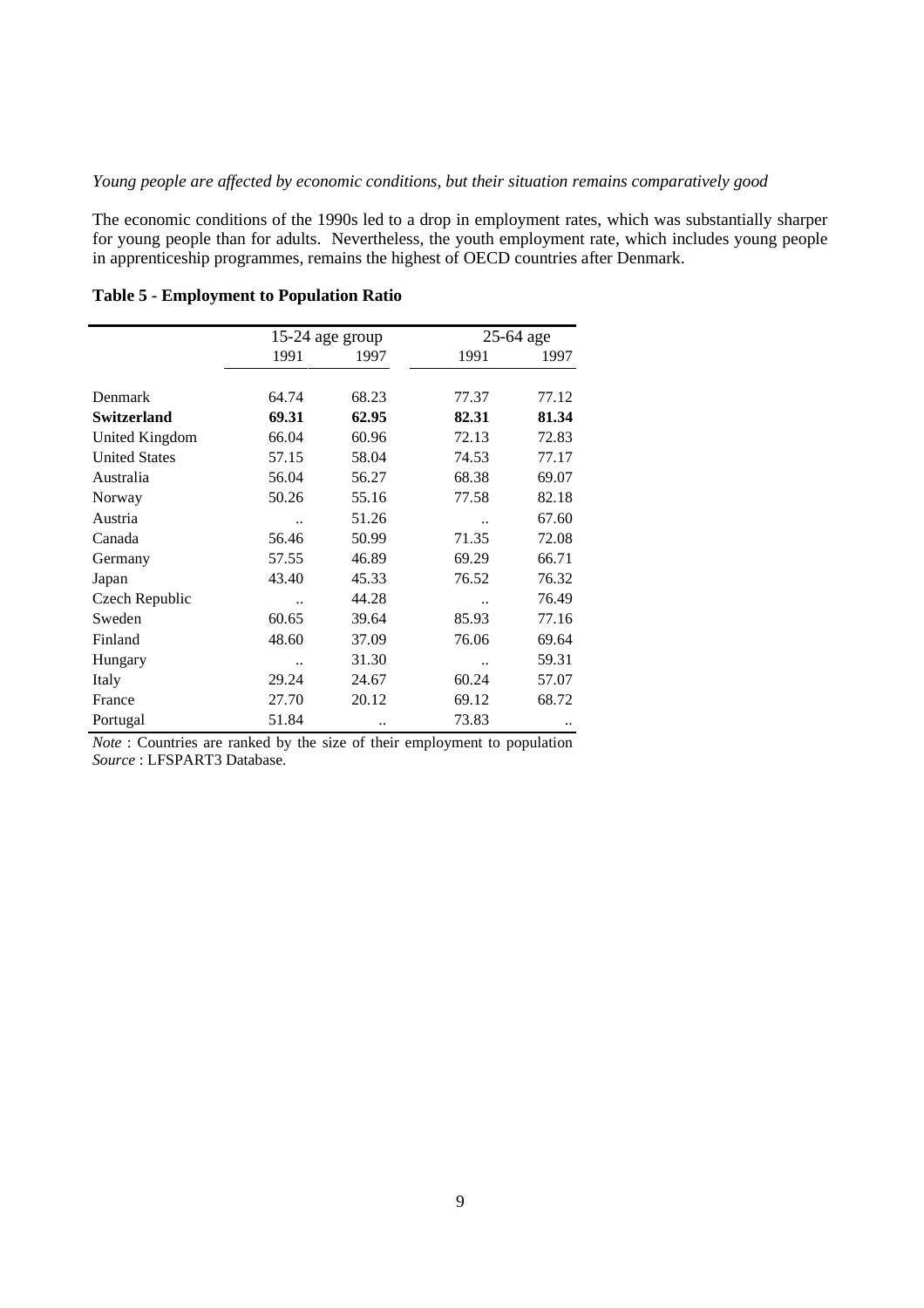#### *Low access to university education*

While other countries emphasise human capital development policies as the only way of maintaining and improving living standards, Switzerland presents a paradox: as we have already seen, it is the country with the highest standard of living, yet only a very small proportion of its population has a university level education. This is not primarily due to a cohort effect since the level of education of young adults shows only very moderate growth in the university sector compared with most other countries. Admittedly, nonuniversity tertiary education is relatively more developed in Switzerland than in some countries with a larger proportion of university graduates, but this does not offset the "deficit" in university education.

|                       | 25-34 age group  |            |                | 35-64 age group  |
|-----------------------|------------------|------------|----------------|------------------|
|                       | Higher education |            |                | Higher education |
|                       | non-university   | university | non-university | university       |
| <b>United States</b>  | 8.67             | 26.49      | 7.88           | 25.50            |
| Canada                | 34.12            | 20.09      | 29.01          | 16.14            |
| Norway                | 10.62            | 19.30      | 11.53          | 13.91            |
| Australia             | 9.51             | 15.84      | 10.16          | 14.41            |
| <b>United Kingdom</b> | 8.64             | 15.21      | 9.21           | 11.71            |
| <b>Denmark</b>        | 6.04             | 14.69      | 6.54           | 14.36            |
| Hungary               | a                | 14.32      | a              | 13.14            |
| Finland               | 10.87            | 13.06      | 8.85           | 11.44            |
| France                | 13.62            | 12.35      | 7.73           | 8.68             |
| Germany               | 7.16             | 12.32      | 8.67           | 12.48            |
| Czech Republic        | 0.00             | 11.20      | 0.00           | 10.16            |
| Sweden                | 17.05            | 11.18      | 12.79          | 14.08            |
| Portugal              | 3.19             | 11.18      | 3.54           | 6.30             |
| <b>Switzerland</b>    | 11.82            | 10.72      | 12.63          | 9.04             |
| Italy                 | m                | 8.34       | m              | 8.03             |
| Austria               | 2.23             | 6.93       | 1.88           | 5.73             |

### **Table 6 - Level of education of the population aged 25-64, 1996**

*Source* : OCDE Education Database.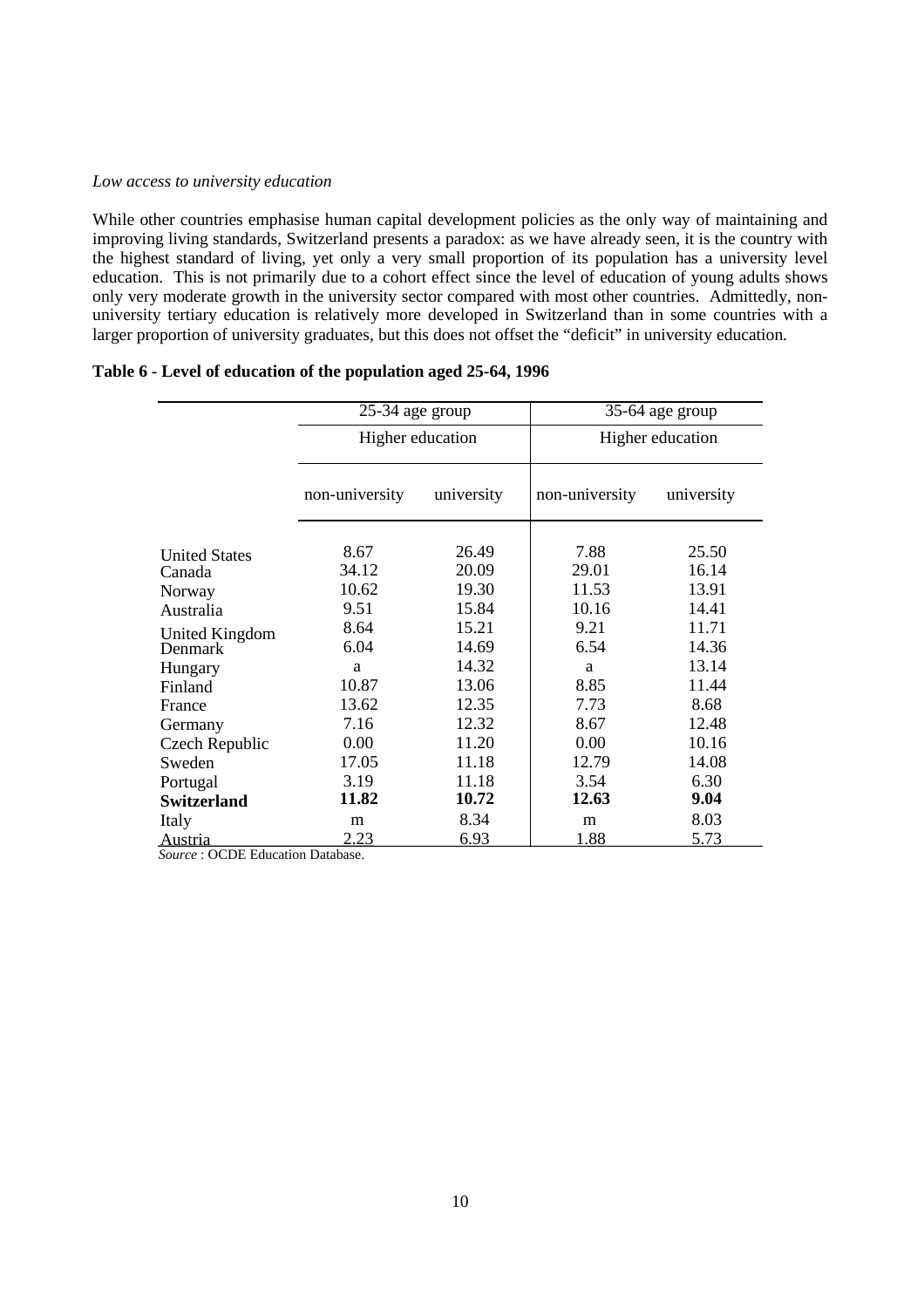## *An average ranking in terms of literacy skills*

The International Adult Literacy Survey recently made it possible to measure literacy skills in a number of countries, including Switzerland. It showed that Switzerland ranks average among the countries examined in terms of the proportion of its inhabitants with a low literacy level, i.e. lower than what is considered to be "a suitable minimum for coping with the complex information produced in the knowledge society"<sup>4</sup>. Slightly fewer than one out of two Swiss aged between 16 and 65 has a low literacy level. This is also the case of one out of three young people between the age of 16 and 25. In both cases, there is no significant difference between the country's French-speaking and German-speaking communities.

## **Table 7 - Proportion of population aged 16-25 and 16-65 who have a low level of literacy\* (document literacy scale), 1994-1995**

|                             |       | Age   |
|-----------------------------|-------|-------|
|                             | 16-25 | 16-65 |
|                             |       |       |
| Sweden                      | 19.7  | 32.8  |
| Netherlands                 | 22.9  | 39.7  |
| Belgium (Flanders)          | 23.6  | 39.6  |
| Canada                      | 32.6  | 47.8  |
| German-speaking Switz. 32.8 |       | 47.2  |
| French-speaking Switz.      | 33.6  | 45.2  |
| Germany                     | 34.2  | 41.7  |
| United Kingdom              | 44.4  | 50.4  |
| New Zealand                 | 47.5  | 50.6  |
| Ireland                     | 49.9  | 57.0  |
| <b>United States</b>        | 55.5  | 49.7  |
| Poland                      | 65.3  | 76.1  |

\*: Levels 1 and 2.

*Source*: International Adult Literacy Survey, 1994-1995.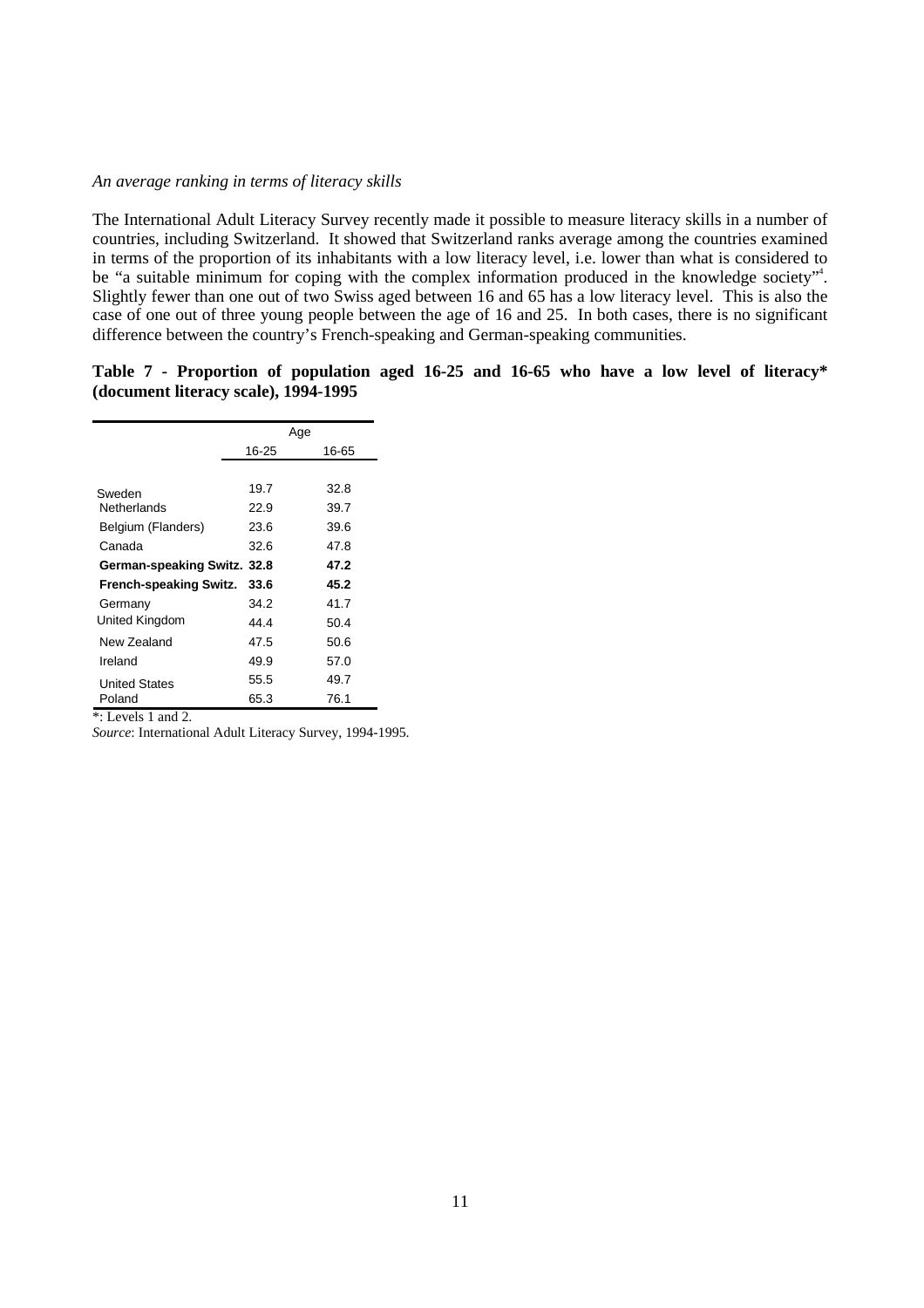## *A lack of significant progress in school participation since the beginning of the 1990s*

In most OECD countries, the school expectancy at the age of five (i.e. the average number of years that a child of five can be expected to remain enrolled in school) rose substantially between 1990 and 1996. This did not occur in Switzerland, where the average length of education stood at 15.7 years, which was lower than the average for OECD countries (16.4 years).

## **Figure 1**

## Full-time and part-time school expectancy under current conditions\* (1996)



\* Education for children under the age of five is excluded.

Source: Education at a Glance 1998.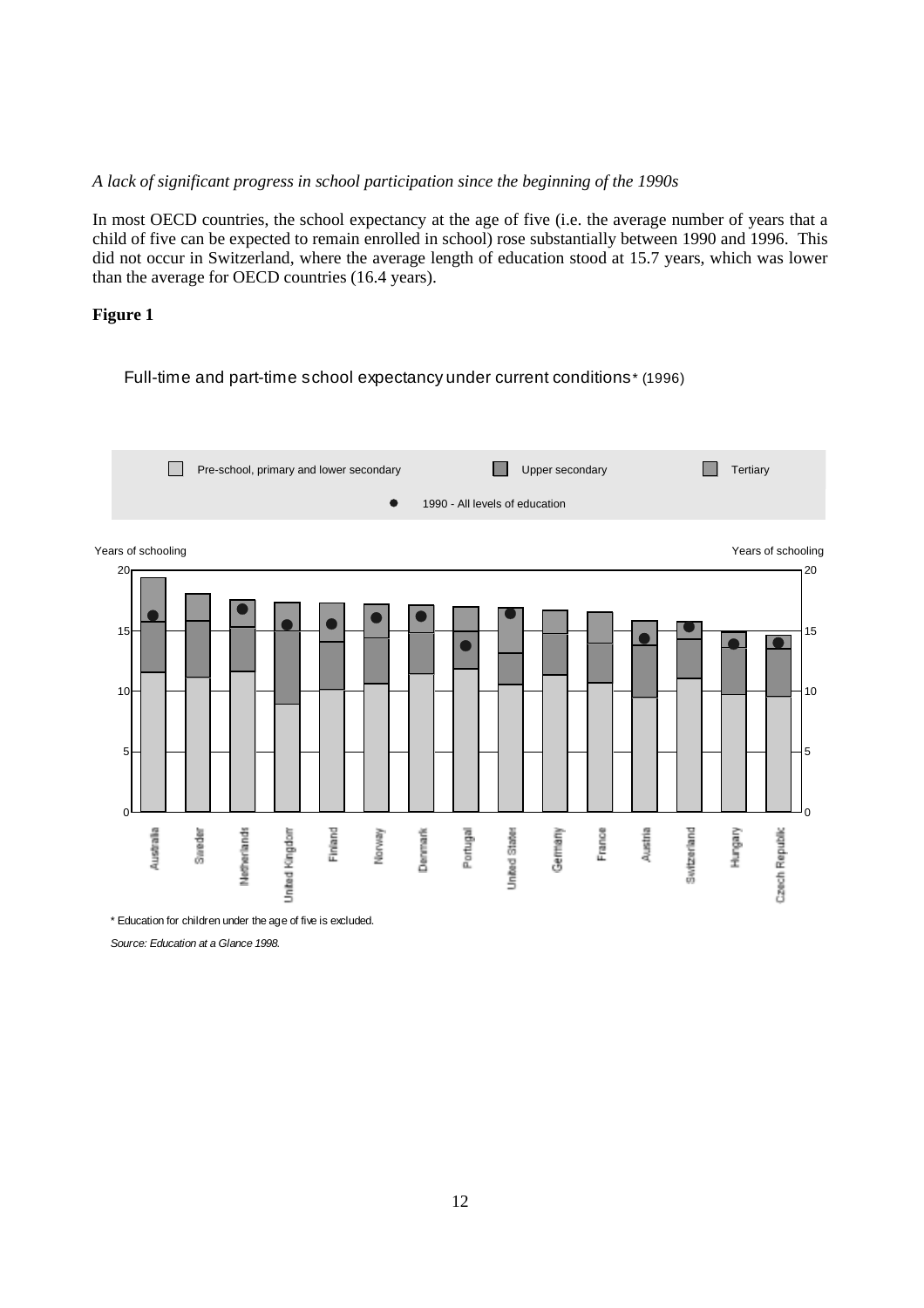## *Persistent, marked differences in the average length of schooling between men and women*

Furthermore, the differences in the average number of years of schooling between men and women in Switzerland are the greatest of all OECD countries: among the 25-64 age group, men's average school participation is 1.3 years longer than women's. Although in virtually all OECD countries this difference has diminished significantly for the youngest age groups (25-34), and in many cases even been reversed in favour of women, it has only decreased by less than half a year in Switzerland.

D ifference in years 0.6 0.4 0.2 0.0 -0.2  $\Box$  25 -64 year -olds -0.4 25-34 year-olds -0.6 -0.8 -1.0 -1.2 -1.4 Denmark Canada Portugal **Czech Republic** United Kingdom Hungary France Finland Austria Italy Norway **Jnited States** Switzerland Australia Germany United Kingdom Denmark Sweden Czech Republic United States Switzerland

**Figure 2 - Difference in average years of schooling between men and women (1996)**

*Source* : Education at a Glance 1998.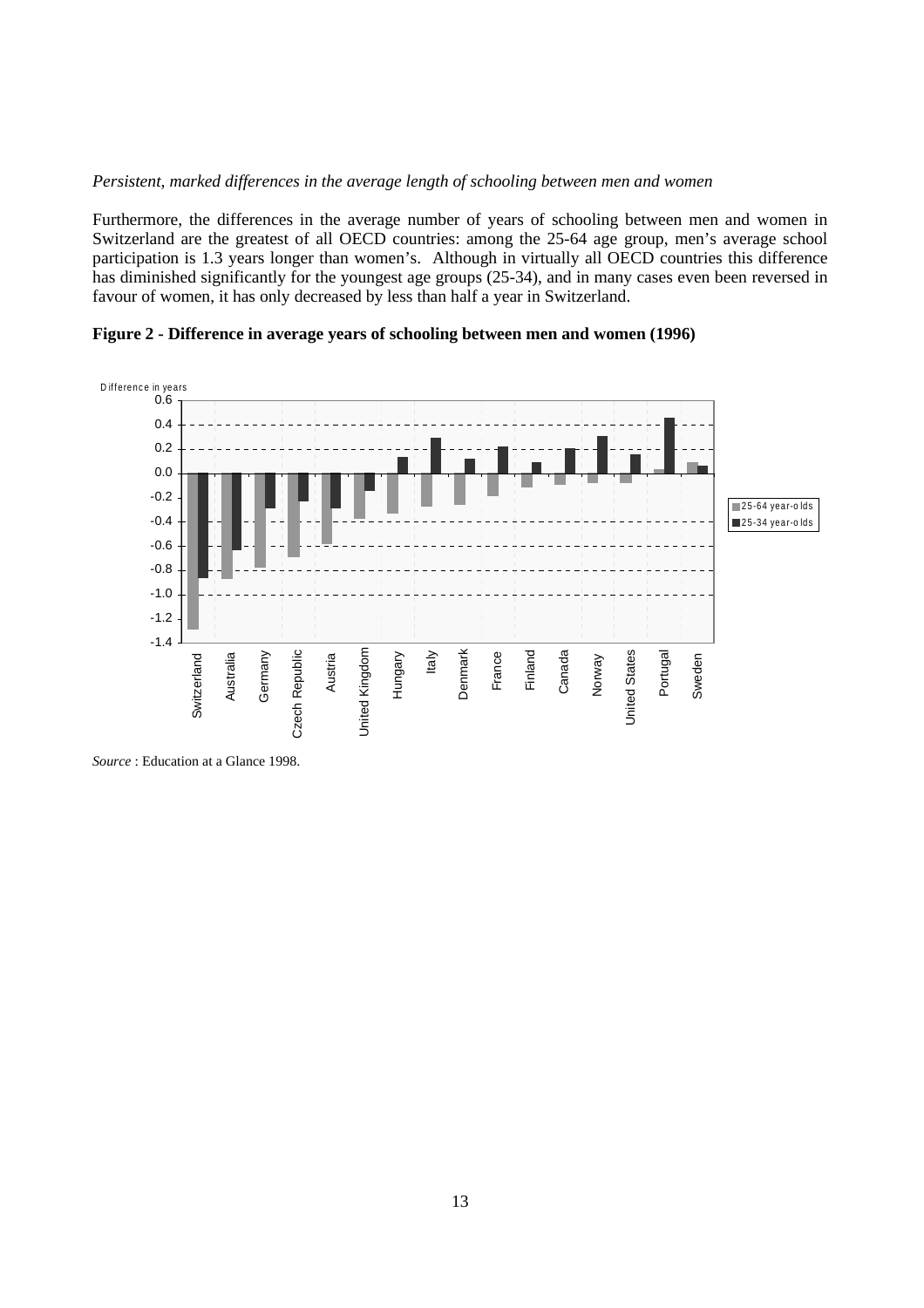#### *Mobility across generations*

In Switzerland, more than in the other countries examined in the International Adult Literacy Survey, the likelihood of achieving academic success continues to be determined largely by family background. A young person whose parents hold a post-secondary degree is four to five times more likely to obtain such a degree in turn than someone whose parents did not finish upper secondary school. The relatively limited access to universities that we saw earlier does much to explain this state of affairs. It is true that because of the very structure of the Swiss education system, the populations with the highest and lowest education levels are relatively smaller than in most other countries, since the secondary finishing diplomas provide solid training for entering the labour market. When interpreting this relatively low intergenerational mobility in Switzerland, it should also be borne in mind that those without secondary finishing qualifications consist largely of foreigners. This being the case, migration policies appear to be one of the factors that explains the low level of mobility across generations.

## **Relative chance of having completed tertiary education, for individuals with parents of different educational backgrounds**

| Older age cohort<br>46-55                               | Improved chance<br>if parents completed tertiary education<br>compared with if they failed<br>to complete secondary | Younger age cohort<br>$(26-35)$                                                   |
|---------------------------------------------------------|---------------------------------------------------------------------------------------------------------------------|-----------------------------------------------------------------------------------|
| CHE<br>NLD<br><b>BEI</b><br>IS A<br>UKM<br>DFI<br>AI IS | 5-6 times as likely<br>4-5 times as likely<br>3-4 times as likely<br>2-3 times as likely<br>1-2 times as likely     | POI<br>CHE.<br><b>UKM</b><br>USA<br>NLD<br><b>BFI</b><br>DEU X<br><b>SW</b><br>N7 |

Source : Education at a Glance, 1998, page 28.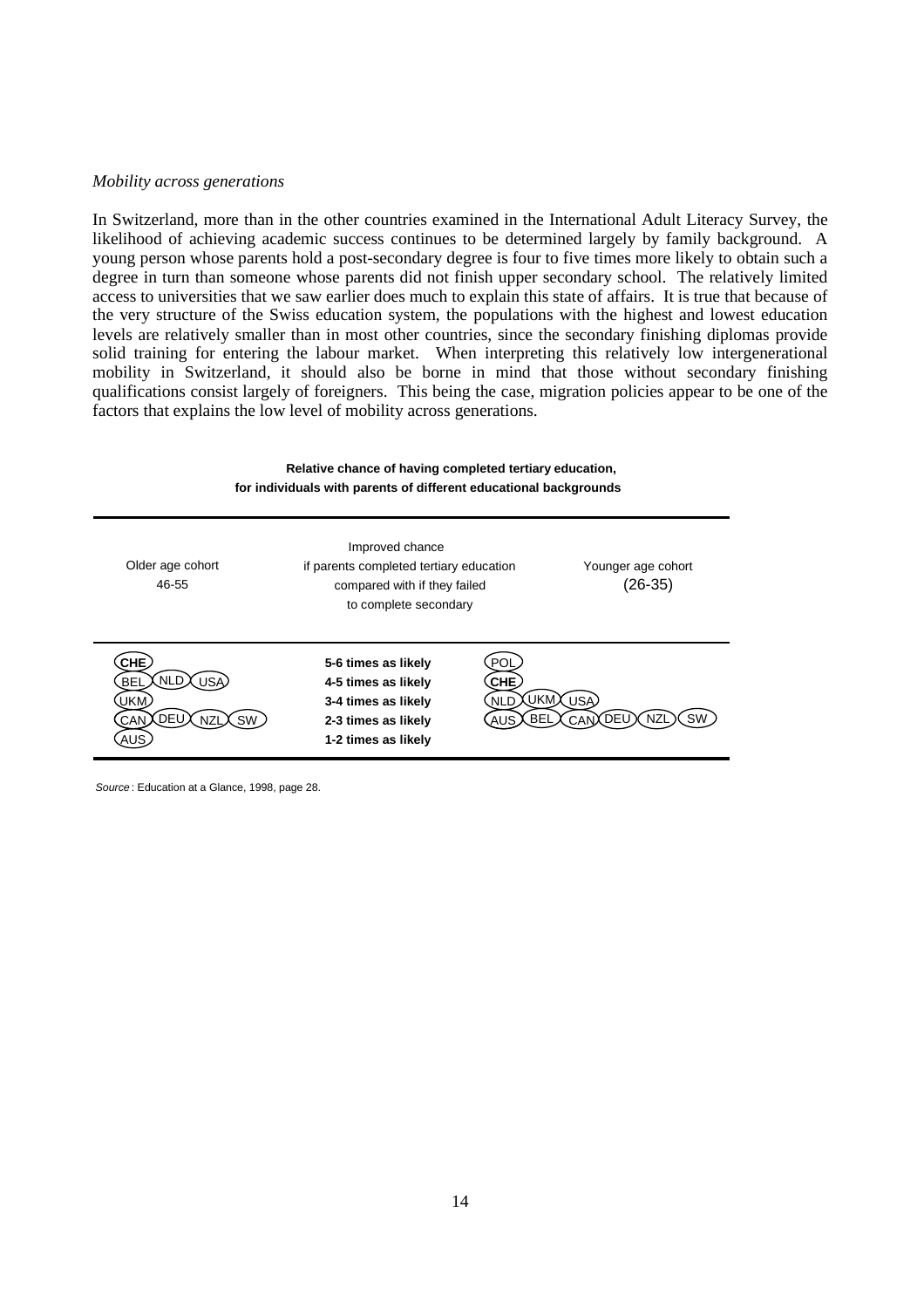## *Socio-economic inequalities in everyday skills*

The level of acquisition of skills that are useful in the labour market and in everyday life also reflects social stratification more closely in Switzerland than is the case elsewhere. The differences in skills, as measured on the IALS prose literacy scale by the father's educational attainment, are considerably wider in Switzerland than in the other countries examined. Of course, the overall effect of these differences is offset by the fact that the proportion of Swiss who have not completed secondary school is relatively low. But similar results are found in other surveys evaluating young people's knowledge in various academic fields, and are consistent with Switzerland's lower intergenerational mobility relative to other countries seen earlier. These results show the greater impact of social stratification that we observed during our visit, and which may be at least partly due to the nature of Switzerland's geography, which may limit young people's horizons at the often very early age when they must make decisive choices; thus the "valley-bound mentality" still remains very much alive in many ways.

## **Figure 4**



## *The economic context*

The Background Report drafted by the Swiss authorities prior to the visit clearly summarises the economic context in which the transition from initial education to work has been discussed since the beginning of the 1990s.

After the boom of the second half of the 1980s, in 1991 Switzerland entered into the longest period of economic stagnation since the 1930s. In its Economic Survey of Switzerland in 1997, the OECD mentioned the following, *inter alia*, as contributing factors to this long period of sluggishness:

- tight monetary conditions (1993-1995) causing the Swiss franc to appreciate and compromising the competitiveness of export industries;
- weakening of domestic demand following the government's tight policy aimed at consolidating the growing deficits;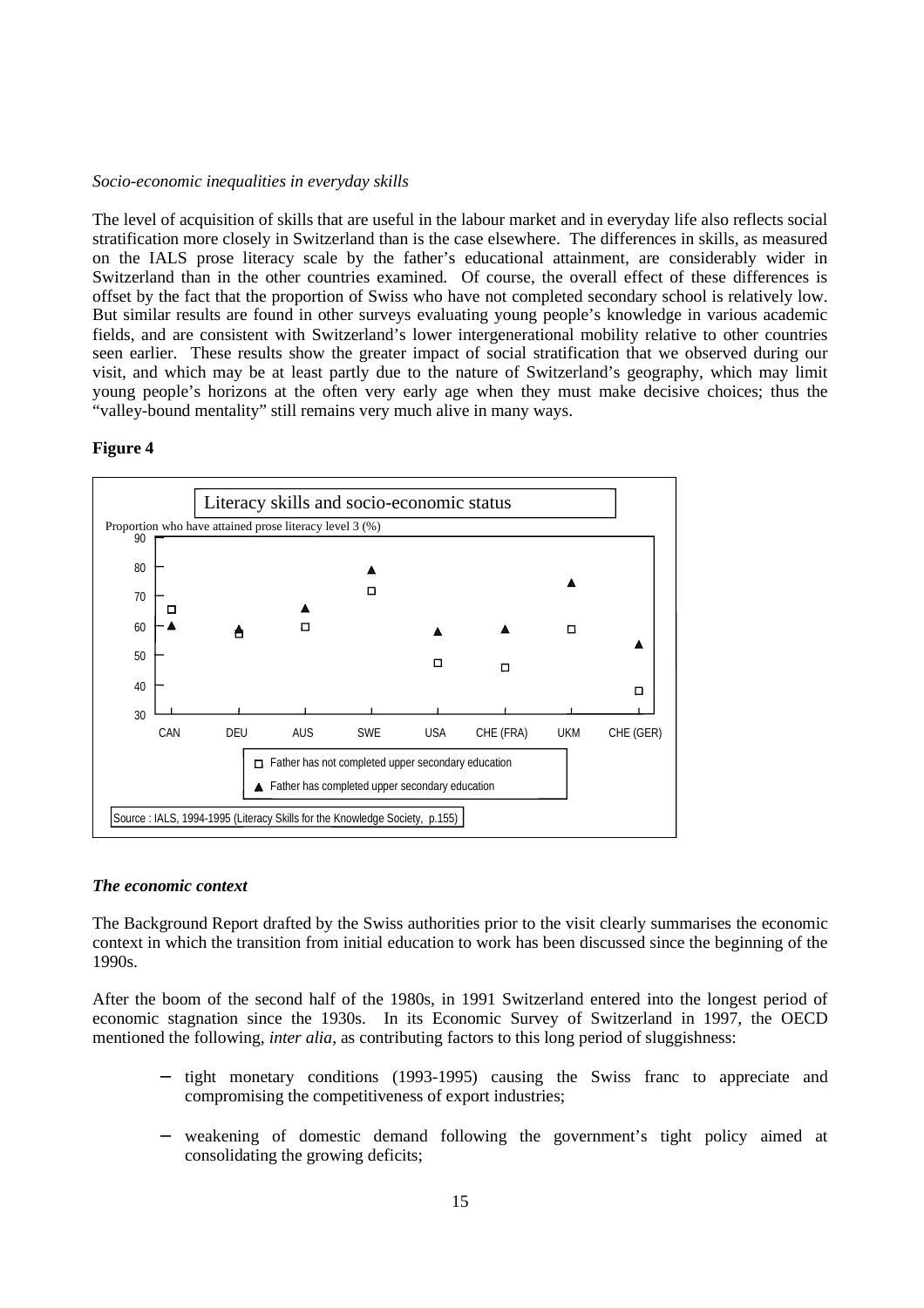- − the collapse in real estate prices since 1991 following the boom of the 1980s;
- a restructuring of a number of economic sectors, in particular a downsizing of the construction sector due to the real estate crisis;
- − more restrictive lending policy on the part of banks because of heavy losses in the real estate market (OECD 1997).

The recovery of growth in 1997 was confirmed in 1998 and 1999. Unemployment, which reached an historic high in 1997, has fallen substantially since then.

Over the past two decades, the Swiss economy has been characterised by a steady, marked shift to the service sector: in 1975, 40 per cent of the labour force was employed in the secondary sector, as opposed to 27 per cent in 1995. Conversely, the proportion working in the tertiary sector grew from 52 to 69 per cent over the same period. The primary sector remained marginal, dropping from 8 per cent of the labour force in 1975 to 4 per cent in 1995. But even these figures do not show the real extent of the growth of services in the Swiss economy, for in 1998, according to the labour force survey, 70 per cent of the labour force was in a tertiary occupation and some 45 per cent of employees working in the secondary sector were actually performing a tertiary-type job.

The economic structure in terms of industries varies considerably across cantons, leading to wide disparities in income. At the opposite ends of the range, the small central canton of Zug has a per capita income that is 60 per cent higher than the national average, while the cantons of Valais and Jura have a per capita income 30 per cent below the national average. Measured in these terms, there is a positive correlation with the proportion of the labour forced employed in the banking and insurance sector, and a negative correlation with that employed in the construction sector. Even though there are differences in the economic situation of the two main linguistic regions (Germany-speaking Switzerland and French- and Italian-speaking Switzerland), the differences between the cantons inside these linguistic regions are greater than those between the regions themselves. In the Swiss context, where the system of vocational training through apprenticeship is closely linked to economic activities, these disparities affect access to the various careers that begin with apprenticeship.

Although the economic fabric is dominated by small enterprises (88 per cent of enterprises have fewer than 10 employees), nearly one-quarter of the 3.5 million employed persons work in enterprises with over 250 employees (Enterprise Survey, 1995).

The main impact of the economic downturn of 1991-1996 on the labour market was that it was unable to absorb the continuing growth of the labour force. The labour supply grew by 109 000 persons (2.8 per cent) over this period. Since the number of employed persons remained virtually constant, the additional labour supply caused unemployment to rise by much the same amount  $(+114\,000)$  persons). International migrations played only a secondary role in the increased labour supply (this important point will be addressed in greater depth in a later section). Because of these labour market problems, long-term unemployment (lasting more than one year) rose sharply and the likelihood of finding a job within 12 months fell from 53.0 to 49.7 per cent between 1991 and 1996<sup>5</sup>.

The Labour Force Survey data confirm that there was a cyclical upturn in late 1997 and early 1998. In the second quarter of 1998, the unemployment rate had fallen to 3.2 per cent, down from 4.2 per cent at the same time the previous year. This drop reflected the significant rise in employment  $(+1.2 \text{ per cent})$  which benefited all groups, men and women, Swiss and foreigners. The number of full-time workers even grew for the first time since 1991(+2.2 per cent). Nevertheless, the economic crisis has taken its toll on large numbers of people, for although the official unemployment rate has rarely been over 5 per cent, nearly one out of every five economically active persons has had to register as unemployed with a labour office at least once during the past ten years.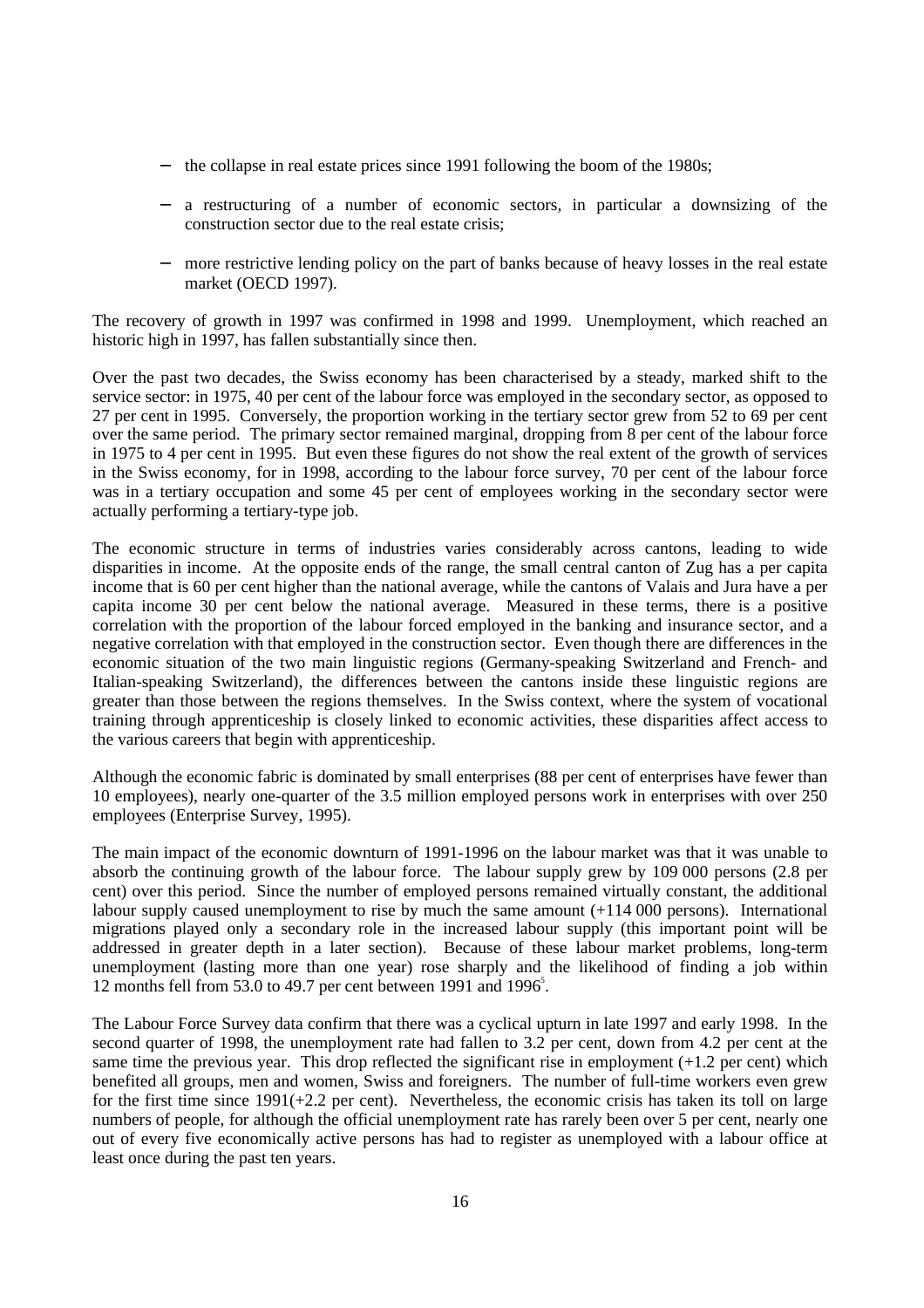In a Europe that has considerably expanded since the end of the 1980s, Switzerland often seems to be an isolated country. The referendum in which it voted against entering the European Economic Area in December 1992 has probably compounded this impression. However, unless only the political aspect of Switzerland's situation is considered, this was not the impression the reviewers derived from the discussions held during their visit. It was very clear that Switzerland is highly integrated into the world and European economy, because of the presence of its many multinational enterprises on the international scene and its dynamic frontier regions, which are almost more concerned with economic integration with the neighbouring regions across the border than with the country's more central regions. It is also clear that the issue of its entry into the European Union remains alive and is a strategic objective in the political sphere. For the time being, nothing seems to prevent Switzerland from being involved in very numerous bilateral discussions with the European Union<sup> $\bar{6}$ </sup>, including in fields that concern education and vocational training. Although Switzerland only participates in these fields as a so-called silent partner, it does participate directly in the European Union's R&D programmes.

## *The demographic context*

In 1997, the permanent resident population of Switzerland stood at 7.1 million inhabitants. It consisted of 5.7 million Swiss citizens (80.6 per cent) and 1.4 million foreign residents (19.4 per cent). These statistics did not include seasonal workers (an average of 22 500 in 1997), short-stay permit holders (14 500 at the end of 1997) or asylum seekers (81 200 at the end of 1997). In 1997, the number of foreigners in addition to the permanent resident population reached its lowest level since 1983. However, unlike in the 1970s, Switzerland experienced a net migration gain throughout the crisis of the 1990s.

The population of young people between the ages of 0 and 19, who account for the vast majority of the school population, constituted 23.3 per cent of the resident population (1 654 600 young people). In this age group, the number of children of foreign parents is rising continually. Over one-quarter of the children born in Switzerland in 1997 were of foreign nationality. This is primarily explained by the high proportion of foreign women of childbearing age (48 per cent of foreign women were aged between 20 and 44 in 1997, as opposed to 34 per cent of Swiss women) and by foreign women's higher fertility rate (1.85 children, as compared with 1.29 for Swiss women). As we shall see later, this trend in the composition of the young population is not without impact on the education system and the school-to-work transition system -- it is, in fact, one of the major challenges that must be faced, if not indeed the greatest challenge of all. $<sup>7</sup>$ </sup>

The foreign resident population is not a homogeneous group, and the range of nationalities represented continues to grow. For immigrants as a whole, the proportion coming from European countries has fallen by 12 points since 1991, down to 70 per cent. In 1997, the number of immigrants returning to the traditional countries of origin (Italy, Spain and Portugal) was significantly larger than new entries. Nevertheless, the majority of resident aliens (57 per cent) still come from one of the countries of the European Union (EU) or the European Free Trade Association (EFTA). Switzerland differs in this respect from most other Western European countries, which mainly receive immigrants from Eastern Europe, Turkey and non-European countries. In 1997, the largest foreign group was still the Italian community (348 400 persons). But the number of nationals from the countries of the former Yugoslavia has risen very sharply  $(+124$  per cent between 1991 and 1997); this population, which now stands at 316 000, currently accounts for nearly one-fourth of the foreign resident population.

The vast majority of foreign nationals now constitute a stable component of Swiss society. Nearly one-quarter of them were born in Switzerland, and belong to the second or even third generation of foreigners, although they do not have Swiss nationality. 27.6 per cent of all foreigners have been in Switzerland for at least 15 years. Long-term residence and growing up in Switzerland are key factors in naturalisation. With slightly fewer than 19 200 people obtaining Swiss citizenship in 1997 (or a naturalisation rate of 1.4 per cent), this rate is low in comparison with other European countries. Despite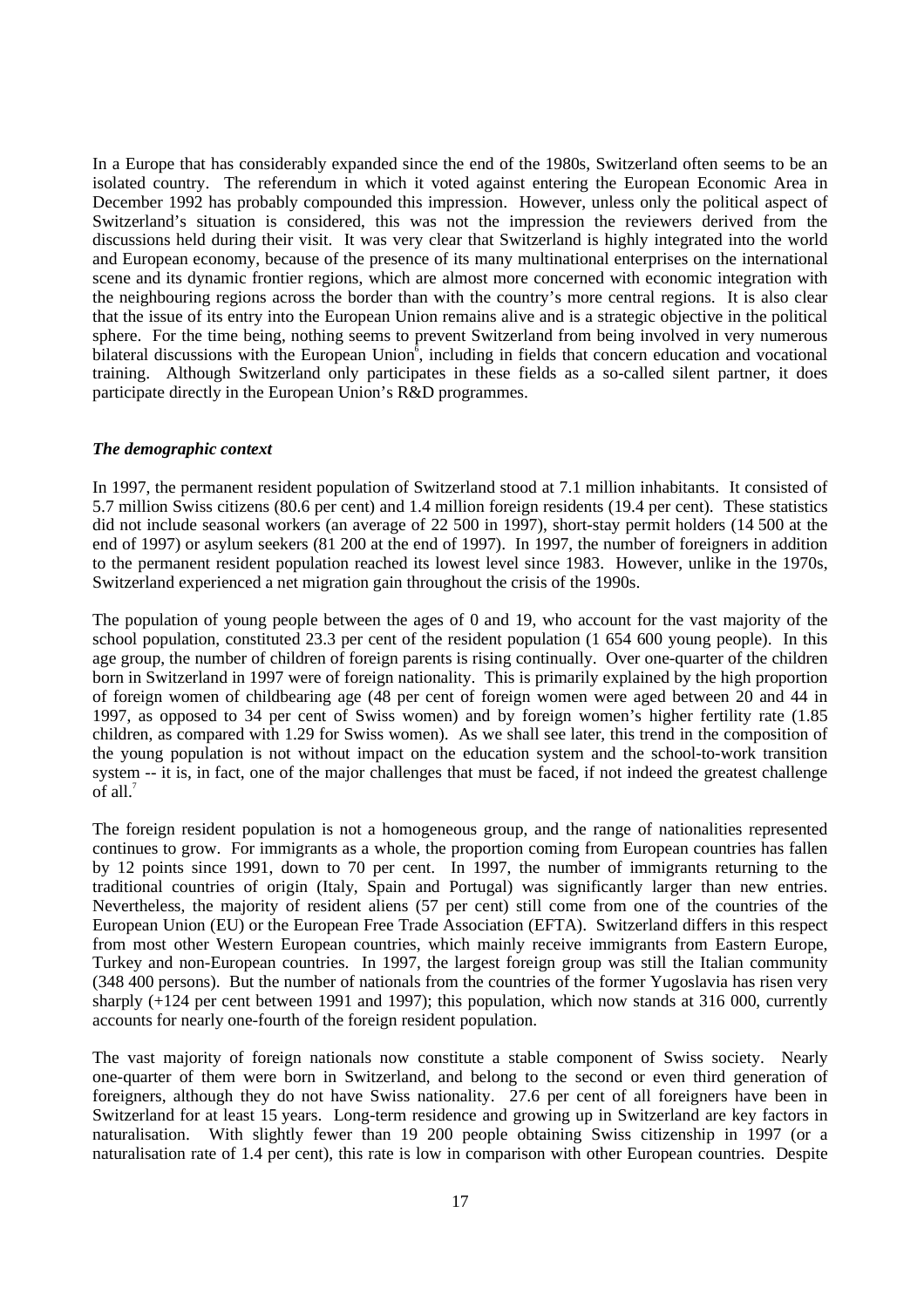the restrictive legislation, it is estimated that there are currently some 585 000 foreign residents eligible for Swiss nationality. In particular, this is the case of approximately 80 per cent of the Italian nationals, 60 per cent of the Spaniards and 50 per cent of the Germans living in the country. However, the fact that foreigners are from an EU country or that their country of origin prohibits dual citizenship or the strict requirements imposed for Swiss citizenship are some of the factors that explain why "Swiss passports are not as popular" as in the past. Consolidation of migration policy is on the Federal Council's agenda for 1999.<sup>8</sup> Its main thrust would be the implementation of the complete revision of the Right to Asylum Act, acceleration of the complete revision of the Alien Residence and Establishment Act and the strengthening of integration policy. The revision of the Alien Residence and Establishment Act should take into account the result of the bilateral negotiations with the EU on free movement of persons. In addition, a new model for admitting workers from non-EU members, based on a points system, would replace the so-called "three circle" model.<sup>9</sup> It should place priority on workers having high, and even very high, levels of qualifications in key sectors.

#### *The institutional framework: Shared jurisdiction and financing of the education system***<sup>10</sup>**

A characteristic feature of Switzerland is that it is governed in a participative and decentralised manner. And in no field is this more true than in education.

Because of the federal system, the allocation of responsibilities in education is relatively complex. Article 3 of the Constitution lays down that: "The Cantons are sovereign insofar as their sovereignty is not limited by the Federal Constitution; they shall exercise all rights which are not transferred to the Confederation". In education, the Constitution only assigns a few specific tasks to the Confederation, such as passing legislation and monitoring vocational education and training.

The cantons are therefore sovereign with respect to most aspects of the organisation of schools, which they regulate through legislation on schools and on the awarding of student grants. Since Switzerland has as many school systems as it has cantons (26), this legislation differs significantly across cantons, even though it is based on the same traditional sources and there is extensive co-operation between cantons, primarily through the Swiss Conference of Cantonal Directors of Public Education (CDIP). In addition, in the interest of consistency, some important fields are subject to federal law. But there is no Federal Ministry of Education. The last attempt to include an article on education in the Constitution was narrowly rejected in a referendum held in March 1973.

In brief, the Confederation has the following responsibilities $1$ :

- − it monitors the organisation of compulsory, free "adequate primary education" under the responsibility of the cantons;
- − it legislates on vocational education and training in industry, craft trades, commerce, agriculture and domestic service;
- it regulates education in gymnastics and sports;
- − it runs the Federal Polytechnic Schools of Zurich and Lausanne, the Swiss Institute of Pedagogy for Vocational Training (Bern, Lausanne, Lugano) and the Federal School for Sports at Macolin;
- − it regulates admission to medical studies and to the Federal Polytechnic Schools and recognises, through a regulation, the *certificats de maturité* (baccalaureate).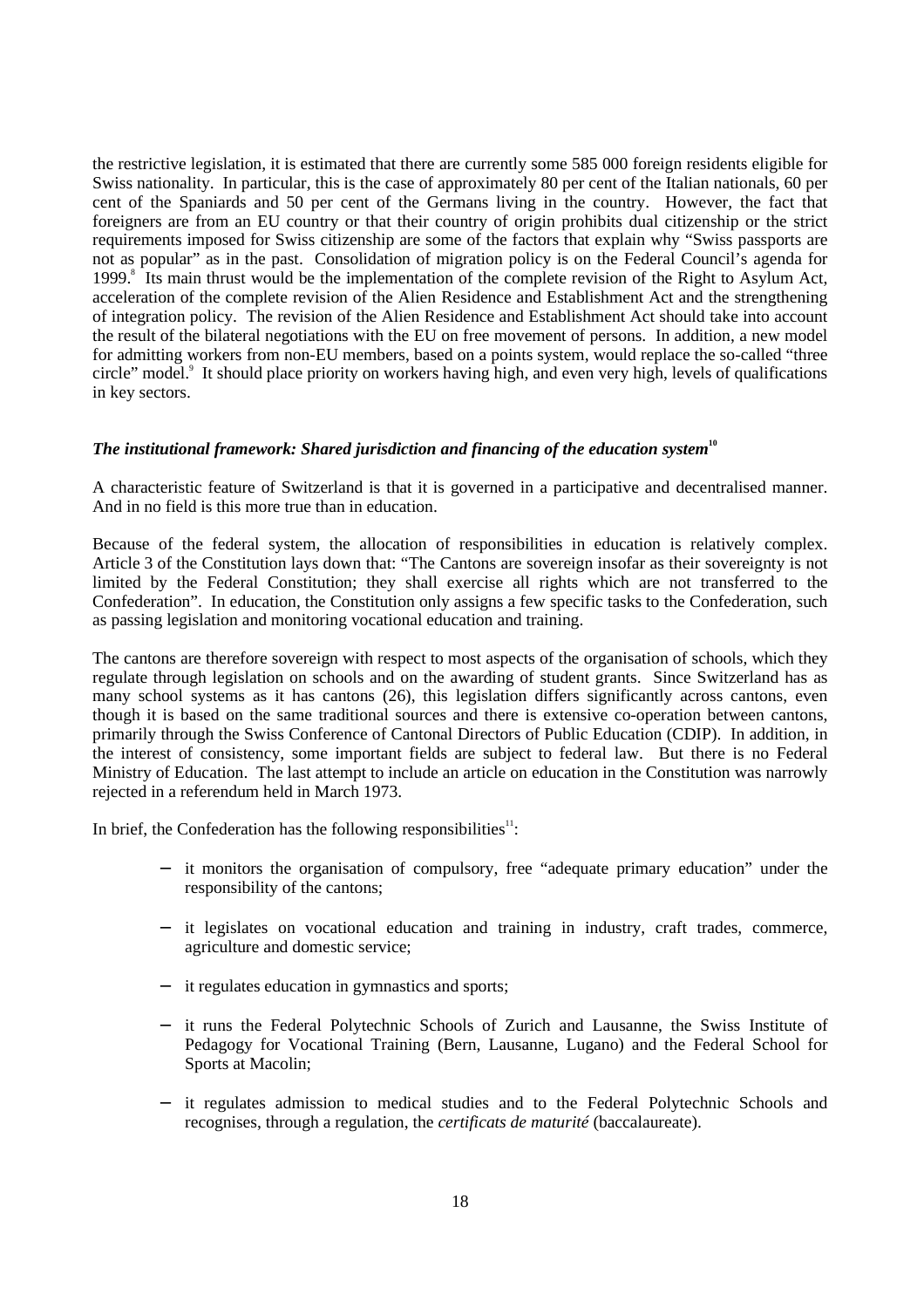- − it subsidises the cantons' universities, scientific research, the cantons' expenditures on student grants and Swiss schools abroad;
- it promotes, via invalidity insurance, the education and integration of handicapped children and adolescents.

When the Confederation has legislative responsibility, it lays down the necessary provisions and most often entrusts their implementation to the cantons. Consequently, the cantons are also largely responsible for schools that are not directly under their legislative jurisdiction.

The vocational education and training system is characterised by the sharing of tasks between the Confederation, the cantons and trade associations. Since 1947, the Federal Constitution has made the Confederation responsible for legislating on vocational training in industry, craft trades, commerce, agriculture and domestic service. All other fields of vocational training -- education, health, the social sector and the arts -- are the responsibility of the cantons.

In general, the cantons are responsible for the implementation of the vocational education and training system regulated by the Confederation: the organisation of vocational education, approval of apprenticeship contracts, organisation of final examinations, training of apprentice masters (in collaboration with trade associations) and career guidance.

As in most countries, the private sector, and particularly trade associations, play a more active role in vocational training than in the other fields of education. Not only does the private sector provide the practical part of vocational training in most cases, it also runs schools and contributes to the financing of certain vocational schools. Trade associations are involved in the defining of occupations, the preparation of training programmes and the organisation of examinations.

At the university level, the cantons are responsible for ten institutions and the federal government runs two polytechnic schools. Each university is managed by the public education department of the canton in which it is located, but has considerable academic autonomy under canton legislation. However, the two polytechnic schools are entirely the responsibility of the federal government.

The funding of the education system broadly reflects these shared institutional responsibilities. Each level is financially autonomous and bears the financial burden that goes with its responsibilities. Thus, in accordance with the federal principle, the cantons and communes are responsible for the bulk of the funding of education. In 1995, the cantons funded 51 per cent of overall public spending on education (which amounted to SF 21.2 billion, or 5.7 per cent of the gross domestic product and 15 per cent of overall government spending), while the communes (to which the cantons transfer responsibility for establishing and maintaining certain types of schools, such as kindergartens and compulsory schools) funded 34 per cent and the Confederation only 15 per cent. The trend is towards an increase in the contribution of the Confederation (which has risen by three per cent since 1990) and a corresponding reduction in the share of the cantons. The communes fund the bulk of spending for the academic programmes of compulsory schools (until the end of lower secondary school). The cantons cover more than half the spending on upper secondary schools, vocational education and training, general culture schools, higher vocational education and training and the *hautes écoles*. The Confederation's funding is concentrated in the university sector and, to a lesser extent, on basic vocational and higher vocational education and training.

Enterprises also contribute significantly to the funding of the education system through vocational training. Through the apprenticeship positions they provide, they are the key actors in the dual system. Two recent studies<sup>12</sup> provide quantitative information on this contribution. According to these estimates, the overall gross spending of enterprises amounted to SF 3.8 billion in 1994, from which the productive contribution of apprentices, estimated at SF 2.1 billion, must be deducted. The net contribution by enterprises came to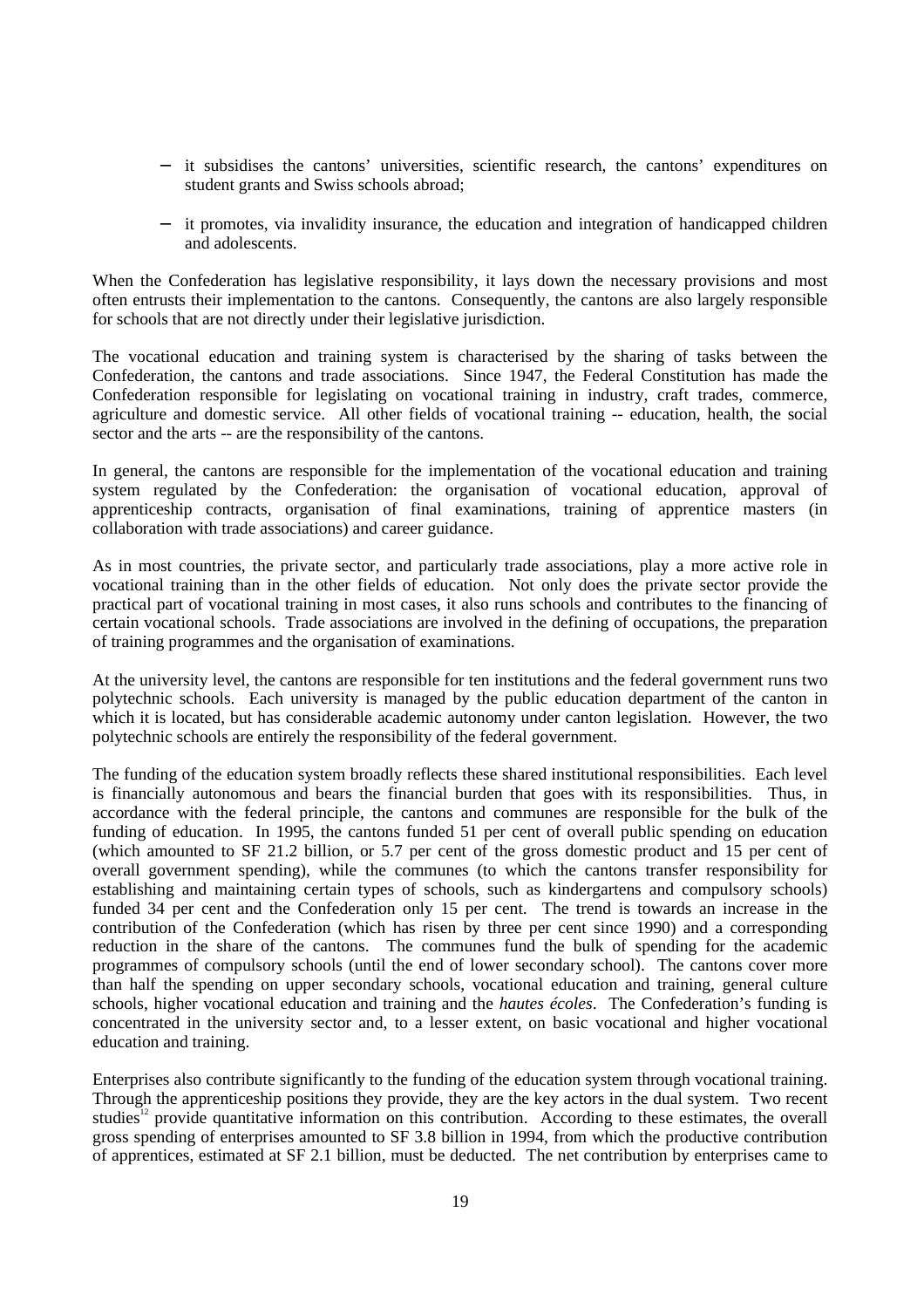SF 1.7 billion, or 0.5 per cent of GDP in 1994. During that same year, government contributed SF 2.2 billion to the dual system. Thus, the overall cost of the dual system of SF 6 billion was shared.

Regarding the institutional organisation of the Swiss apprenticeship system, it should be pointed out that in Switzerland trade unions generally have little influence on the functioning of the system and certainly less influence on the content of training than in other countries with a dual vocation training system, such as Austria, Denmark or Germany.

## **3. TRANSITIONS FROM INITIAL EDUCATION TO WORKING LIFE: THE EXTENT AND NATURE OF A "SWISS PROBLEM"**

If the economic indicators that testify to Switzerland's economic success are compared with its education indicators, which at first sight often suggest that its education outcomes are not on a par with those of many other countries, a paradox emerges, for how can we explain Switzerland's ultimately spectacular economic success, notwithstanding the difficulties of recent years, if we cannot do so in terms of certain widely recognised standards, such as the proportion of the population that holds a university diploma? One of the explanations advanced is the almost perfect "fit" of the needs of the labour market with the skills "produced" by the education system. Such an explanation is naturally of special interest to the present reviewers, since the subject being analysed is closely bound up with the solution to this paradox. We therefore think that the issues raised by this thematic review can best be addressed by making the concept of qualifications the central focus of our discussion of the two aspects that converge in the school-work transition, for the Swiss labour market is largely organised on the basis of socially recognised and valued qualifications, and the initial education and training system has been designed to meet the economy's need for qualifications as closely as possible. This concept of qualifications, which is the common thread that links the economic, social and educational dimensions, is no doubt the key factor that gives coherence to the Swiss socio-economic system.<sup>13</sup>

In the Swiss context, qualifications can be defined as the set of practical and intellectual skills that enable an individual to identify with a position on the labour market and a place in society, and with an educational pathway to acquire those qualifications. In practice, the qualifications are tangible entities, in the form of some 275 occupations offering apprenticeship programmes starting in upper secondary school, $14$  as well as all the specific higher qualifications that may be obtained in the various specialised schools, higher schools and universities.

#### *A labour market largely organised on the basis of qualifications*

Many indexes show the key importance of qualifications in the Swiss labour market, economy and society. Firstly, there is the sizeable proportion of the population that hold credentials that certify their qualifications. In their recent book comparing the situation in Switzerland and the United Kingdom, Bierhoff and Prais show that three-quarters of the Swiss labour force are occupationally qualified at levels attained only by the upper one-quarter of the labour force in the United Kingdom.<sup>15</sup> These qualifications act as constant reference points throughout the working life of the Swiss. They constitute a precise code used both by employers to define their staffing needs and by individuals to describe the certified skills that they can provide.

Qualifications are able to play this role in the economy and social fabric because of the fact that they are recognised and valued by society, and are therefore, from the least to the most complex, an essential factor for defining an individual's status in society. This is one of the major aspects of the importance of qualifications, namely the great emphasis the Swiss place on ensuring that they can be confident of the value of qualifications. Although, as we shall see later, most of apprenticeship training is conducted as part of the regular activities of an enterprise, it is considered essential that the resulting qualifications be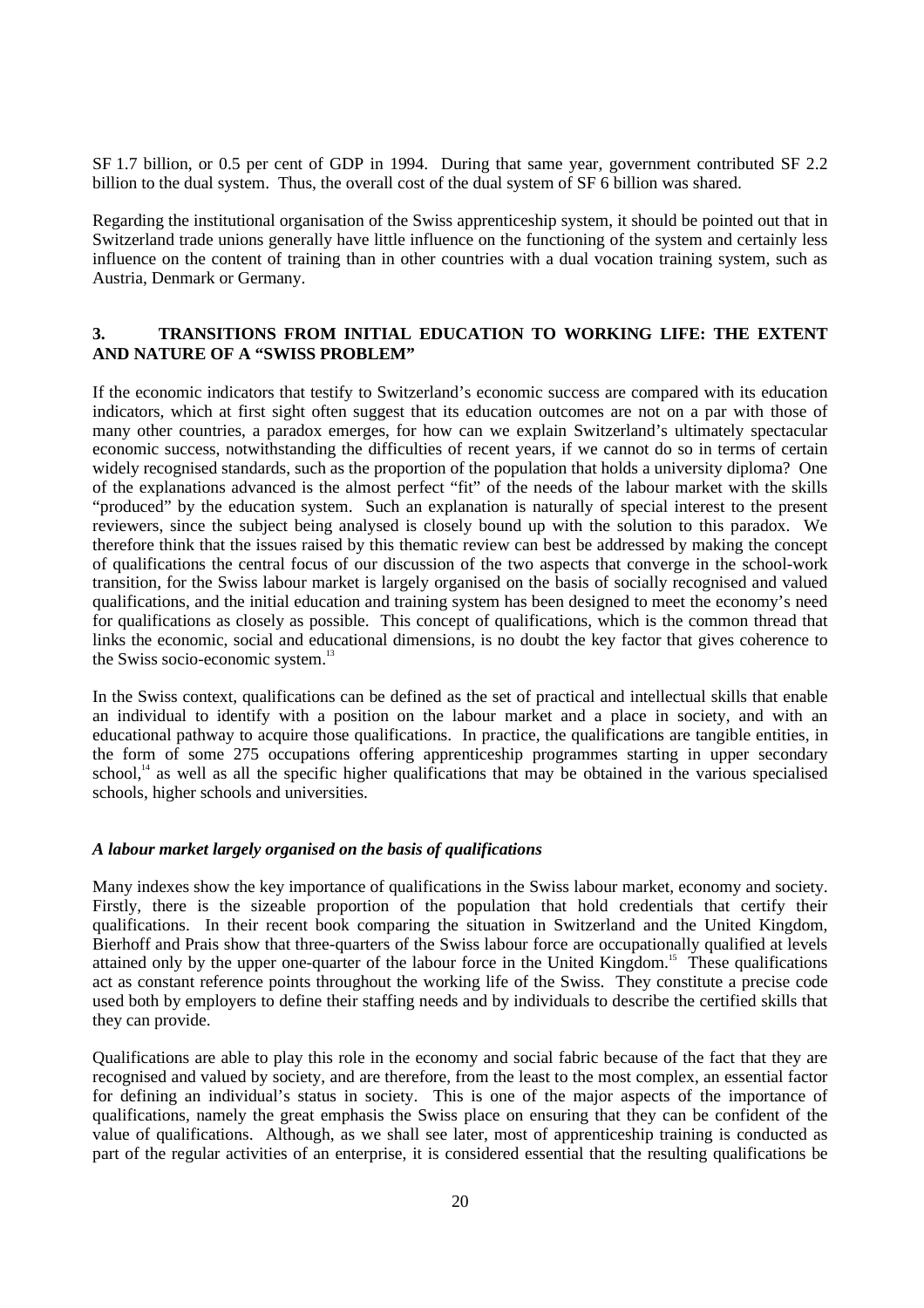certified through an outside, independent and objective evaluation.<sup>16</sup> This is explicitly aimed at ensuring that certificates of qualifications are nationally recognised.

Outside the economic sphere, qualifications also affect participation in associations, whether political, social or cultural. And people with a higher education much more frequently occupy leadership positions in voluntary organisations.<sup>1</sup>

The wage distribution shows the importance of qualifications that are formally recognised on the labour market and their relative standing. Salaries are clearly related to education levels, since the median salary of male university graduates is 90 per cent higher than the median salary of the entire employed population. This figure falls to 70 per cent for those with a diploma from a *haute école spécialisée*, and to 45 per cent for those who have received another kind of higher vocational education, to 25 per cent for holders of the baccalaureate *(maturité*), and to 10 per cent for those with upper secondary vocational training; and salaries fall to 15 per cent below the median for those with no special training or education. The pattern is the same for women's salaries, but all the ratios of comparison to the overall median must be divided by two or even three.<sup>18</sup> The OECD study on Labour Market Policies in Switzerland also shows clearly that there is an important gain in salary as the number of years of schooling increases.<sup>19</sup> And the data published in the most recent edition of "Education at a Glance" show that the gain connected with finishing upper secondary school -- which in Switzerland means that one either holds a vocational training certificate ("*certificat de capacité*") or the baccalaureate (*maturité*) -- is among the highest of comparable OECD countries (OECD 1998, Table F7.2). The sacrifice made during the years of training, when apprentices average only one-fourth the salary of beginning certified workers (though pay increases rapidly during the three or four years of training), is more than offset by the fact that their earnings will be significantly higher than those of uncertified workers after several years of work.<sup>20</sup>

However, it should be pointed out that recent, more detailed studies that take into account the costs and benefits of education (analysis of education as an investment) suggest that these observations based only on a comparison of salaries should be tempered somewhat.<sup>21</sup> These studies show that the highest rates of return are generated by post-compulsory secondary education (*maturité* and vocational training). In comparison, a university level education does not provide net benefits greater than a non-university tertiary level education (higher vocational training and *hautes écoles spécialisées*).

For these reasons, we believe that the concept of qualifications is central to the social structure and the functioning of the labour market in Switzerland. It is therefore a key factor for understanding the process of transition from initial education to working life. However, as this concept of qualifications is undoubtedly influenced by the occupational tradition of the manufacturing sector, we may wonder about its relevance and about the training patterns it has generated in an economic context in which the traditional trades of industry play a less important role than the shift to services, technological change and globalisation. To take these changes into account, would not a different approach to qualifications and different training structures be required if the socio-economic system is to preserve its coherence? In other words, how can the current system meet the challenges posed by these changes, and how will it be able to do so in the future?

If we look at the labour market trends in economies where there has already been a substantial shift to services, we can make some observations that are relevant to education systems and consequently to the school-to-work transition process. It appears that the restructuring of the qualifications required by the labour market tends to follow the pathways set by the growth of the service sector. This is shown by the following developments: the lower actual manufacturing content of traditional occupations ("hardware" production qualifications); the enriching and broadening of this manufacturing core with "service (software) qualifications", such as engineering, programming, knowledge of management, interfacing with sales and customer needs; these changes give rise to new qualifications for which the distinction between the secondary and tertiary sector is irrelevant -- "meta-qualifications". These new qualifications become key components of the new occupations. They can be illustrated by examples such as "facility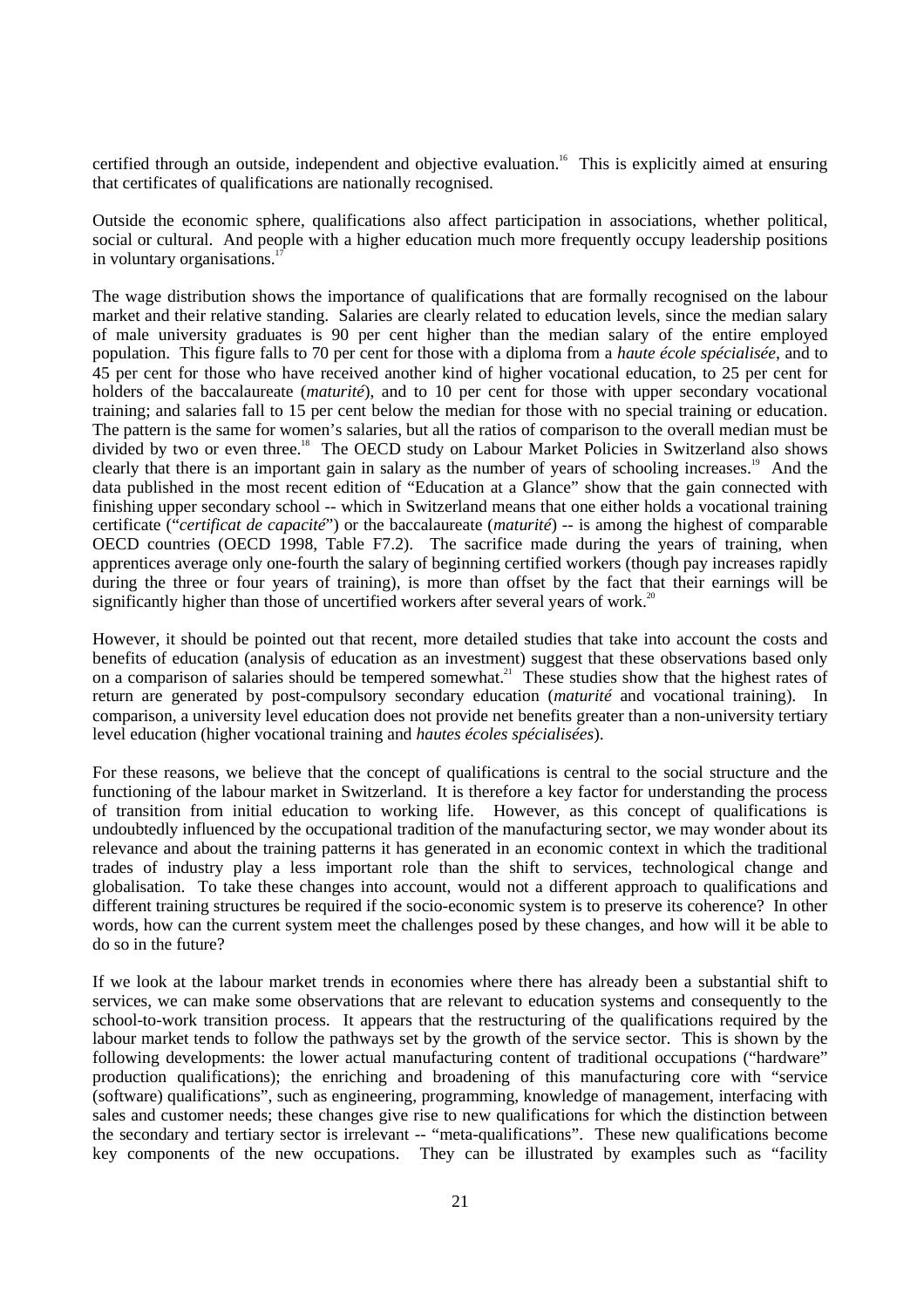management" in construction (real estate) and in information technologies, rather than mason, electrician, architect, plumber or software engineer; occupations in the fields of home automation, fast food restaurants, security management, financial management ("Allfinanz") and health care management ("managed care").

It is still far from clear how the education and training system is responding to this situation. It is likely that "families of qualifications" are developing that have only little to do with the key qualifications of the past. This has undermined the coherence of the socio-economic system in which the education system and the labour market are intermeshed. We shall see later how Switzerland is responding to these challenges. Is the concept of qualifications as clearcut and fundamental in an economy that has largely shifted to the service sector?

Another important aspect of the transition situation in Switzerland is also puzzling, and is related to the paradox of Swiss success that we mentioned earlier. In a context of full employment, Switzerland has always had a chronic shortage of skilled workers. Oddly, while other countries in a similar situation tried to solve this problem through immigration, Switzerland has always maintained an immigration policy that facilitated the entry of unskilled workers. This has resulted in an underlying trend of widening income inequality, for while at the bottom of the scale wages could remain low because of the regular inflow of unskilled workers as needed, at the other end shortages of highly skilled workers constantly drove high wages even higher.<sup>22</sup> One wonders why Switzerland did not respond to this situation with a much more open admissions policy to universities, which remain an education sector that is comparatively underdeveloped in numerical terms.

## *The initial education and training system for producing the necessary qualifications*

Even before compulsory schooling is completed at the end of lower secondary school, the Swiss education system is oriented towards producing the qualifications the economy requires. This interlocking of the education system and the labour market is an essential aspect of the coherence of the socio-economic system. The dual system of preparing young people for working life is clearly the cornerstone. One of the main advantages that many see in the dual system is its ability to regulate supply to demand, since it supposedly makes it possible to respond more accurately and rapidly to the labour market's needs for qualifications. This system is supplemented by the higher specialised schools and universities, which "produce" graduates who are more directly oriented towards the needs of the economy at these advanced education levels than is the case in many other countries. For, although Switzerland has the lowest university graduation rate of any OECD country, it is one of the highest ranking countries in terms of the proportion of university degrees granted in the fields most directly related to the needs of the economy (engineering and architecture, mathematics and computer science, medical and paramedical sciences, life sciences).<sup>23</sup>

However, against this highly positive background, a number of questions were of concern to the reviewers:

- − Considering the low rate of entry into post-secondary institutions compared to other countries with a similar level of development, is there not reason to believe that there may be a considerable social demand for education that goes unmet? Since educational choices are made very early -- at the latest by the end of lower secondary school, and often earlier when a lower secondary pathway is chosen -- are not most young people prematurely denied access to higher education? Is not the education system deliberately maintained as an elitist system, which broadly reproduces a stratified social structure? Are not the policy developments in this field since the beginning of the 1990s opening the way to a two-tier system of diplomas?
- − Can the current dual system effectively meet the challenges of the shift to services in the economy and the growing demand for higher-level skills? Does the recent decline in the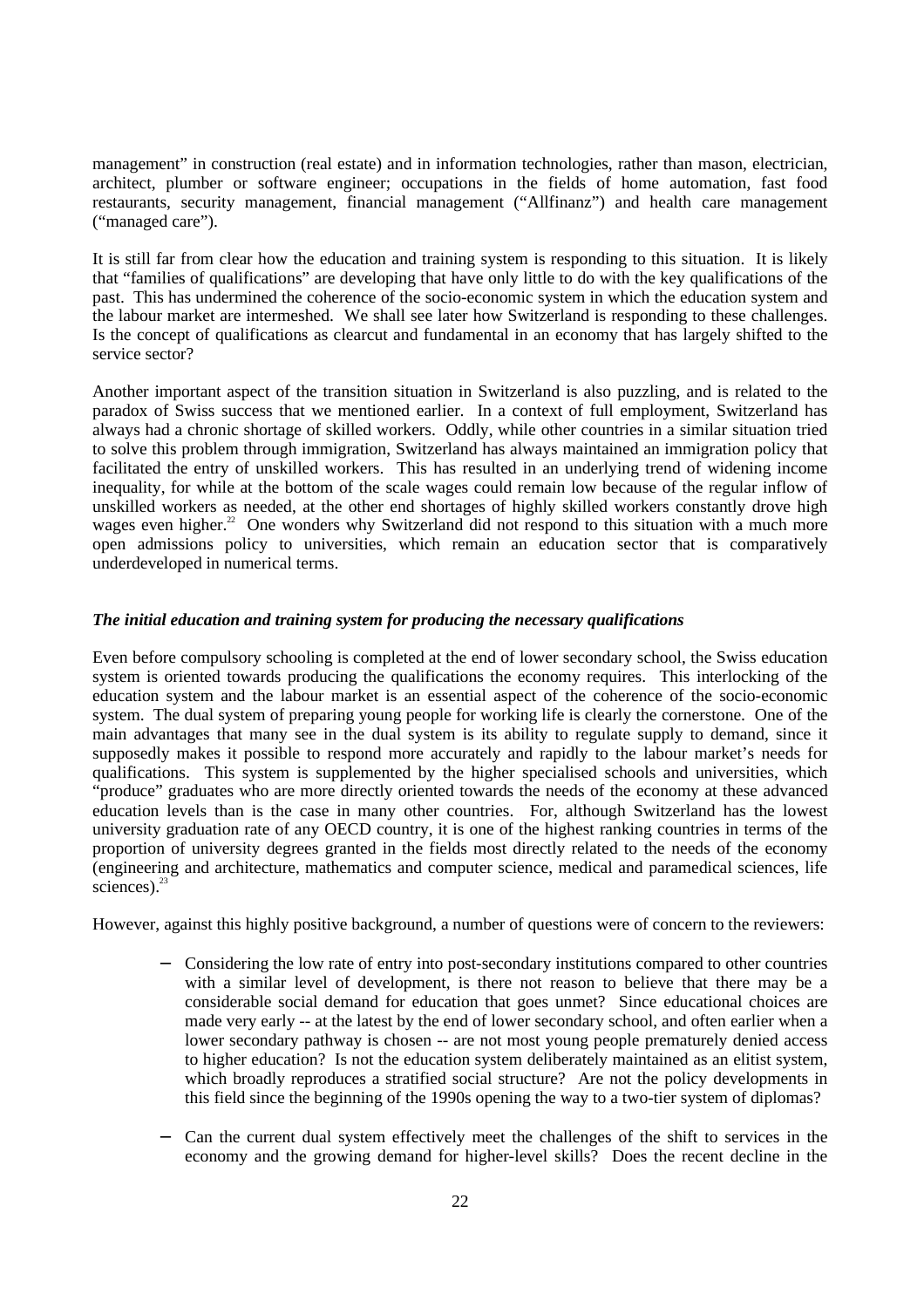supply of apprenticeship positions in enterprises reflect a major change in the attitude of employers, or does it show that this system is ill adapted to the new labour market situation?

- There are major regional differences in the education system. Are these simply variations within a single basic system, or do they represent fundamental differences in approach? Are they the outcome of regional adaptation to specific labour market conditions or the legacy of different cultural traditions?
- Because of immigration policies and practices, the school population is increasingly heterogeneous, and the foreign population is also increasingly stable. The recent rise in the youth unemployment largely affects this foreign population, and has undermined the transition system. How can these new parameters be taken into account?

All these questions were a central focus of the reviewers' visit. In the following two chapters, we shall successively examine the transitions within the education system, and then the relevant labour market aspects. In both cases, we have tried to show whether we have answered the questions raised above, what the answers were and how they responded to the new challenges that are already clear, and that will become even more pressing in the future.

## **4. THE RANGE OF TRANSITIONS IN THE SWISS EDUCATION SYSTEM**

Although the foundations of the Swiss education system seem to reflect a pragmatic approach built up in step with the country's industrial development, its theoretical underpinnings must also be recognised. These are the direct legacy of important Swiss thinkers of the  $18<sup>th</sup>$  and  $19<sup>th</sup>$  centuries. We shall focus on two aspects that we think are a relevant background to a review of the education system:

- the emphasis that the educationalist Pestalozzi already placed on mastering arithmetic at an early age two hundred years ago; the excellent results obtained by Swiss 13-year olds when they first participated in international mathematics texts in 1991 (IAEP), results that were later confirmed (TIMSS), have been explained by this tradition;
- today's emphasis on the role of school in preparing young people for the workplace is also part of this long tradition, as is clearly shown by the title of a memorandum prepared by Pestalozzi at the end of the 18<sup>th</sup> century: *The Combination of Vocational Training with Schools for the People.*

It is easy to understand, in a system as clearly structured and organised as Switzerland's, how young people's pathway through the education system plays a key role in determining their future on the labour market and their place in society. Consequently, in analysing the school-to-work transition, the earlier transitions, which occur as pupils progress through the school system, cannot be overlooked. It is therefore necessary to analyse and understand the conditions in which these successive transitions take place and choices are made, often long before pupils have even had a chance to think about "what they want to do later". We shall begin with an overview of the pathways within the education system and the recent trend in the average amount of time pupils spend in education and training or labour market participation during the 15 or so years that the transition from school to work may span. We shall then review the stages of schooling, seeking to find answers to our questions in the changes under way and the ongoing reforms.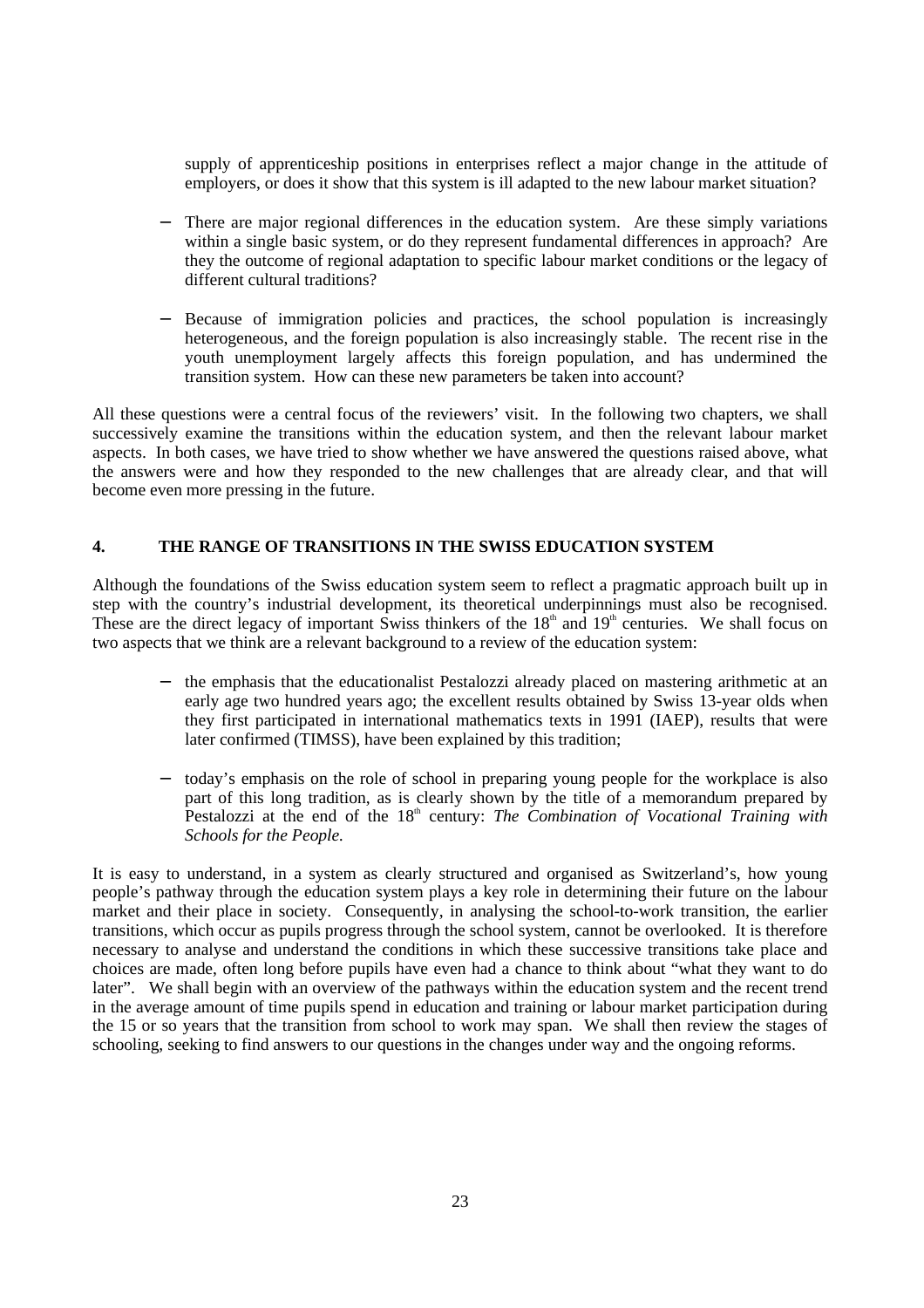#### *Education pathways*



*Notes* : Colour codes: *Pink* - Programme designed for part-time attendance. *Mauve* - Vocational education and training ; *Blue triangle* - Recognised exit point of the education system. *Blue arrow* - Typical student flow. The size of the graphical elements provides no indication of the enrolment in the corresponding educational institutions. *Source* : Education at a Glance - OECD Indicators, 1996.

### *Education and work during the transition period*

Between the ages of 15 and 29, most young people make the transition from being primarily a student to a life more centred on labour market participation. Before giving further details on the transition pathways, let us look at Figure 5, which shows the number of years that a fifteen-year old can expect to spend inside the education system or outside the system as an employed, unemployed or inactive person, between the age of 15 and 29, assuming stable labour market conditions.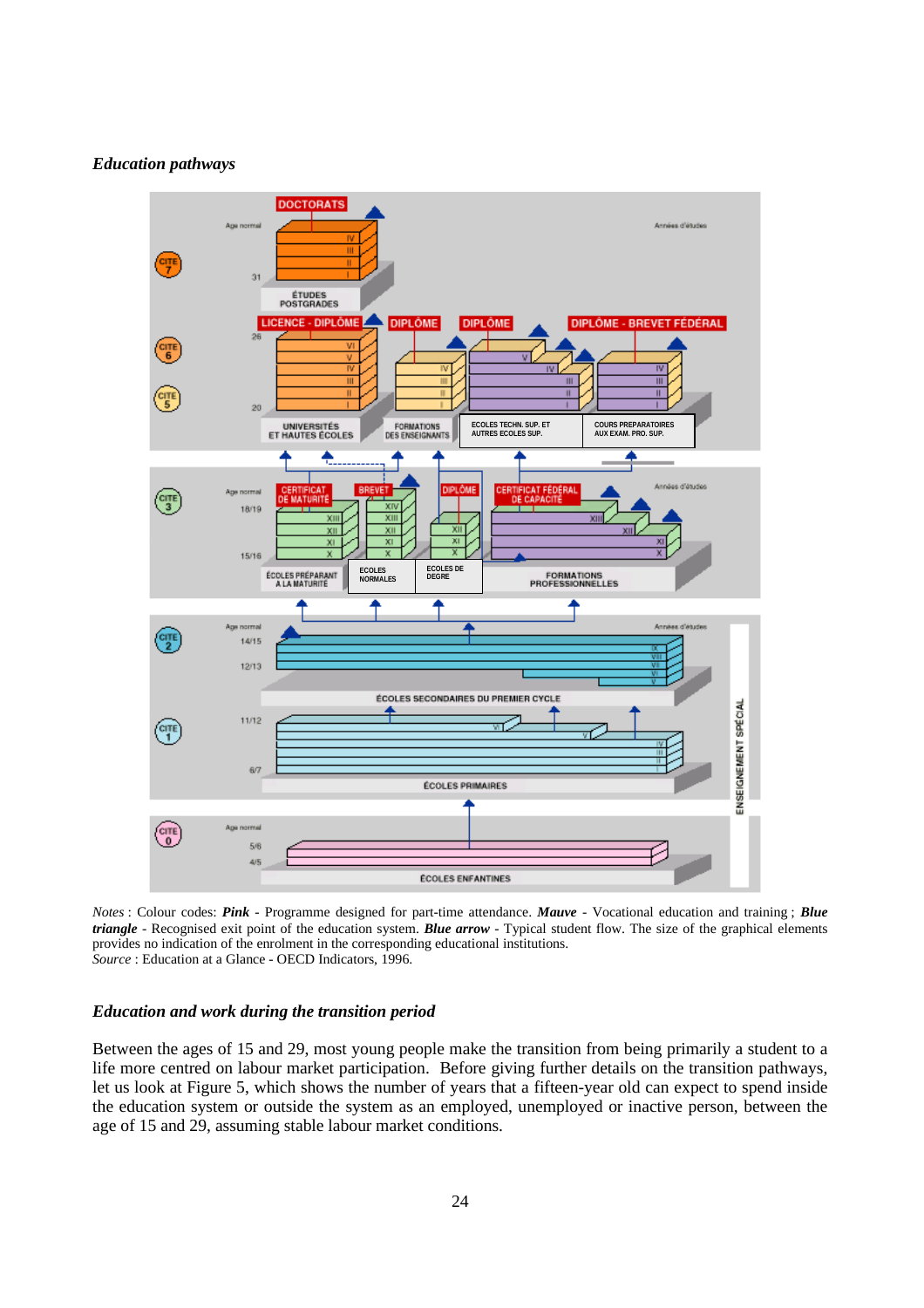On average, in 1991 a fifteen-year old could expect to remain in school for slightly longer than six years, with a gap of roughly one year between young men (6.6 years) and young women (5.5 years). Since the majority of fifteen-year olds enter an apprenticeship programme combining in-school with workplace training, this is reflected by the fact that most of these years of education/training after the age of 15 are spent as employed persons. The relative weight of vocational training is significantly larger for young men (5.6 years out of the 6.6 years of education and training) than for young women (3.2 years out of the 5.5 years of education or training). During the years that followed, probably to some extent due to the deterioration of labour market conditions, the expected duration of education and training lengthened, averaging one year more in 1997, and the gap between young women and young men decreased by nearly half a year. For all young people, this gain in education and training was entirely due to the fact that young people tended to choose academic education programmes more frequently. This meant that vocational training as a pathway chosen at age 15 was tending to lose ground.

Comparing the situation in 1991 with that in 1997, there is an increase in the average time young men are unemployed. However, this situation, in which a fifteen-year old in 1997 expects to spend a total of seven to eight months unemployed over the next 15 years, would strike many young people of the same age in other OECD countries as being highly enviable. The increase in the time spent in school or training almost exactly matches the drop in the time spent employed or inactive.

This brief analysis carried out at a highly aggregated level does allow us to measure the extent of a certain crisis in the apprenticeship system in the 1990s.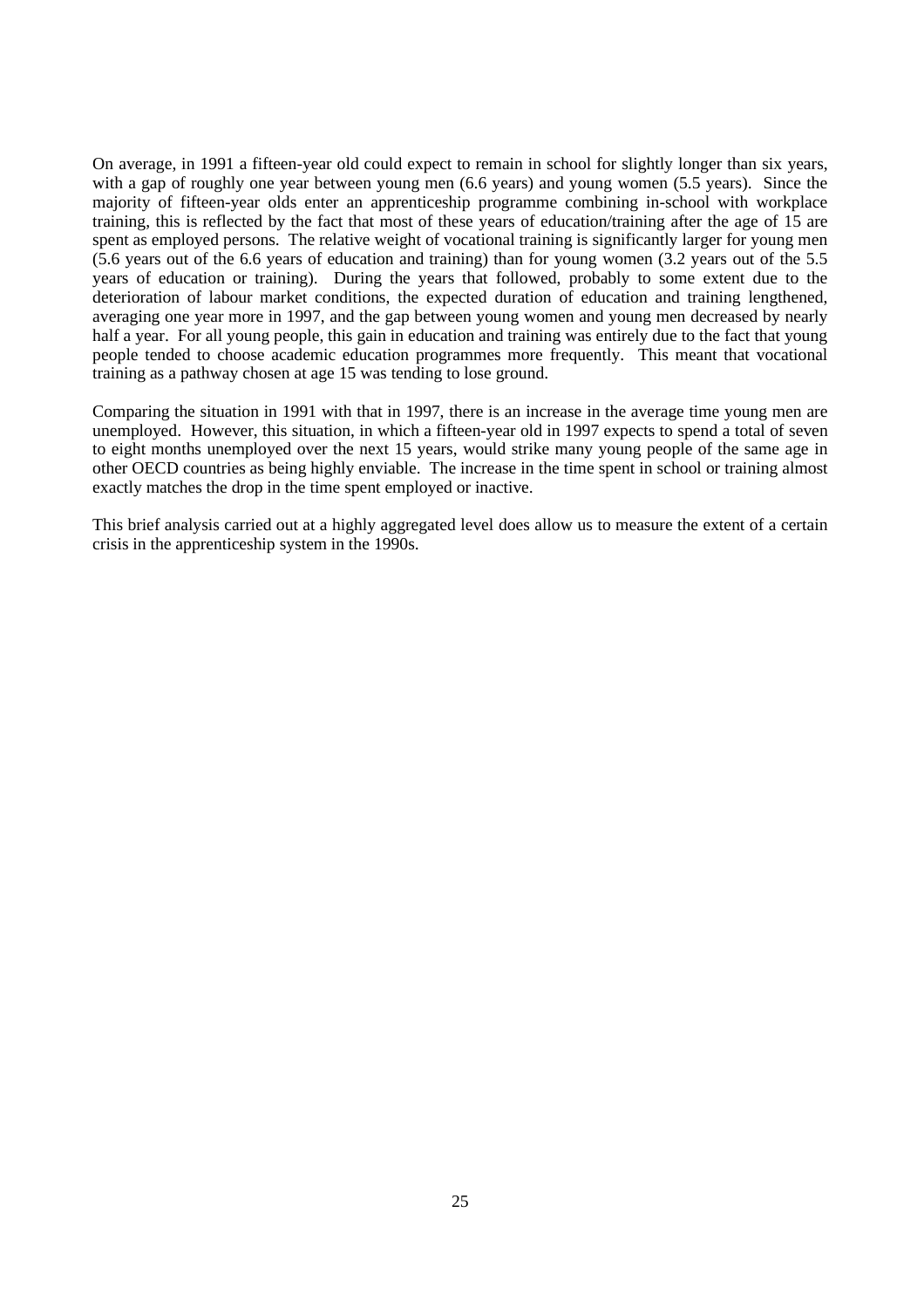



*The entry into lower secondary school: highly segmented streaming at a very early age*

Swiss children begin their nine years of compulsory schooling at the age of six. Depending on the canton, they will spend four to six years in primary school (six years in twenty of the twenty-six cantons). This means that when they enter lower secondary school, which is the first transition that is important for their future, some Swiss children will only be 10 or 11 years old, while most will be 12 or 13 years old. Depending on the duration of primary school, they will spend three to five years in lower secondary school. Nearly everywhere, except in the cantons of Ticino, Geneva and partly in Valais, lower secondary school is divided into streams or sections based on different curricula and different levels of academic requirements, which makes it relatively selective. There are generally three streams: basic requirement sections that generally lead to simple vocational training programmes after compulsory schooling; broad requirement sections, which cover high-level requirement curricula leading to studies in gymnasiums and average requirement curricula, which most often lead to relatively demanding vocational training programmes; and non-selective sections in which the diversity of pupils' aptitudes is met by introducing optional or multi-level courses. For all of Switzerland in 1997-98, 62 per cent of pupils were in broad requirement sections, 32 per cent in basic requirement sections and only 6 per cent in non-selective classes. However, these non-selective programmes are widespread in the cantons of Ticino, Geneva and Valais. In Ticino, which is the only Italian-speaking canton, the choice of compulsory schooling without streaming of pupils on the basis of their individual academic performance stems from a policy decision. It is thought that this minority within the country can only make itself heard if it chooses the path of excellence so as to enable the canton to catch up with the rest of the country, an approach that the population of Ticino associate with an education system without early streaming of pupils.

We saw earlier that one of the challenges to education policies and practices was that the school population was increasingly heterogeneous (with at least 30 per cent of pupils of either foreign origin or foreign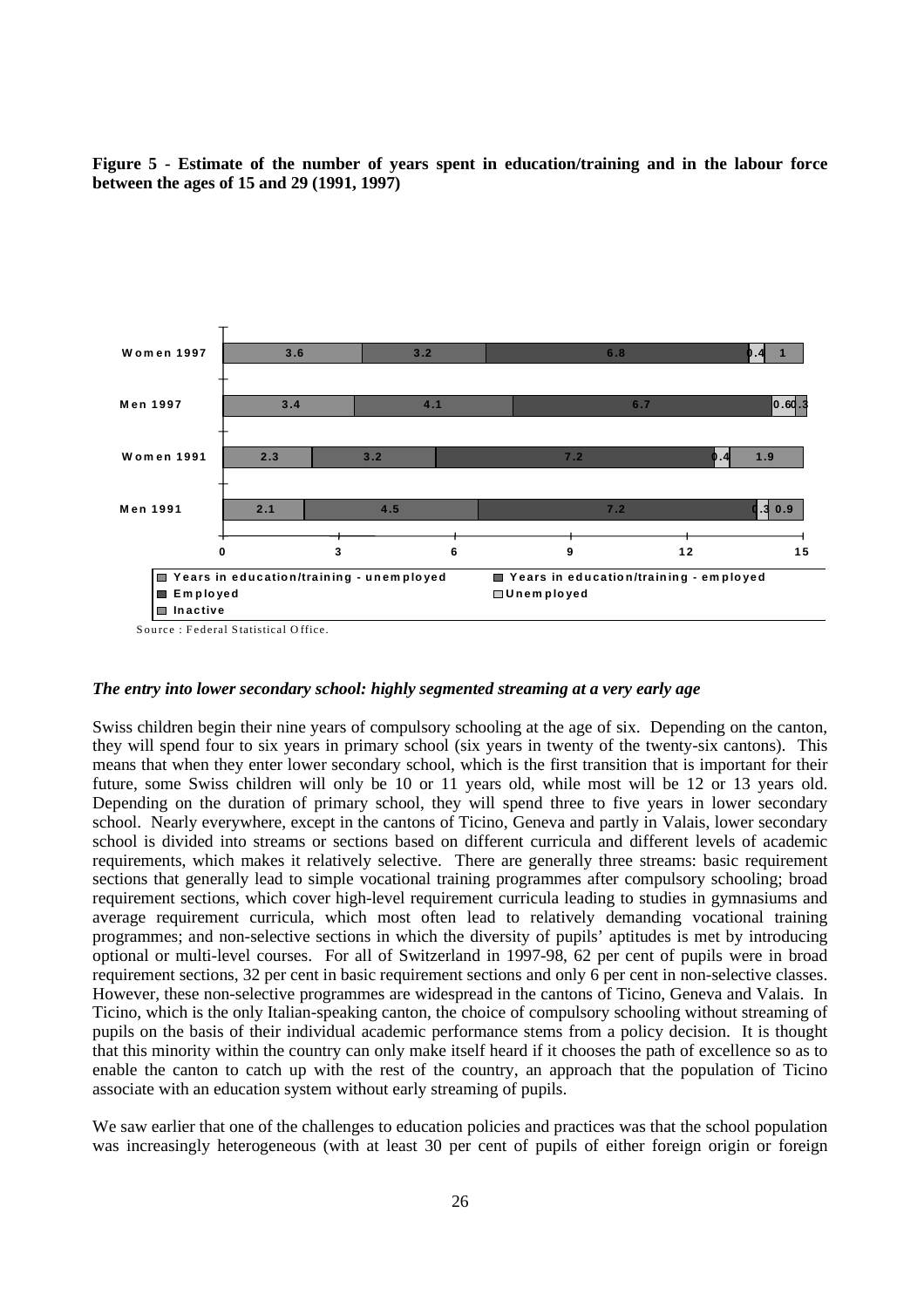mother tongue). But this challenge is not equally distributed throughout the country, for it is greater in the cantons of Geneva, Basel-Town and Ticino, where more than one class out of two (and even three out of four in Geneva) is highly heterogeneous. On the other hand, in the seven most centrally located cantons, fewer than 15 per cent of classes are this heterogeneous. What is more, these highly heterogeneous classes are also concentrated in the lower requirement streams, and constitute 64 per cent of special education programme schools, 51 per cent of the basic requirement lower secondary classes, but only 14 per cent of broad requirement classes. Although cultural diversity enriches classes by bringing together pupils of different backgrounds, it can also make the educational process less smooth by introducing additional obstacles to teaching and learning.

We can realise the impact of this early streaming by looking at the destinations to which it leads at the end of lower secondary school (Table 8). Virtually all pupils from basic requirement streams go on to vocational training programmes if they continue their compulsory schooling, which shows that the possibility of their envisaging other paths is limited. This also shows, as the OECD Economic Study points out, "the continuing importance of vocational education as an effective means of providing these students with attractive pathways to complete upper secondary education".<sup>24</sup> Until the mid-1980s, the proportion of cohorts leaving compulsory education that selected vocational education had been growing regularly, while the proportion of school-leavers had been declining. But since then, pupils from broad requirement streams have more often been choosing general education pathways, in particular in secondary schools leading to the baccalaureate (*maturité*)*.* The fact that this trend began before the crisis of the 1990s seems to indicate an underlying trend that had developed without being directly related to the drop in the number of apprenticeship positions observed in the 1990s. Despite this, during the past few years the proportion of pupils going on to vocational training has started to rise again because of the steady decline in the number of pupils exiting the education system, and probably also owing to the measures implemented to revitalise the apprenticeship system (see below).

The sharp decline in the number of school-leavers at the end of compulsory schooling is also to be credited to the vocational training system, which seems able to absorb a population of young people with relatively low academic achievement levels and increasingly made up of young people who are of foreign origin and foreign mother tongue. Table 9 shows that between 1978 and 1997 the proportion of young people exiting compulsory schooling who did not immediately go on to upper secondary school dropped by half, falling from 22.6 to 11.5 per cent. It is also interesting to observe that often more than half of these young people who interrupt their studies at the end of compulsory education levels return to school later. If these cases are taken into account, only 5.3 per cent of young people leave school permanently around the age of 15.

Recognising the severe limitations that early streaming imposes on young people, the cantons have adopted policies that seek to make the system less irreversible by creating horizontal and vertical crossover points in lower secondary school or at the beginning of upper secondary school. Some one-third of graduates of gymnasiums entered them after transferring from a different pathway.<sup>25</sup> This is one of the first effects of the various reforms under way, which are focused on themes that will have an impact on the entire Swiss education system, i.e. the interchangeability, flexibility and openness of education and training streams. This process must be continued in order to open up a broader range of possibilities to the most disadvantaged groups. For the earlier streaming occurs, the more it is based on criteria of social origin, since young people aged 12 and 13 still show little independence from their family background.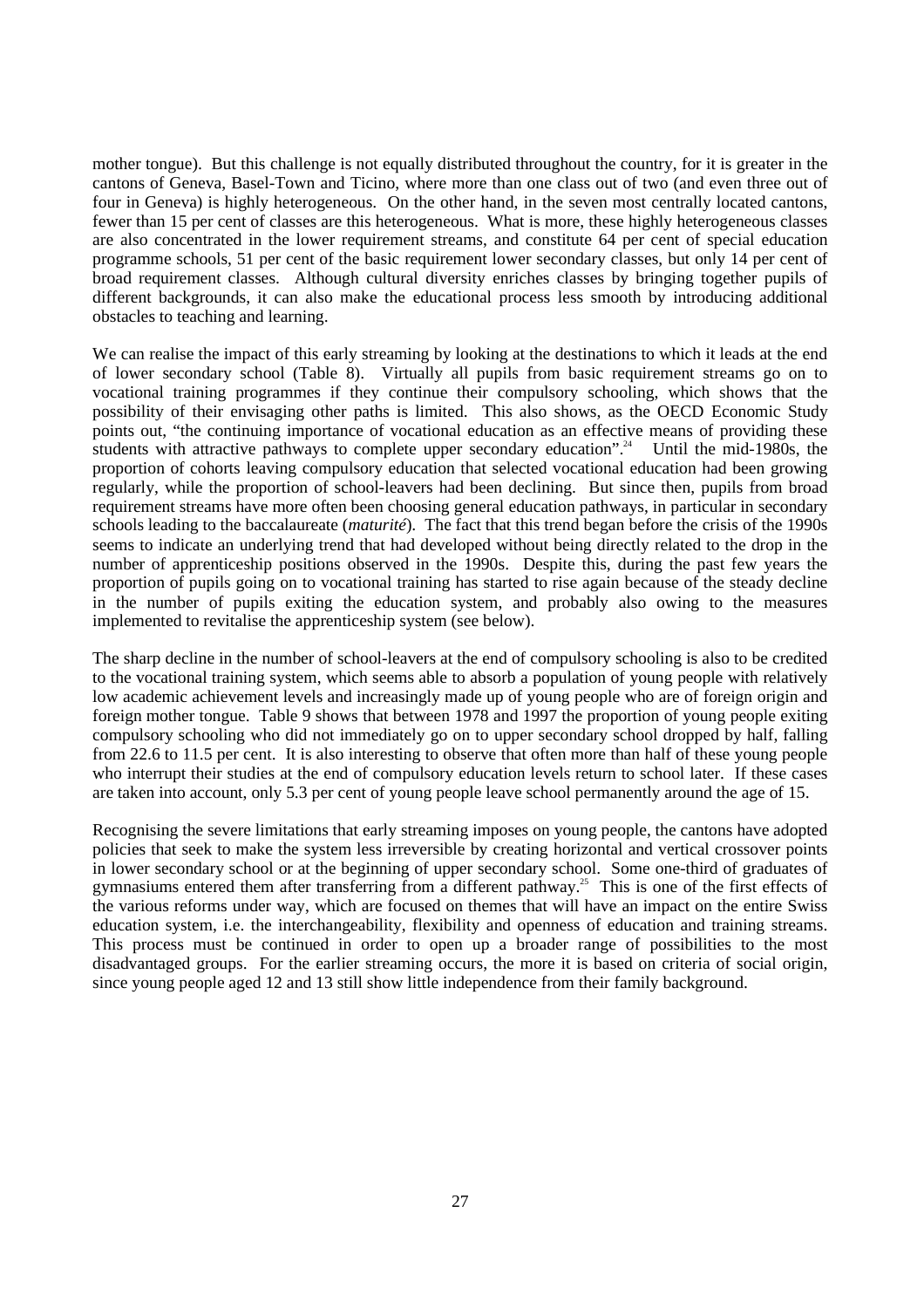#### **Table 8 - Pupils' destination at the end of compulsory education**

|        |                                | Going from                        |                   |            |                                   |                     |
|--------|--------------------------------|-----------------------------------|-------------------|------------|-----------------------------------|---------------------|
|        | Exiting<br>education<br>system | a basic requirements programme to |                   |            | a broad requirements programme to |                     |
| School | after                          | Vocational                        |                   | Vocational | general                           | school              |
| year   | compulsory                     | education                         | general education | education  | education                         | preparing           |
|        | education                      |                                   |                   |            |                                   | the <i>maturité</i> |
| 1978   | 22.6                           | 22.3                              | 0.7               | 30.7       | 6.4                               | 18.6                |
| 1985   | 19.1                           | 24.5                              | 1.0               | 33.0       | 5.3                               | 16.5                |
| 1993   | 14.6                           | 24.2                              | 1.9               | 30.4       | 7.6                               | 21.4                |
| 1997   | 11.5                           | 24.6                              | 0.8               | 33.8       | 5.2                               | 24.3                |

(percentage of pupils ending their compulsory education)

*Source* : OECD (1997) and updated by the Federal Statistical Office.

#### **Table 9 -Drop-out rate in secondary school**

(percentage of pupils ending their compulsory education)

| School year | Exiting education system   | Returning to upper      | Drop-out rate |
|-------------|----------------------------|-------------------------|---------------|
|             | after compulsory education | secondary school later* |               |
| 1978        | 22.6                       | 12.8                    | 9.8           |
| 1985        | 19.1                       | 11.7                    | 6.4           |
| 1993        | 14.6                       | 6. 1                    | 8.5           |
| 1997        | 11.5                       | 5.8                     |               |

\* Estimate.

*Source* : OECD (1997) and updated by the Federal Statistical Office.

#### *Upper secondary school: the time for decisive choices*

Entry to upper secondary school, usually at age 15-16, is another decisive stage with a clear impact on future careers. The system offers a fairly broad range of options in theory, but when one is taken up the course of education and training is charted and so too, in most cases, are the mode of labour market entry and at least the early years of work.

#### *The nature of the choice: the options available*

At the end of lower secondary school, a choice must be made between two basic options: studies in a gymnasium that generally lead to the baccalaureate (*maturité*) after four years, or vocational training. Within vocational training, there are two different approaches. The first is known as the dual system because it is a complementary programme consisting of a practical training component in an enterprise under an apprenticeship contract with an employer, and a theoretical and general culture component in a vocational school; the apprentice usually spends a day and a half per week in school. The other approach consists of full-time vocational training entirely in school. Since 1993, there has been a new vocational training pathway leading to a vocational baccalaureate (*maturité professionnelle*)*.* This diploma enhances the status of vocational training by enabling its holders to go on to higher vocational education, in particular in the new *hautes écoles spécialisées*. A vocational baccalaureate can be obtained in several ways: training may be combined with apprenticeship (3 or 4 years) under the dual system, with a more demanding general education programme; it is also possible, after obtaining the federal *capacité* certificate (the finishing apprenticeship certificate), to complete an additional year of general education in a full-time school (or 3 semesters part-time); the holders of a baccalaureate from a gymnasium must complete a year of vocational training in an enterprise.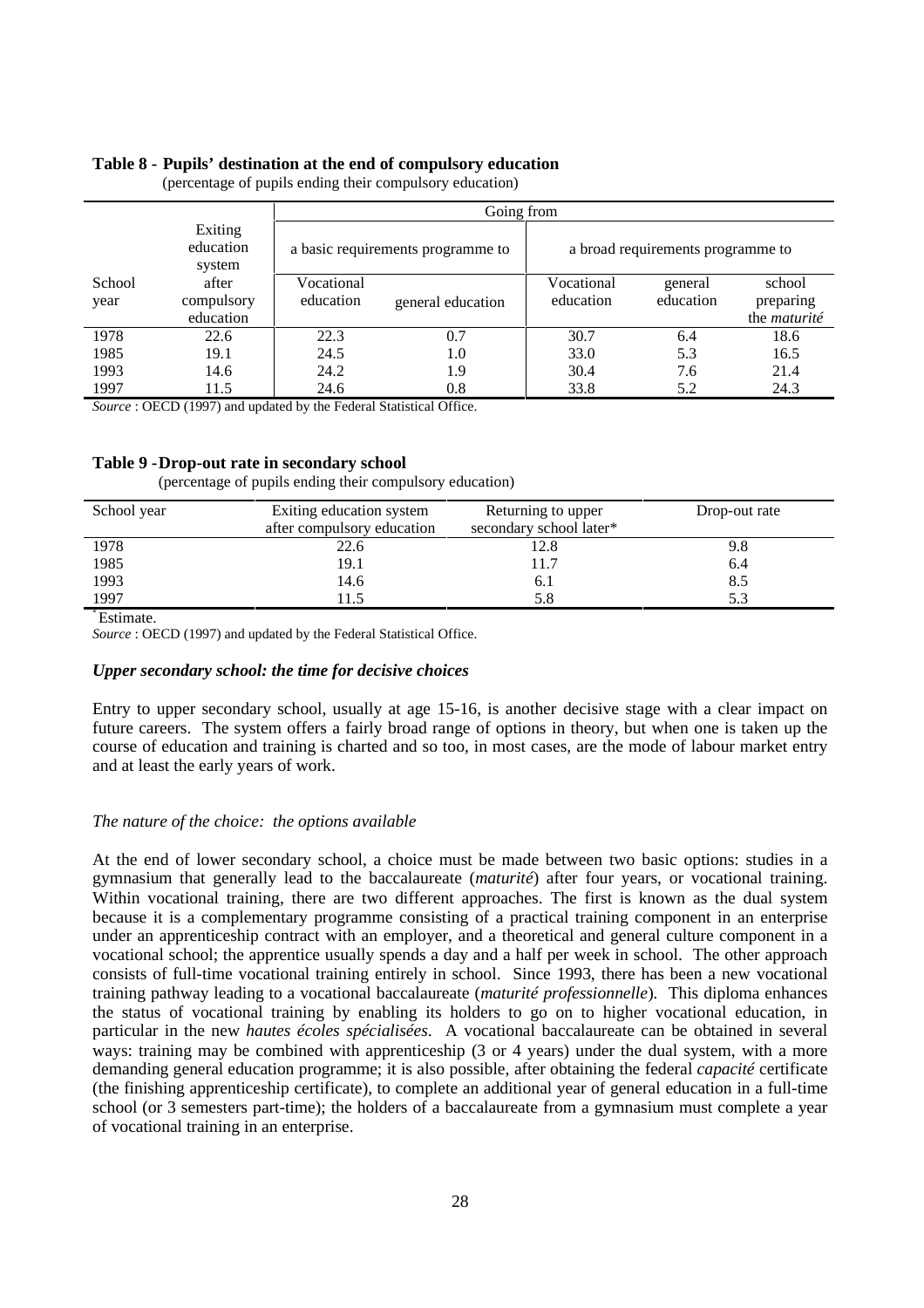There are also other options besides these two main upper secondary branches: "*écoles de degré diplôme*" ("diploma-level schools") and teacher training schools. The *écoles de degré diplôme* fill a gap in the range of options in upper secondary level education and training. They are for a category of pupils that has grown steadily over the past 10 to 15 years and are aimed at meeting the following needs: to give a broader range of the population the possibility of completing their post-compulsory general education; to enable pupils to familiarise themselves with everything that concerns their future professional activity (instead of vocational training *per se*); and to meet the expectations of pupils who cannot or do not want to attend a gymnasium but still need to acquire an adequate general education and culture in order to go on to higher non-university vocational training. These schools are generally oriented towards the fields of teaching, health care, and social, administrative and artistic sectors. As for teacher training schools or normal schools, they are cantonal institutions for training pre-school and primary teachers.

Mainly because of Switzerland's different educational cultures, patterns of participation in the dual system vary significantly across its different regions. But in fact it seems more appropriate to speak of regional differences in the choice of streams, for vocational training is governed by the same regulations and legislation throughout Switzerland. This is clearly shown to be the case in Table 10, which compares the distribution of upper secondary pupils by streams in the two main regions of the country, German-speaking Switzerland and French/Italian-speaking Switzerland. In 1998 (the 1997-1998 school year), 289 000 young people were enrolled in upper secondary school in Switzerland, or 1.6 per cent fewer than 1991. In 1991, nearly three-quarters of upper secondary pupils were enrolled in vocational training. This proportion has since declined to less than 70 per cent. Although vocational training is preponderant throughout the country, there is a significant difference between the situation in French/Italian-speaking and German-speaking Switzerland. In 1991, when enrolments in vocational training were still close to their historic highs in the mid-1980s, only 65 per cent of pupils were enrolled in vocational training in French/Italian-speaking Switzerland as opposed to nearly 79 per cent in German-speaking Switzerland. Both regions were affected by the decline in vocational enrolments that began in the 1980s and continued until 1996, but it was even greater in French/Italian-speaking Switzerland.

|                                                            | 1990/91                                             |        |       |        | 1997/98 |        |             |        |          |       |                         |          |                 |        |         |
|------------------------------------------------------------|-----------------------------------------------------|--------|-------|--------|---------|--------|-------------|--------|----------|-------|-------------------------|----------|-----------------|--------|---------|
|                                                            | Switzerland French/Italian speaking German-speaking |        |       |        |         |        | Switzerland |        |          |       | French/Italian speaking |          | German-speaking |        |         |
| Upper secondary                                            | 293607                                              | 100.00 | 89017 | 100.00 | 204590  | 100.00 | 288785      | 100.00 | $-1.64$  | 87115 | 100.00                  | $-2.14$  | 201670          | 100.00 | $-1.43$ |
| Schools preparing baccalaureate                            | 54468                                               | 18.55  | 23971 | 26.93  | 30497   | 14.91  | 63625       | 22.03  | 16.81    | 26673 | 30.62                   | 11.27    | 36952           | 18.32  | 21.17   |
| Normal schools                                             | 7962                                                | 2.71   | 806   | 0.9    | 7156    | 3.50   | 9182        | 3.18   | 15.32    | 790   | 0.91                    | $-1.99$  | 8392            | 4.16   | 17.27   |
| Ecoles de degré diplôme<br>Vocational baccalaureate (after | 12035                                               | 4.10   | 5939  | 6.67   | 6096    | 2.98   | 17526       | 6.07   | 45.63    | 8937  | 10.26                   | 50.48    | 8589            | 4.26   | 40.90   |
| apprenticeship)                                            |                                                     |        |       |        |         |        | 1385        | 0.48   | na       | 815   | 0.94                    | na       | 570             | 0.28   | na      |
| Vocational training                                        | 219142                                              | 74.64  | 58301 | 65.49  | 160841  | 78.62  | 197067      | 68.24  | $-10.07$ | 49900 | 57.28                   | $-14.41$ | 147167          | 72.97  | $-8.50$ |

**Table 10a - Pupils in 1990/91 and in 1997/98**

## **Table 10b - Vocational training by linguistic region and type of training (apprenticeship or schoolbased)**

|         | Switzerland |                |        |        | French/Italian-speaking Switz. |        | German-speaking Switzerland |                |        |  |
|---------|-------------|----------------|--------|--------|--------------------------------|--------|-----------------------------|----------------|--------|--|
|         | Total       | Apprenticeship | School | Total  | Apprenticeship                 | School | Total                       | Apprenticeship | School |  |
| 1990-91 | 100.00      | 85.75          | .4.25  | 100.00 | 77.03                          | 22.97  | 100.00                      | 88.91          | 1.09   |  |
| 1997-98 | 100.00      | 86.61          | 13.39  | 100.00 | 75.02                          | 24.98  | 100.00                      | 90.54          | 9.46   |  |

#### *Preparing for choices: career guidance, a key element in the smooth running of the system*

In a highly selective education system organised to meet the needs of the labour market, career guidance must be a key element, and this is clearly the case in Switzerland. Unfortunately, very little consolidated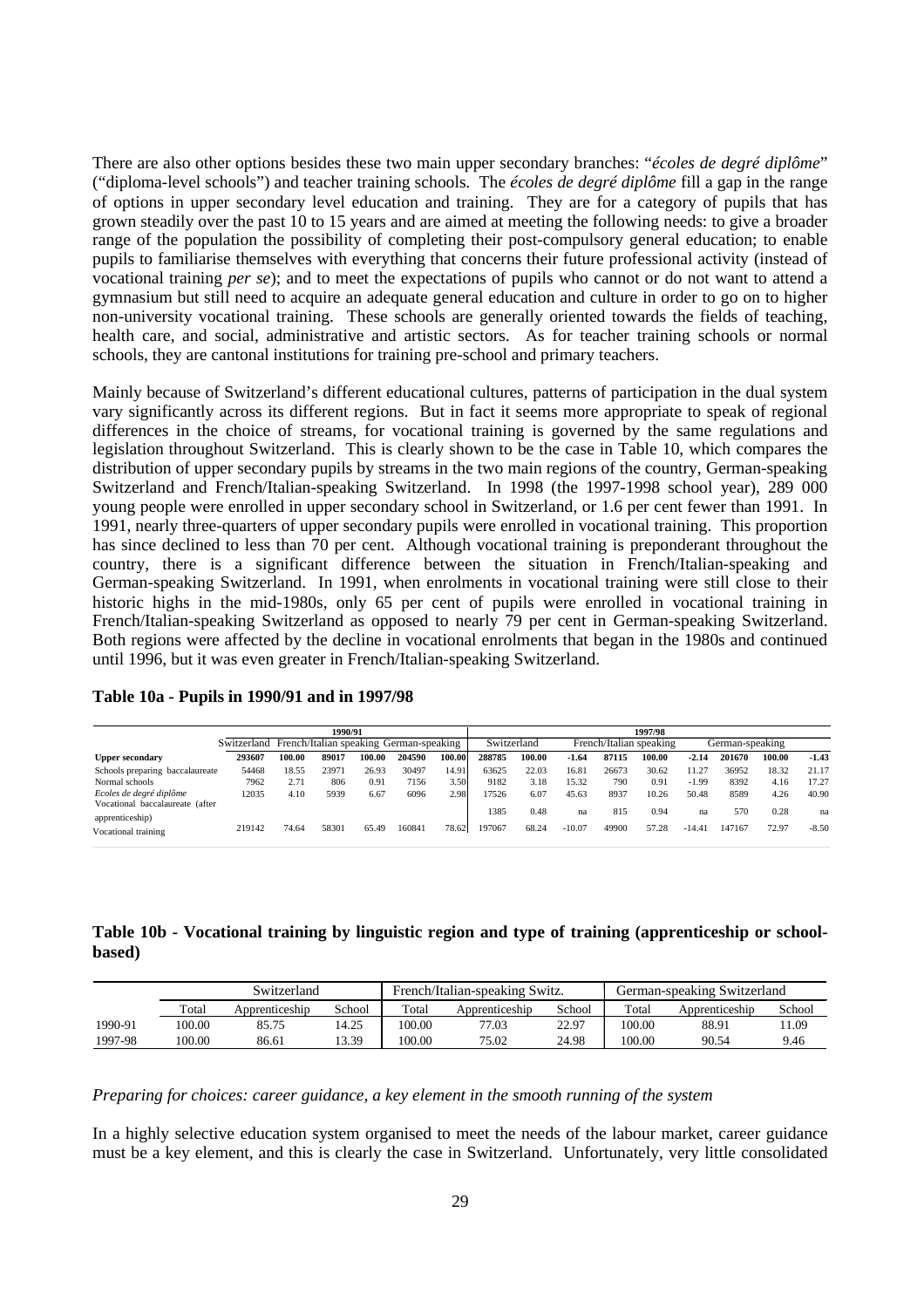information is available to provide an overview of the situation nationwide. Guidance is primarily the responsibility of the canton authorities, which makes a comprehensive assessment difficult. However, on the basis of the presentations made to the reviewers, there is reason to believe that substantial resources are devoted to guidance, even though practices may differ across cantons. Career guidance is broadly included in the curriculum, both as a subject to which teaching time is devoted in grades 7 to 9 in lower secondary school and as a theme incorporated into the other subjects studied.

Emphasis is placed on very early career choice, with intensive counselling and guidance and experimentation towards the end of compulsory schooling, in particular during the year before this choice is made. Guidance is given an ample place in the curriculum, with support materials for pupils and teachers and brochures for parents. Furthermore, it can also be pointed out that the authorities show a constant concern with ensuring that the overall curriculum is relevant to labour market and vocational training needs. $26$ 

The high point of the guidance process is the work experience period lasting at least one week with a employer. This work experience, which generally takes place at the age of 15, is carefully chosen and prepared, and is recognised as one of the keys to a successful career choice. This experience of working life, while young people are still in school, is aimed at ensuring that the programme they will begin in the following year corresponds to their abilities, preferences and aspirations. There is intensive preparation for this work experience in school. It seems clear that by the age of 15 Swiss pupils have a relatively good idea of the career for which they wish to prepare and that they have familiarised themselves with the requirements of the occupation in question. This has a positive effect on pupils' academic motivation, for pupils of this age who already have a clear idea about the career they wish to pursue, often backed up by concrete contact with an employer, see the relevance of their studies to their future job and have a strong incentive to do well in school. According to Swiss thinkers on education, all pupils should be encouraged to excel, even though some can only do so in a limited field of practical subjects.<sup>2</sup>

The approach to guidance takes the context into account, and the economic environment is reviewed in detail. This generally restricts the discussion of career options to a limited number of careers that match young people's aptitudes and interests. Although the discussions of career choices start by focusing mainly on young people's wishes and interests, local employment conditions are also emphasised. It must be borne in mind that fifteen-year olds live at home and that, since the allowances paid to apprentices are small, very few young people can consider apprenticeship and career options that would require them to move away from home at such an early age. The local career guidance department assists pupils with the choice of an employer for work experience and also with future apprenticeship contracts, carrying out extensive canvassing of local employers and maintaining an up-dated list of available apprenticeship positions. The trained staff of guidance centres help place young people in suitable positions.

Teachers also play a crucial role. Their task is simplified by the selection process, which makes classes more homogeneous, not only in terms of pupils' academic level, but also their aspirations and potential career choices. In general, teachers monitor their pupils during the last three years of lower secondary school. Furthermore, the pupil-teacher ratio is relatively favourable at this level, averaging 12.4 pupils per teacher (the average in OECD countries is approximately 15). The average number pupils per class (19), although it has risen slightly since 1990, also remains relatively low. This is unquestionably an asset for supporting pupils, particularly when parental support is lacking. Teachers -- in particular those who intend to teach classes that contain pupils with a lower academic level who will choose apprenticeship (Realschule) -- receive training that enables them to take broad responsibilities for the education and guidance of pupils. As part of their preparation, they must have at least one month of work experience with an employer who takes on apprentices. It can also be pointed out that Swiss teachers are paid the highest salaries of all OECD countries.<sup>28</sup>

Parents are also closely involved in their children's career guidance process. As we said earlier, the young age at which pupils choose their career and complete their compulsory education means that they are still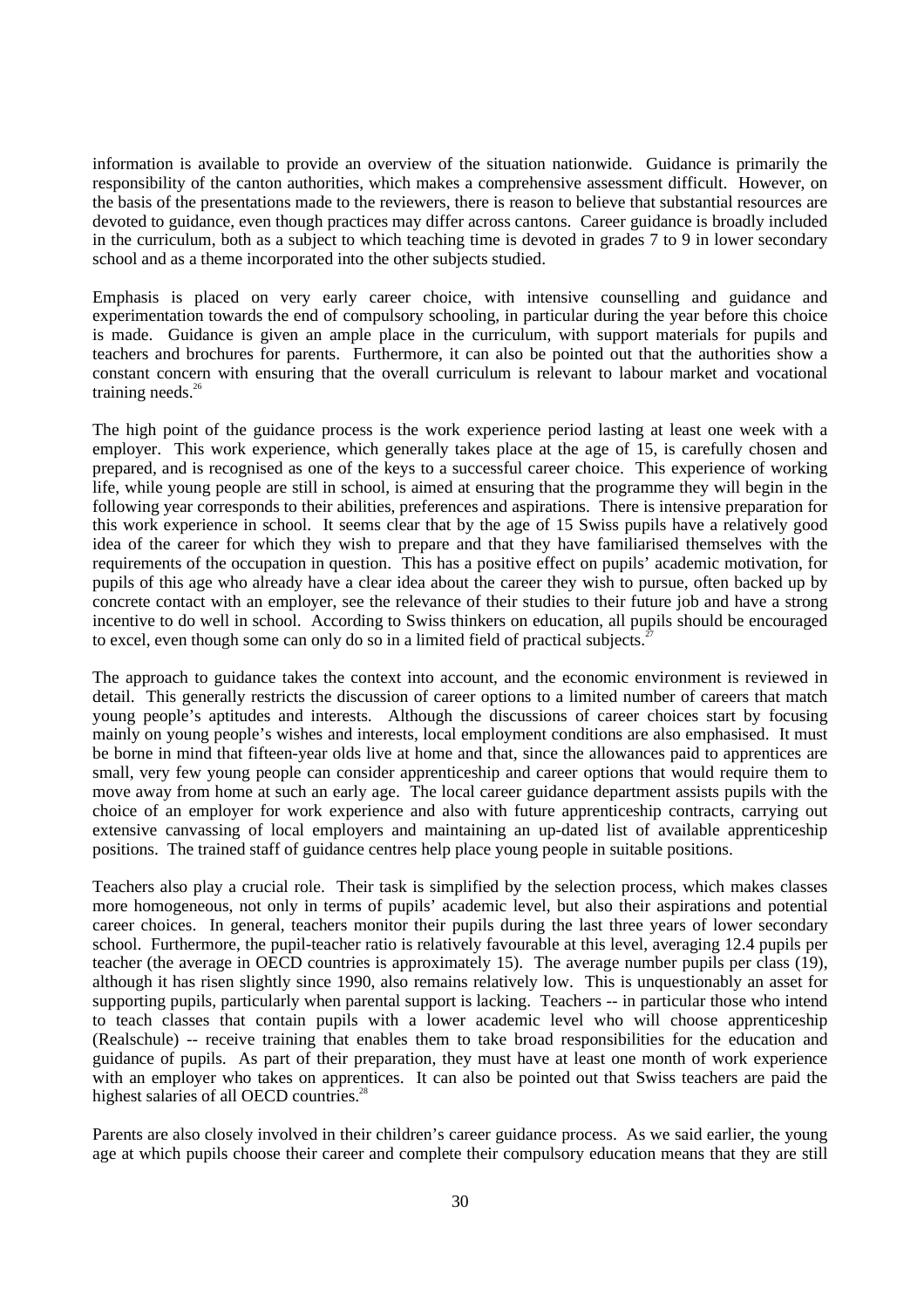dependent on their parents. The salaries paid during apprenticeship are also low and generally do not allow young people to live independently without the financial support of their parents. But the role of parents is also essential to the institutional functioning of the system, since they sign their child's apprenticeship contract together with the apprentice and the employer. For these reasons schools call upon them to participate in all stages of their child's career choice.

Naturally, the availability of apprenticeship positions, together with the social and economic recognition given to apprenticeship training, facilitates the role of the various direct participants in the system. Each of them has a role to play, and in doing so they continually strengthen the system's coherence. Nevertheless, some of the challenges that face the apprenticeship system also directly involve career guidance:

- the substantial decline in the supply of apprenticeship positions during the 1990s was rapidly perceived by the authorities as a threat to the system. Measures were promptly taken to enable the system to meet needs more effectively. An in-depth reform is also being studied;
- the greater difficulty young people have in choosing a career orientation by the end of compulsory schooling. This is either because the lower supply of apprenticeship positions limits their choice and they therefore prefer to postpone committing themselves to a career in order to see what will be available a year or two later, or because young people are less willing to choose their career at such an early age.

## *The emergence of a transitional phase*

It appears that young people no longer go on to these upper secondary pathways after compulsory schooling as automatically as in the past. This has lead to emergence of a transitional phase in which young people remain for one or two years, which enables them better to make the choices that will determine their future career. In this regard, there has been a sharp rise in the number of pupils who only enter apprenticeships two or three years after they have completed their compulsory education. According to a study made in the canton of Neuchâtel<sup>29</sup>, nearly 50 per cent of the transitions from compulsory schooling to apprenticeship are now indirect, and this figure has been increasing by one or two percentage points each year since the beginning of the 1980s. It has also been observed that the broader the training supply, the greater the number of indirect transitions and, correlatively, the larger the number of transitions taking place in an urban environment, the higher the proportion of indirect transitions. The proportion of women, which is almost the same as for men, is higher in this category of apprentices than for apprentices as a whole. Although these data come from a single canton, this trend seems more or less general throughout the country and similar both in nature and in magnitude. A longitudinal study carried out in the canton of Ticino pointed to the same trend by showing that labour market integration pathways were increasingly less linear (see box).<sup>30</sup>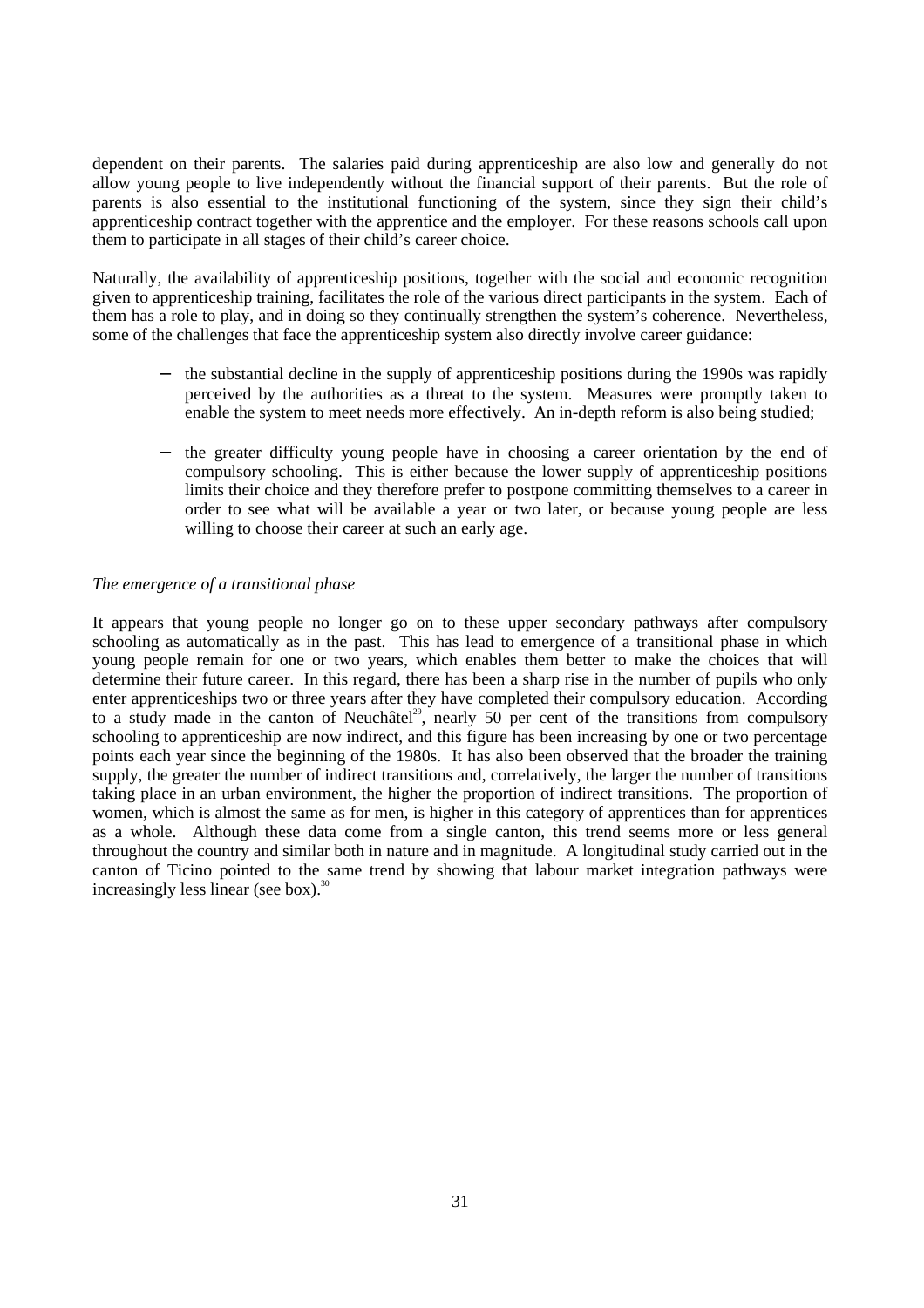## **The canton of Ticino's longitudinal study — Some salient facts**

This survey, the only longitudinal research to have been carried out in Switzerland, was prepared as a follow-up to the1989 National Education Policy Review. It consisted of monitoring over a five-year period pupils who had completed their compulsory education in 1992. Most of the students were 15 years old at that time. The sample comprised 1 471 pupils (one out of two pupils who completed lower secondary school in the canton of Ticino in 1992). Complete data were collected for 1159 pupils during a five-year period.

After five years (i.e. in 1997), one out of four of those surveyed was working, 12 per cent were unemployed and 15.6 per cent were in tertiary-level schools. At that time, 85 per cent of the group had obtained an upper secondary diploma. Of these diploma-holders, 47.3 per cent had a federal *capacité* certificate, 29.7 had a federal baccalaureate and 11.7 held a diploma from a full-time vocational school.

This breakdown shows that there are two transition models:

- the traditional linear, impermeable model, which is still the shortest pathway to joining the labour market (young people were oriented by the structure of the system); the key words characterising it are continuity, linearity, long term, homogeneous, reassuring;
- the emerging model, characterised by permeable educational channels; however, it poses a problem to the system, which must adapt to these diversified pathways; it causes the strategic transition to shift from *scuola media* to one or even as many as five years after the end of compulsory schooling.

The qualitative analysis made on the basis of in-depth interviews brought to light some interesting information:

- the shortest programmes lead to fewer opportunities on the labour market; but to some extent this appears to be due to the fact that the young people in these programmes most frequently have the lowest levels of academic achievement;
- among vocational qualifications, the vocational baccalaureate significantly enhances the chances of finding a job;
- the importance of educational capital as an asset for coping with change;
- young people are more favourable to mobility and to acquiring experience, perhaps because they know that they can no longer count on a job for life;
- the devaluing of certain diplomas: the gap is widening because of greater competition;
- young people have great difficulty in imagining and planning their future.

Unfortunately, the survey did not collect information on salaries, since this is an important aspect that makes it possible to assess the quality of jobs.

(Reports presenting this research were in the process of being prepared at the time of the experts' visit.)

There are no doubt many causes behind this trend. On the basis of the in-depth studies carried out in the canton of Neuchâtel, the following possible causes can be listed $3^1$ :

- the inappropriateness of what was learned in some sections at the end of compulsory schooling for going on to certain apprenticeships;
- the increased academic requirements for completing certain apprenticeships successfully;
- the deterioration of the image of practical sections at the end of compulsory schooling;
- the higher requirements demanded by employers for hiring their apprentices;
- the deterioration of the image of vocational training;
- uncertainty given the economic situation (job opportunities, unemployment);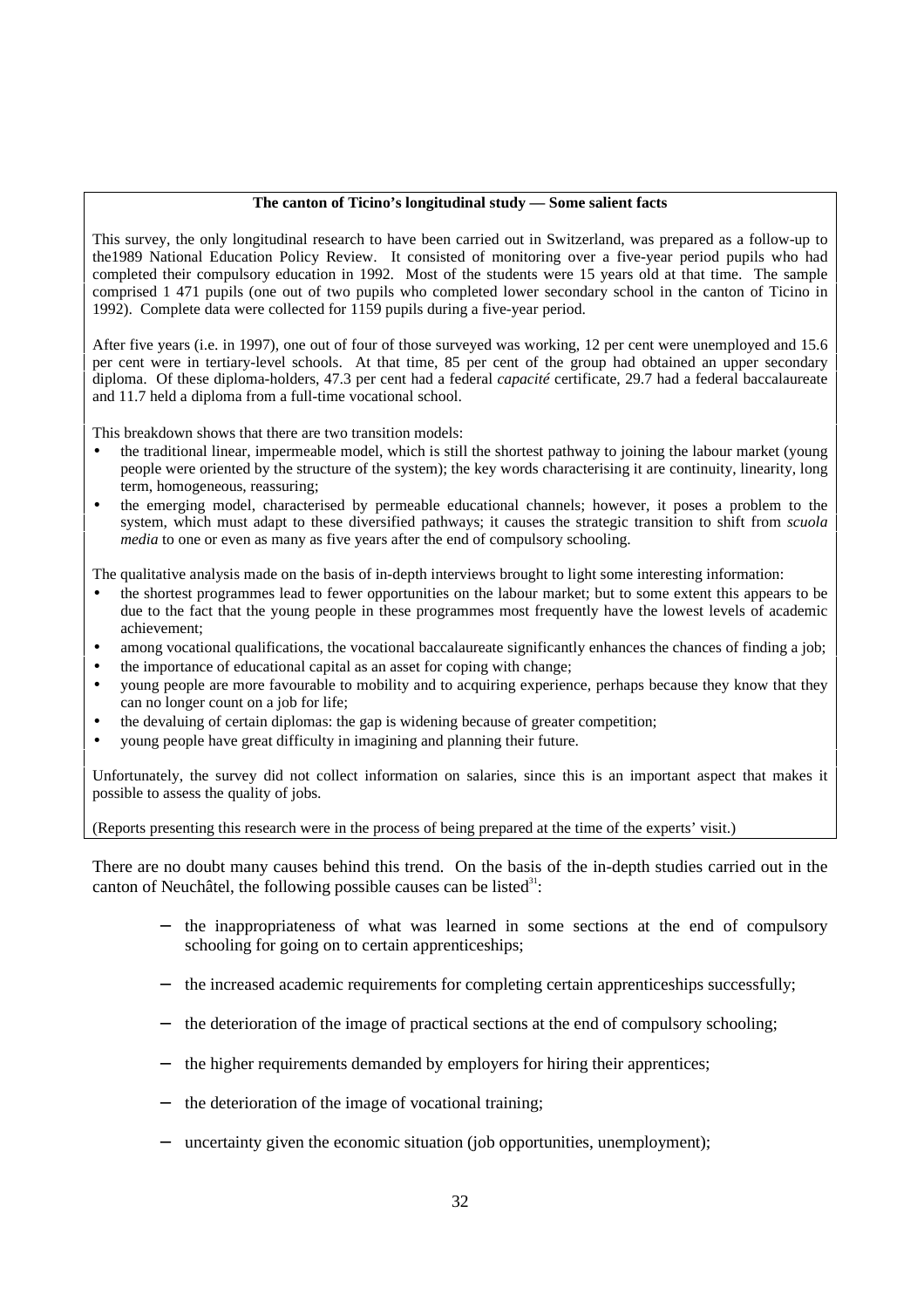- − the different working conditions of "students" and "apprentices";
- − the influence of parents on their children's career choice;
- − the changing perception of the role of schools.

Some of these causes reflect serious problems that must be dealt with by the apprenticeship system. They are not specific to Switzerland, but stem from the system's difficulty in responding rapidly and flexibly to the requirements of a labour market -- and thus an apprenticeship market -- that is undergoing profound economic changes. For example, the increased requirements for educational capital by employers lead to the preferential recruitment of apprentices from the highest achieving sectors of schools, so that apprentices from the lowest achieving sections are excluded from the most skilled occupations. The main reason why employers are able to recruit apprentices with greater educational capital is the fact that the overall academic qualifications of apprentices have risen. This is largely because of the pupils coming from post-compulsory schools, who are competing strongly with pupils who have just left compulsory schooling. Pupils from gymnasiums*,* higher schools of commerce or other post-compulsory schools tend to obtain the most socially prestigious apprenticeship positions. This trend, which subverts the fundamental purpose of apprenticeship -- which is to provide an direct career-related work experience opportunity after compulsory schooling -- is interesting in itself, for it tends to undermine the argument that the social prestige of apprenticeship is declining, since it shows that apprenticeship is sought after as means of labour market integration, even by young people with a high educational capital.

In the light of the causes of indirect entry into apprenticeship programmes, two types of groups can be identified:

- − pupils who have a relatively high level of academic achievement at the end of compulsory schooling, though it is still inadequate to compete for entry into the apprenticeship programmes with the highest requirements; these pupils enter the academic post-compulsory programmes, such as gymnasiums, higher schools of commerce or *écoles de degré diplôme*;
- − pupils with a very low educational capital or underachievers; they tend to enrol in the pre-apprenticeship programmes that have become widespread in recent years.

The concept of pre-apprenticeship was introduced to enable young people who are low achievers at the end of compulsory schooling to prepare to enter the system. This policy option was preferred to changing the system by establishing short apprenticeship pathways that would offer no recognised qualifications and would therefore be viewed as "second rate". This is a fundamental choice in an education and training system -- to prepare young people to enter into the established framework, rather than tampering with the framework. As we saw earlier, the structures for obtaining qualifications are well established and recognised by all. It is therefore considered essential that young people be integrated into society and the labour market by going through this system in order to avoid being marginalised.

These changes in the transition process and the institutional response to them generate higher costs for the education and training system. Pre-apprenticeship classes are costly to establish and maintain, particularly since they are attended by pupils who have special difficulties (mastery of the language of instruction, learning or behavioural problems) and who require intensive support services. Since pre-apprenticeship is aimed at preparing for entry into regular apprenticeship programmes, it is necessary to find partner enterprises that will accept young people for work experience during their pre-apprenticeship. The number of positions is limited and may be insufficient to meet the potentially growing demand, which may rise sharply due to recent waves of immigrants. Nevertheless, pre-apprenticeship can be considered a success since, according to the results obtained by the *Centre Professionnel du Littoral Neuchâtelois*, out of one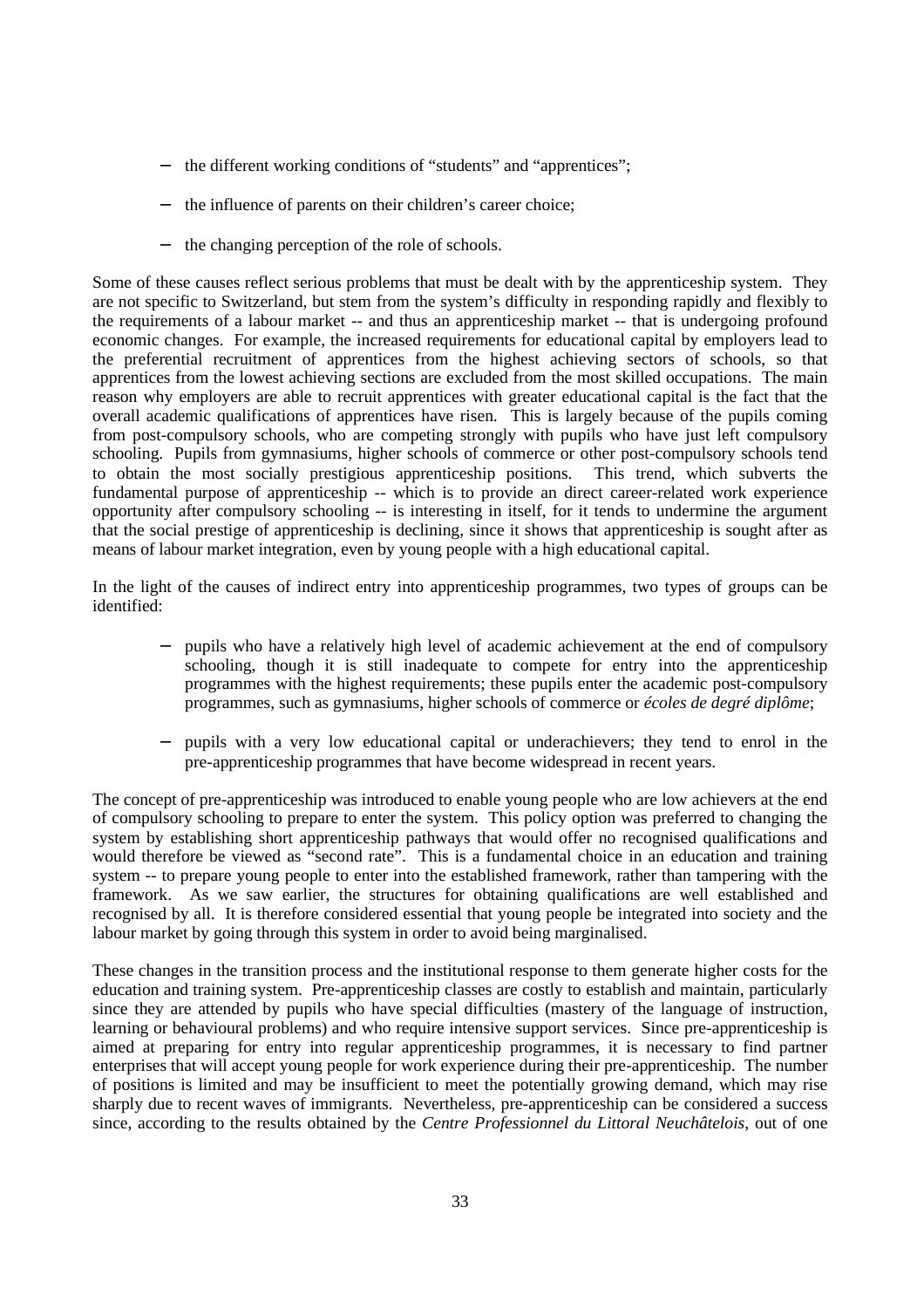hundred pupils who leave pre-apprenticeship classes, 80 enter apprenticeship programmes and 12 go on with their studies.

The authorities have endeavoured to deal with the higher frequency of indirect transition, but have tried to reduce it as well. The measures put forward, mostly still proposals in the current consultations over new legislation on vocational training, are designed to clarify the pathways in upper secondary education, and where they subsequently lead; to enhance dialogue with education's partners -- the various tiers of government, business, unions and trade associations; and to make the system more flexible by establishing clear connecting points and crossovers, both horizontally between streams and vertically between stages of training.

#### *The integration of young foreigners*

Young foreigners are far more at risk of encountering problems in the school-to-work transition. But the main problem that the authorities must face in this regard is more one of social integration than of the transition *per se*. The Swiss education system is clearly divided into pathways, all of which lead to qualifications. This structure requires those involved -- both young people and their parents -- to be able to understand the system and to be integrated into it. In this respect, young foreigners who have come to Switzerland relatively recently have a number of major handicaps, since migration interrupted their schooling, in addition to the problems caused by conflicts in their country of origin (most of the immigrants in recent years came from regions of the former Yugoslavia). Most of the time, they do not speak the language of instruction, or very little; their immigrant status, which most frequently means that they only have a temporary residence permit, makes it difficult or impossible for them to have access to vocational training or employment (they need a special permit to enter an apprenticeship programme), not to mention the difficulties they face because of their limited language skills.

Steps are being taken by the cantons and municipalities to correct these problems of educational discontinuity. A good example is provided by the *Centre Professionnel du Littoral Neuchâtelois*, in which a pre-apprenticeship section was introduced into the school of arts and crafts. In this programme, pupils who have completed compulsory schooling but who are unable to go on normally to an upper secondary stream enter into a transition phase that can be adjusted so as to last as long as their authorised residence period. During this time, the focus will be on their mastering the language and their social integration through training workshops that bring them into contact with the world of work.

## *Apprenticeship: consolidating the dual system*

The dual system remains solidly established in Switzerland, and economic and business circles are all but unanimous in wanting it to be maintained. Labour and management are largely in agreement about the broad orientations of vocational training. However, under the combined pressure of the economic crisis, which led to a drop in entries into apprenticeship programmes, and the diversification of young people's pathways after compulsory schooling, there has been broad-based debate about the definition of upper secondary school and more particularly the apprenticeship stream. It is important to bear in mind as a backdrop to this debate that there is a broad consensus about the need to preserve the existing institutional systems and that the changes needed consist of adapting the system to the new modes of working life and to young people's choices. Convinced that there are great benefits to be derived from early entry into enterprises, while maintaining high standards for the general education provided with practical training, the Swiss are seeking to consolidate the system while enabling it to respond to the needs of the times.

Since the beginning of the 1990s, when it began to be more difficult for young people to find apprenticeship positions, the authorities have taken a number of steps aimed at strengthening the dual system: administrative measures, through two orders on apprenticeship positions, promotional measures,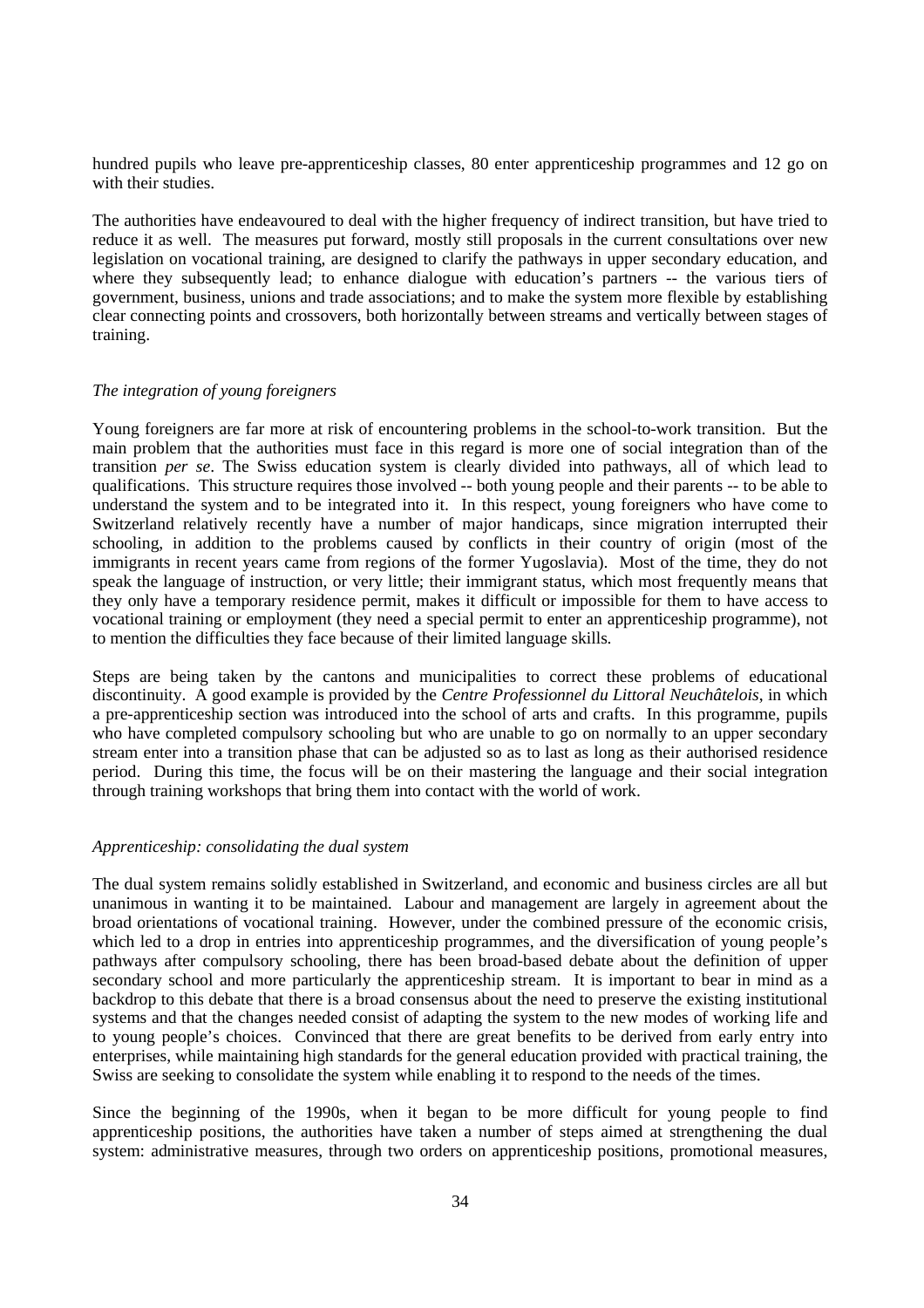and measures directly affecting the structure of the education system by creating new diplomas and even new crossover points. The entire upper secondary system is being redefined through these measures, which seek to strike an appropriate balance between vocational training and academic studies and between the aspirations of young people and the perceived needs of the economy.

First of all, we should make some basic observations about apprenticeship in the 1990s:

Table 11 shows the high concentration in certain sectors that characterises the vocational training system. Out of 30 occupational groups -- which themselves cover some 250 occupational apprenticeships -- the largest group accounts for between one-third and twofifths of all apprentices, for young men and young women alike. The ten largest groups of the most popular occupations account for approximately nine out of ten young people.

## **Table 11 - The ten occupational groups most in demand in 1997-98**

| Men                                   |                                    |                    | Women                                 |                                    |                    |  |
|---------------------------------------|------------------------------------|--------------------|---------------------------------------|------------------------------------|--------------------|--|
| Type of occupation                    | Number of<br>pupils in<br>training | As $%$ of<br>total | Type of occupation                    | Number of<br>pupils in<br>training | As $%$ of<br>total |  |
| Metallurgy and mechanical             | 44 323                             | 39.0               | Office                                | 28 609                             | 35.9               |  |
| engineering                           |                                    |                    |                                       |                                    |                    |  |
| Office                                | 17 019                             | 15.0               | Medical care                          | 14 132                             | 17.7               |  |
| Draughtsmen, technical                | 8806                               | 7.7                | <b>Sales</b>                          | 11 427                             | 14.3               |  |
| occupations                           |                                    |                    |                                       |                                    |                    |  |
| Wood and cork products                | 8 2 1 6                            | 7.2                | Hotels, catering, domestic<br>service | 4 8 8 0                            | 6.1                |  |
| Construction                          | 4888                               | 4.3                | Body care                             | 4 3 3 5                            | 5.4                |  |
| Hotels, catering, domestic<br>service | 3788                               | 3.3                | Draughtsmen, technical<br>occupations | 2645                               | 3.3                |  |
| Sales                                 | 3769                               | 3.3                | Artistic and related<br>professions   | 2.566                              | 3.2                |  |
| Agriculture                           | 3 0 4 9                            | 2.7                | Horticulture                          | 2402                               | 3.0                |  |
| Painting                              | 2998                               | 2.6                | Food products and                     | 1760                               | 2.2                |  |
|                                       |                                    |                    | beverages                             |                                    |                    |  |
| Food products and                     | 2971                               | 2.6                | Fashion, tailoring,                   | 1 3 3 5                            | 1.7                |  |
| beverages                             |                                    |                    | upholstery                            |                                    |                    |  |
| Total for the 10                      | 5921                               | 87.7               | Total for the 10                      | 5160                               | 92.9               |  |
| occupational groups                   |                                    |                    | occupational groups                   |                                    |                    |  |
| Total                                 | 113 789                            | 100.0              | Total                                 | 79 729                             | 100.0              |  |

*Source* : *Annuaire statistique de la Suisse* 1999, Chapter 15, *Education et science*.

- The number of apprenticeship certificates awarded has fallen by one-fourth over the past ten years. However, this trend must be placed in perspective by pointing out that during the same period the population aged 19-22 fell by one-fifth.
- The supply of apprenticeship positions also fell sharply: "the percentage of enterprises training young people fell from 25 per cent in 1985 to 15 per cent in 1995… The drop was perceptible both in traditional sectors (construction or industry) and in growth industries (data processing, R&D, finance and training and the social sector), where in some cases it was substantial."<sup>32</sup>
- Indirect entries are increasingly frequent, which means that young people's educational background is increasingly diverse; this also means that the two streams (gymnasium and apprenticeship) are no longer mutually exclusive, but can be combined.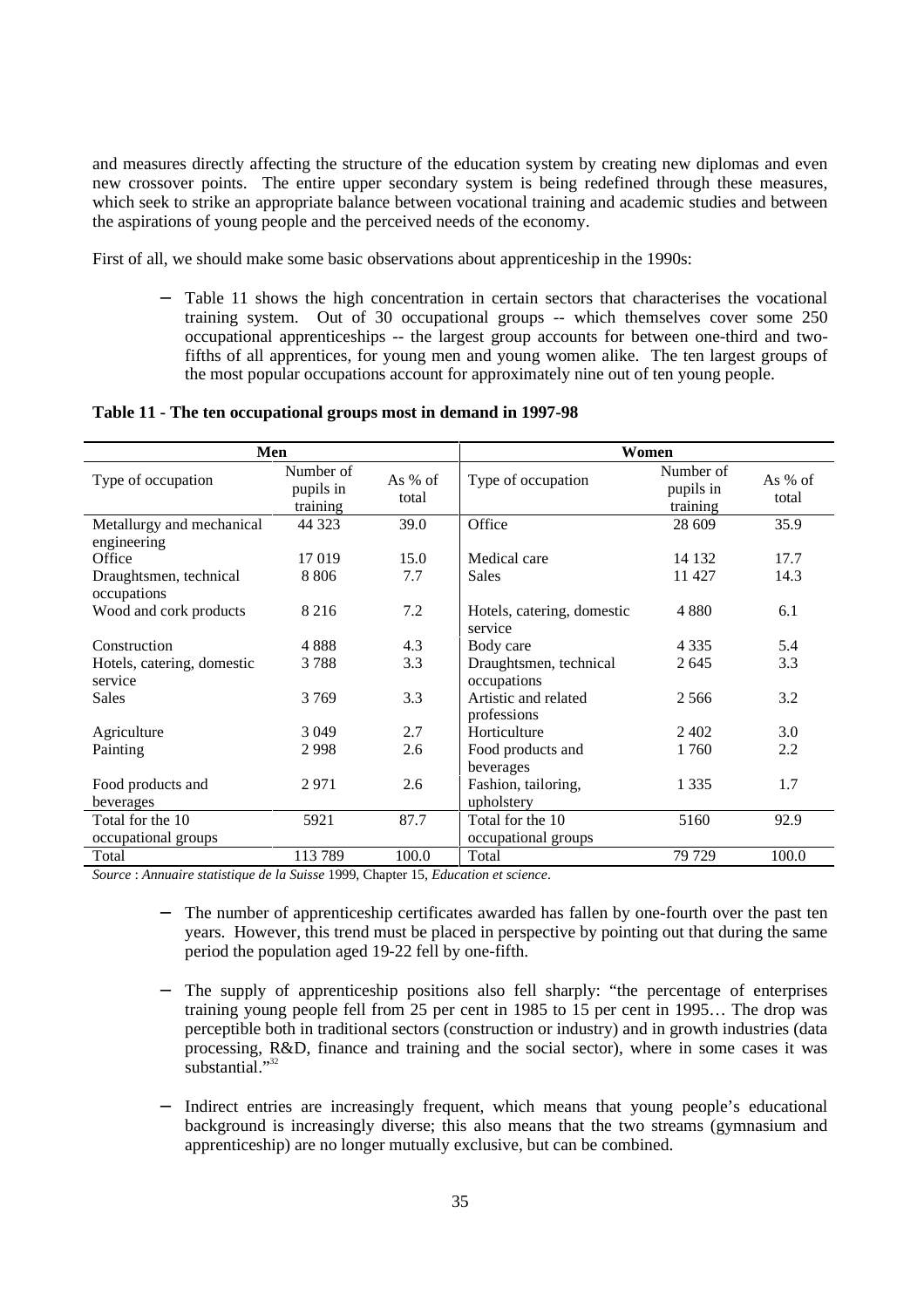The percentage of women apprentices has risen sharply over the past 25 years, increasing from 30 per cent in 1970 to approximately 42 per cent today. But young women often enter less demanding programmes, since three-quarters of the certificates for short apprenticeships (one to two years) are awarded to young women. Of the young people in apprenticeship programmes, nearly half the men, but barely 10 per cent of the women are in four-year programmes. This is no doubt one of the reasons why gender inequalities are observed later in working life. Lower career prospects are linked to a relatively lower initial level of education.

"The future versus the past": unquestionably, the debate on changes in apprenticeship and the reform measures under way or in the planning stages are seeking to strike a balance between these two perspectives. Apprenticeship in the dual system will only have a "future" if it is adapted to today's new economic, social and cultural realities, which implies that flexibility must become one of its key features. On the other hand, those who are "nostalgic for the past" emphasise the strong social foundations of the system, the value of qualifications and their high degree of recognition on the labour market. Far from pitting the two camps against each other, the debate is seeking to reconcile their viewpoints, recognising that both are valid and may well be complementary.

Although no one denies the need for substantial reform of vocational training, such reform faces major challenges:

- − Many have pointed out certain structural constraints to the future development of the dual system: the trend toward longer general education studies; a shift to service sector jobs and consequently a rapid increase in occupations with a more theoretical skill content; a high concentration of economic activities in cities where full-time education supply has developed considerably; the "image" of the apprentice, and even of the skilled worker, is being eroded; greater mobility, which breaks workers' tie with the enterprises in "their" canton; the decline in employment in activities that traditionally used apprenticeship on a large scale.
- Some argue in favour of a less selective secondary system that would be more favourable to reducing inequalities. The earlier selection takes place, the more it reflects criteria of social origin and the capacity of local training supply. But the question of access to the gymnasium is a political issue, for so far there has been a deliberate desire not to increase access to gymnasiums, which implies a *de facto* limitation of access to university.
- The time when people learned a trade and worked in the same field until retirement is a thing of the past. Today vocational training must take into account the fact that the conditions in which an occupation is exercised will change over time, often substantially, to judge by certain recent trends. It must also take into account the fact that many people will have to change their occupation one or more times during their career. How can initial vocational education and training be adapted to a perspective of lifelong learning?
- In the view of the trade unions, which admittedly play a less important role in the functioning of the dual system than in Germany or Austria, the development of apprenticeship faces certain contradictions that constitute challenges to reform, such as:
	- any expansion of the system by increasing the number of apprenticeship positions must not have the effect of diluting the quality of training; the system must continue to be demanding vis-à-vis training enterprises and overcome their reluctance to lengthen the in-school portion of apprenticeship;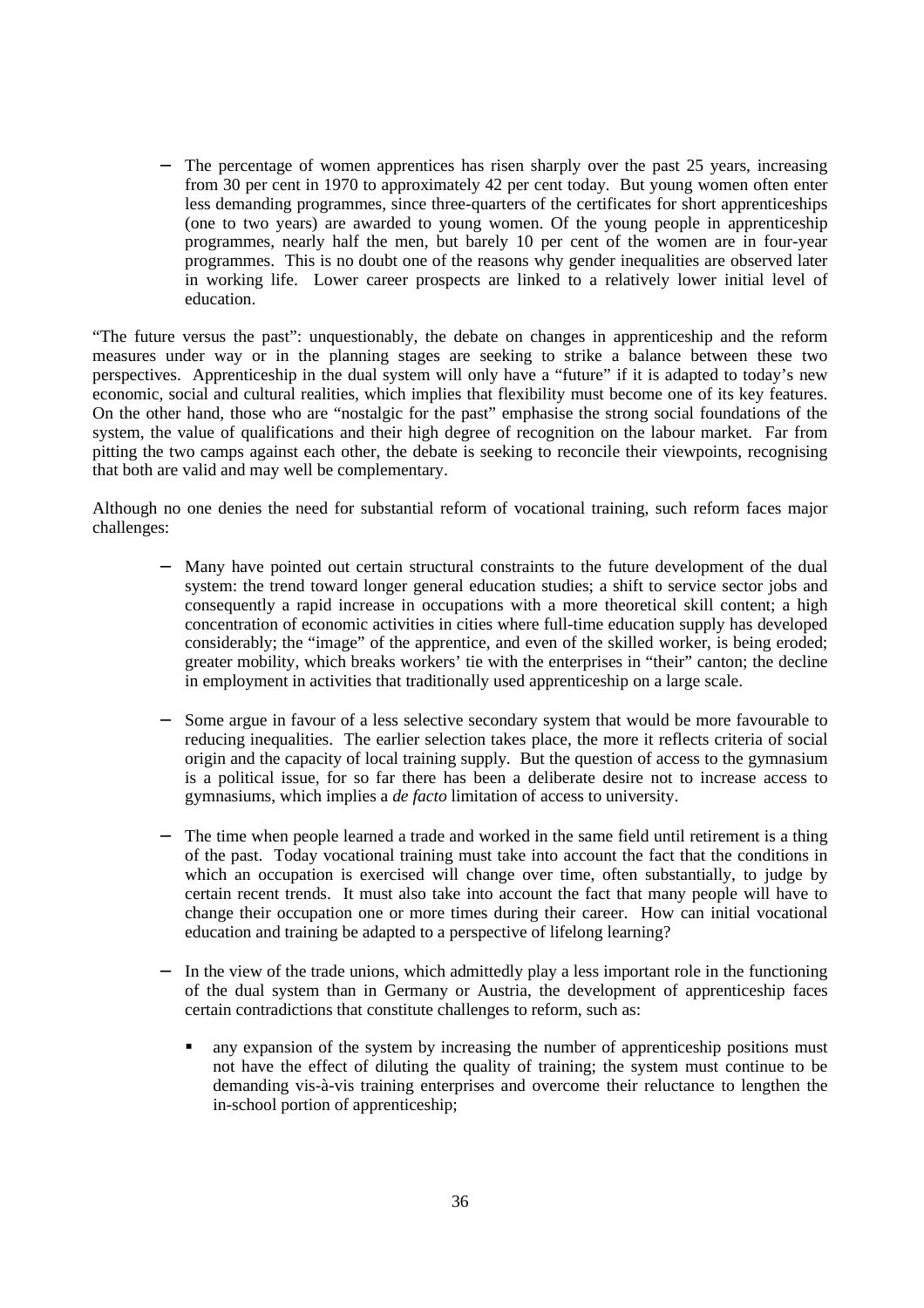- how to address cyclical variations in the supply of apprenticeship positions when the initiative of supply is completely left to enterprises, whereas demand is not subject to cyclical variations;
- gender inequality in vocational training;
- the insufficient number of positions for low achievers.

## **Table 12 - Diplomas and certificates awarded en 1997**

|                                                         | 1997  |                 |  |
|---------------------------------------------------------|-------|-----------------|--|
|                                                         | Total | $%$ of<br>women |  |
| <b>Upper secondary</b>                                  |       |                 |  |
| Baccalaureate (Maturité)                                | 14224 | 50.7            |  |
| Vocational baccalaureate                                | 4400  | 23.8            |  |
| Primary teaching certificate                            | 2073  | 73.0            |  |
| Federal <i>capacité</i> certificate                     | 44119 | 39.7            |  |
| Diploma from a higher school of commerce                | 2156  | 61.3            |  |
| Diploma/certificate awarded by the Swiss Red Cross      | 3842  | 87.8            |  |
| Elementary vocational training certificate              | 1842  | 36.1            |  |
| <b>University tertiary degree</b>                       |       |                 |  |
| Non-academic diploma                                    | 1094  | 54.6            |  |
| Licence or diploma                                      | 9064  | 40.9            |  |
| Other final examinations in vocational training         | 1304  | 38.2            |  |
| Postgraduate diploma                                    | 1114  | 44.0            |  |
| Doctorate                                               | 2826  | 30.0            |  |
| Non-university tertiary degree                          |       |                 |  |
| Diploma from a Higher Technical School (ETS)            | 2342  | 6.5             |  |
| Diploma from the École supérieure pour cadres de        |       |                 |  |
| l'économie et de l'administration (ESCEA)               | 844   | 19.9            |  |
| Other diploma École professionnelle supérieure (EPS)    | 970   | 61.2            |  |
| EPS postgraduate diploma                                | 1059  | 8.2             |  |
| Technical School diploma                                | 1664  | 2.5             |  |
| Masters/diploma after the higher vocational examination | 2917  | 14.8            |  |
| Federal certificate after the vocational examination    | 6950  | 30.2            |  |

*Source* : Federal Statistical Office (1999).

How the system should respond to the changes observed in the 1990s and to the challenges it faces has been -- and still is -- the subject of a lively debate that involves all the political and economic actors in the education system. "Reforming and strengthening of vocational training" is a specific objective of the Federal Council for 1999 (Objective 99-11).<sup>33</sup> The Federal Council undertook to "submit to Parliament" before the end of 1999 a message on a broad-based revision of the Vocational Training Act, which should make it possible in particular to take into consideration all branches of vocational training and to establish a clear allocation of responsibilities between the Confederation, cantons and organisations active in the vocational training field". But since the circumstances of the 1990s, and in particular the problem of apprenticeship positions, required rapid action, Parliament adopted a "Federal Order on Apprenticeship Positions" in April 1997. The main purpose of this order, which appropriates SF 60 million for a three-year period, is to increase the supply of apprenticeship positions. In 1999 an additional order should be submitted to Parliament to cover the interim period until the new act enters into force.

## **An example of vocational training: training in a bank (UBS)**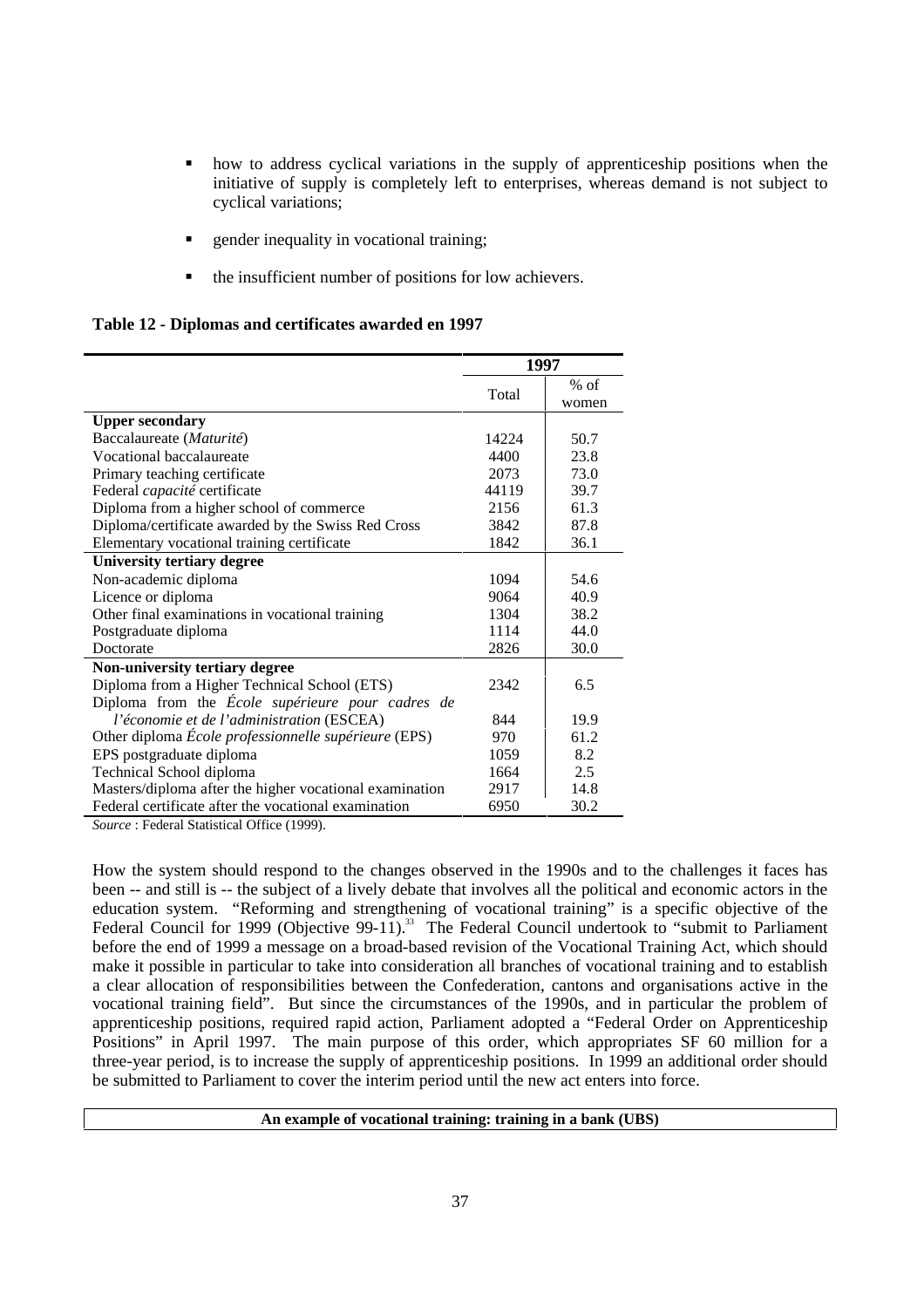The *Union des Banques Suisses* (UBS) provides an example of vocational training in a specific tertiary sector, the banking sector.

At UBS, out of a total of 33 000 employees, 320 are involved in internal training. Every year, UBS employs some 2 000 apprentices, primarily in the commercial field or data processing. This represents an annual flow of some 600 to 700 new apprentices. In the current context of the debate on apprenticeship positions, UBS recognises that "politically, we can not cut the number of apprenticeship positions".

UBS recruits apprentices at the end of lower secondary school (after nine years of schooling); it tries to recruit the best pupils of this graduating class. It has recruitment problems in some regions (particularly in central Switzerland). The main explanatory factors it puts forward are the lower "quality" of graduates; the fact that apprenticeships are centralised (which means apprentices must go to Bern or Basel); the fact that apprenticeship is less prestigious in French-speaking Switzerland, which means that it takes longer to find apprentices there; and the fact that young people are less and less willing to begin an apprenticeship immediately after lower secondary school. The apprentices recruited most often attend a school of commerce for the academic part of the apprenticeship. The JUNA programme enables those apprentices who so wish to go on to a vocational baccalaureate after obtaining the *capacité* certificate.

UBS also recruits after the baccalaureate (with a commercial specialisation), taking on some 200 such trainees each year. These "all-round" trainees, who have an additional four years of education, then enter a one and a half year programme leading to a certificate recognised by the Association of Banks, and often by individual banks. Some cantons have also recognised this certificate for admission into higher education (higher vocational examinations). But this training system shows that there is a "wall between the banking industry and the rest of the economy", since the trainees' certificate is not recognised outside the banking sector. UBS gives the same opportunities for promotion to both options (apprentices and "all-round" trainees), but in practice the latter more often show greater ambition to rise to higher positions.

University graduates are also recruited, often directly for managerial positions.

According to a UBS training officer, the vocational training systems in this multinational bank cannot be considered as being internationally permeable, which would imply that the bank is seeking to take advantage of different training systems in different countries, either in terms of training costs or the level of qualifications obtained at the end of schooling. This coincides with what was said by the managers of Novartis, a multinational corporation in the pharmaceutical sector. Nevertheless, UBS has set up a JKP (Junior Key People) training programme to allow for a measure of international mobility within the group.

The implementing guidelines of the Order on Apprenticeship Positions specify the following priority fields:

- promotion of apprenticeship, particularly to broaden the occupational field for women;
- − organisation of new introductory courses;
- − creation of a training structure common to a number of enterprises;
- improvement of information on the various occupations;
- − organisation of existing introductory courses;
- − creation of integration and pre-apprenticeship courses.

The enthusiasm with which these measures were met and the development of projects to be subsidised are unmistakable proof of the determination of all economic actors to support the development of apprenticeship. The policies laid down in the Order on Apprenticeship Positions and the projects already implemented give an idea of some options that are very likely to be adopted in the new legislation on vocational guidance and training. The prompt and on-going assessment of the impact of the order is a key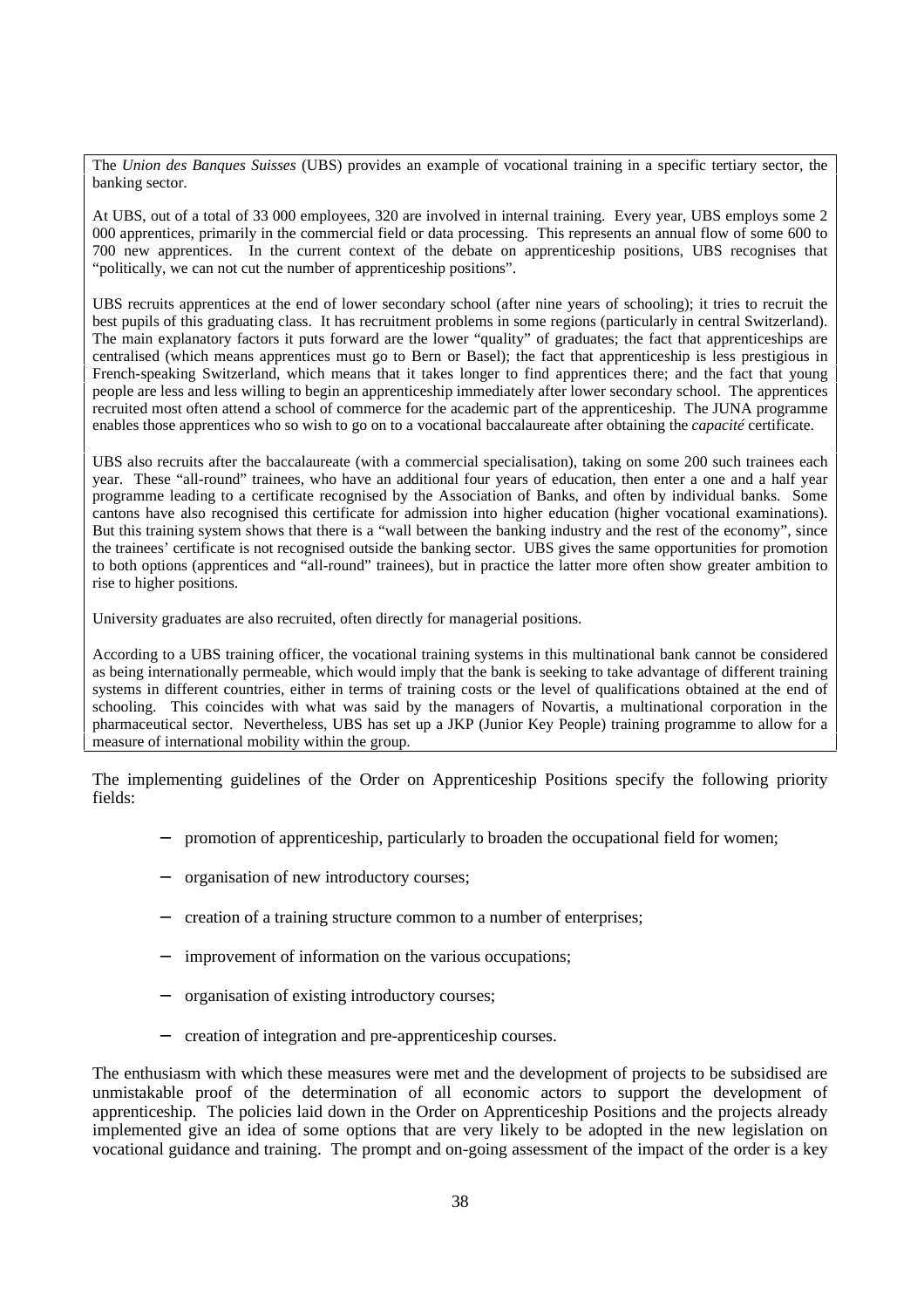factor that will make it possible for the new act to take into account some of lessons that have been learned. A few examples may be mentioned<sup>34</sup>:

- − *associations of a number of enterprises for the training of apprentices* is a project of the Conference of Vocational Training Offices of German-Speaking Switzerland (DBK). The principle is simple: two or more complementary enterprises form an association and work together in training apprentices. During training, apprentices rotate to all participating enterprises. In this way, each enterprise can focus on its own strong points and optimise training responsibilities and costs. This new model also enables enterprises that are too small or too highly specialised to participate in training apprentices and thereby transmit their know-how;
- − *the basic year of apprenticeship before entering an enterprise* is another initiative aimed at relieving enterprises that might provide a high-quality apprenticeship from a major investment in basic apprenticeship. The basic apprenticeship year is given in school and prepares young people to enter an enterprise. Young people in related occupations are put together in the same class. This training counts as the first year of apprenticeship. The pilot project is mainly aimed at computer and business-related occupations. This would considerably lengthen the school-based segment of apprenticeship, as is being requested by a growing number of occupations in which theoretical knowledge is increasingly important, while reducing absences from work at other times;
- − *emphasis on practical training* is another DBK project that aims at increasing the supply of apprenticeship positions and "tailor-made" training for young people with learning difficulties. It proposes in particular measures such as pre-apprenticeship classes and guidance towards practically oriented occupations;
- *expansion of career guidance*: greater thought has been given to career guidance and it seems more and more clear that it must be expanded in order to adapt to an increasingly diversified demand as training pathways become less direct and a growing share of its customers are older and more frequently already have some labour market experience.

In addition to these projects which are likely to be adopted in the new legislation on vocational guidance and training, two other key approaches have been discussed at length and are the subject of experiments in a number of cantons: modularisation of vocational training and permeability, with the creation of horizontal and vertical crossovers between the various training and education pathways of upper secondary school.<sup>35</sup>

− *Modularisation*: This approach is being introduced in the light of some trends that have recently been developing within upper secondary school, in particular that of "double qualifications", when pupils obtain a second certification without having to complete all of the standard curriculum. If this trend continues, it could lead to an escalation of qualifications that would have the effect of disqualifying those who only had a single certification. This being the case, modularisation is presented as a solution for the future. If the modules are defined in terms of attainments that are accumulated like units, independently of a specific pathway or length of training, then it truly is a new mixed model of upper secondary education. However, although it has undeniable advantages for customising training pathways and for integrating upper secondary training into continuing training, this model does raise some sensitive issues. In the current state of social perceptions, the training streams and the certification to which they lead have a strong identity and considerable prestige, and the change would amount, in people's minds at present, to a revolution. There is also the risk of some loss of pedagogical consistency, which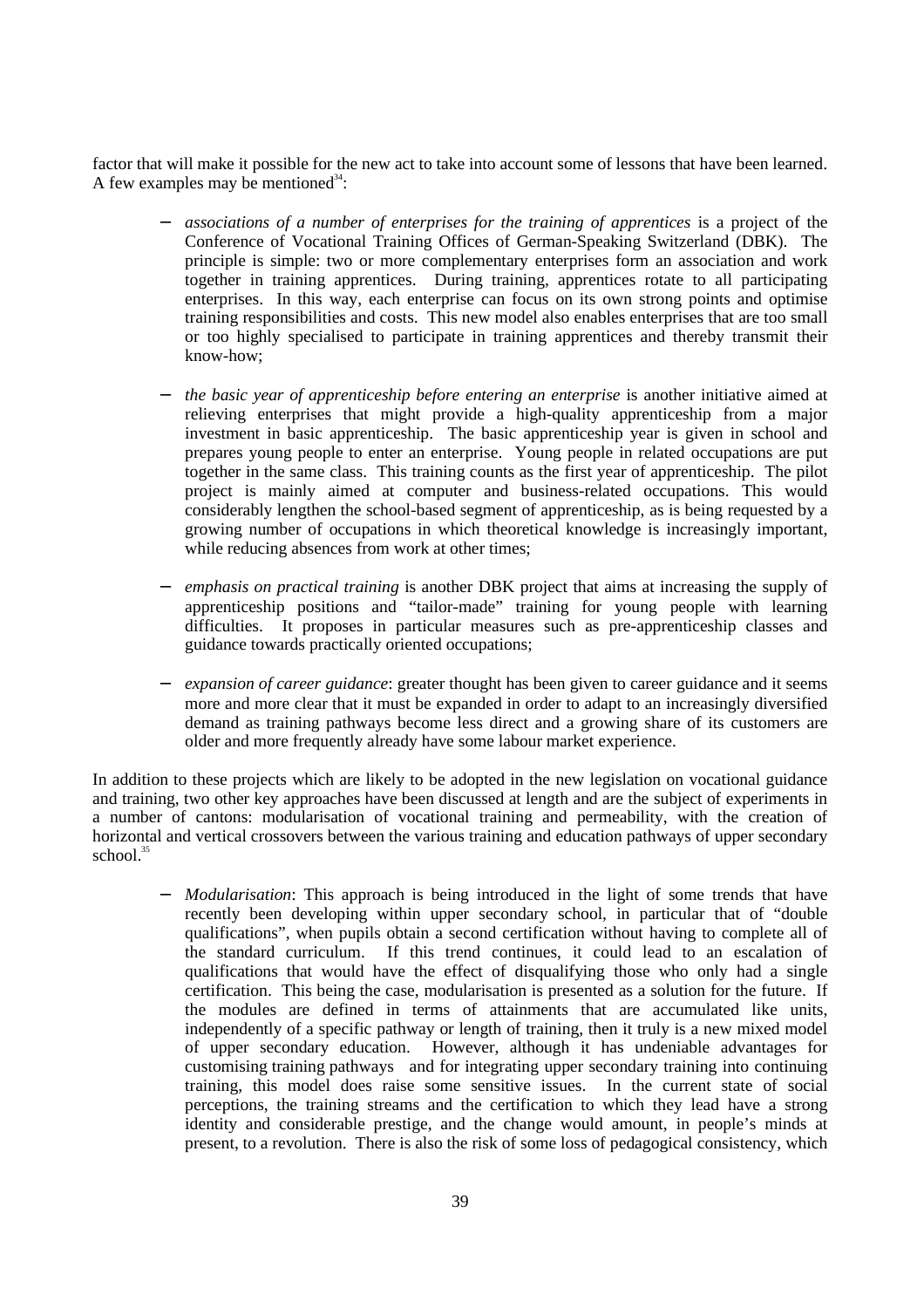is a constant concern when establishing streams. Lastly, in the eyes of some, modularisation can be seen as reinforcing the current tendency of young people to postpone the time when they choose their education or training pathway. Nevertheless, although these problems must naturally not be ignored, it seems they can be overcome so as gradually to introduce an element of modularisation.

*Permeability of pathways and the establishment of crossover points: this issue is naturally not* separable from the preceding one inasmuch as progression in a modular training system is based on an extensive network of possible transitions from the modules chosen to other modules. In practice, as is shown by the increasingly diversified pathways of young people, the gymnasium-baccalaureate and apprenticeship streams seem less and less separate, since they are no longer mutually exclusive. Also, at the administrative level, different education and training pathways are often combined in the same department. But what seemed to be missing until now has been official approval of these transitions. With the introduction of new kinds of certification (in particular the vocational baccalaureate) and new tertiary level pathways (in particular the higher specialised schools), the range of options in upper secondary school have increased. The driving force behind the reform of upper secondary school is the desire to create a system without dead ends, which implies recognising crossovers to another upper secondary pathway (horizontal permeability) and links to the tertiary level (vertical permeability). However, these plans to make the system more permeable may be impeded by its institutional structure if there is an attempt to establish crossovers between streams that are not in the same jurisdiction. This explains why for the time being this permeability is developing more rapidly within vocational training, which is primarily within federal jurisdiction.

Although major efforts have been made to prepare pupils who have difficulties when they leave compulsory school to enter the apprenticeship system, rather than bring the system down to their level by lowering standards, the Swiss authorities have also sought to make vocational training more attractive by establishing another vocational school-leaving diploma, the vocational baccalaureate (*maturité*)*.* This diploma places greater emphasis on general education that the other vocational training pathways, particularly on the study of the regional language, foreign languages, mathematics and natural sciences. It allows pupils to go on directly to the new higher specialised schools (which will be presented later). The vocational baccalaureate may be prepared either in a full-time, one-year course, or throughout the apprenticeship programme by adding an extra half-day in school. Although it has only been in existence for less than four years, 4 400 vocational baccalaureate diplomas had already awarded in 1997, as compared with 14 224 gymnasium baccalaureates (see Table 12).

In the Swiss context, which, it must be recognised, is characterised by major inequalities in access to the different education and training streams, the apprehensions of some observers about these developments cannot be ignored. The rise in enrolment rates noted earlier is not leading to a reduction of unequal opportunities, since it is taking place through a multiplication of streams in which the same relative standing is being reproduced. It is said that this risks creating a two-tiered system, in which a depreciation of federal *capacité* certificates would be the price to be paid for introducing the vocational baccalaureate and higher specialised schools. Although this fear may be justified, the introduction of horizontal and vertical permeability through concrete measures should make it possible to keep this danger to a minimum.

Another issue that is being debated is the financing of vocational training. At present, this is shared by three partners: government, the apprenticeship enterprise (training) and the apprentice (labour). Two types of criticism have been levelled at this system, since some suggest that dual vocational training should be placed on an equal footing with gymnasium studies, which implies that government should cover a larger share of the costs of vocational training; others argue that an attempt should be made to share financing more equitably between enterprises that provide training (only one out of five) and those that do not. Since the mood is not favourable to a substantial increase in government expenditure, the solution must be found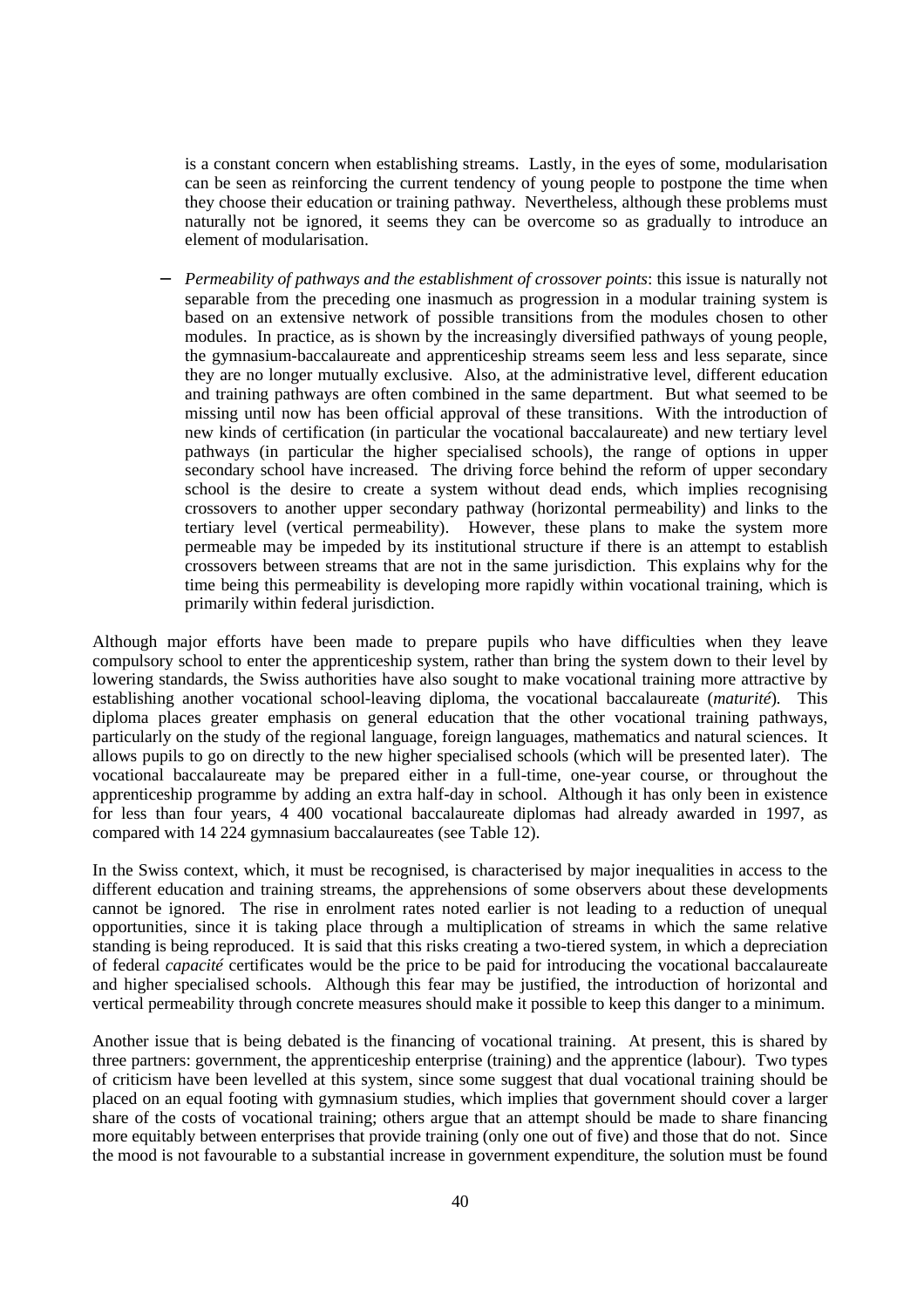in economic mechanisms. Moreover, recent studies do not suggest that training costs are a major factor in the decline in the supply of apprenticeship positions. This being the case, for the time being the option preferred by the government, which is the use of awareness-raising and motivational campaigns, seems to be the one that disturbs the existing institutional arrangements the least. Assessment of the results and more in-depth studies on the effect of financing mechanisms on vocational training, and in particular on the supply of apprenticeship positions, are necessary before deciding whether there should be any major change in the current modes of financing.

Although in the 1980s the dual system ran the risk of becoming a dead end, the recently implemented reforms (vocational baccalaureate, higher specialised schools) have opened up another very promising pathway. A rapid extension of this new channel seems to be indispensable to give vocational training a firm new impetus. The traditional Swiss approach of making changes step by step while trying to find a consensus among all concerned may slow down the necessary adaptation process. If we observe the changes in apprenticeship occupations in Europe, we see that evolutionary changes are no longer sufficient and that radical breaks with the past that promote the emergence of completely new qualifications often prove to be beneficial.

## *Tertiary education: another area for reform*

In a comparative assessment of the Swiss and British transition systems,<sup>36</sup> the authors explain that "the German-Swiss educational model has a stronger focus on deepening the attainments of average and lower-attaining school-leavers. The latter type of policy clearly has important advantages today in assisting those whose employment is in the process of being displaced by advances in automation and by increasing competition in labour-intensive products from low-wage countries". The efforts devoted to upper secondary education and to adapting apprenticeship confirm this view. And, as was shown at the beginning of this report, tertiary education is, at least from a quantitative standpoint, significantly less developed than in most other OECD countries.

Since 1977, there has been a biennial survey of previous year's graduates of the Swiss higher education system (universities). Since 1993, non-university tertiary education has also been covered. This survey provides a data series showing the situation of young tertiary graduates entering the labour market in relation to economic conditions (Table 13). Graduates were unquestionably affected by the crisis of the 1990s, with an unemployment rate of nearly 10 per cent in 1993. However, throughout this period Swiss graduates' situation remained significantly better than in the other OECD countries.<sup>37</sup> There are substantial differences between the linguistic regions: in 1997, the percentage of job-seekers was 5.1 per cent in German-speaking Switzerland, 11.3 per cent in French-speaking Switzerland and 9.9 per cent in Ticino. One cannot help relating these disparities between German- and French-speaking Switzerland to the considerably larger supply of university education in French-speaking Switzerland, which has four universities and a federal polytechnic school; in 1997-98, some 41 per cent of Swiss higher education students attended one of these five institutions, even though French-speaking Switzerland only accounts for slightly over 20 per cent of the country's population.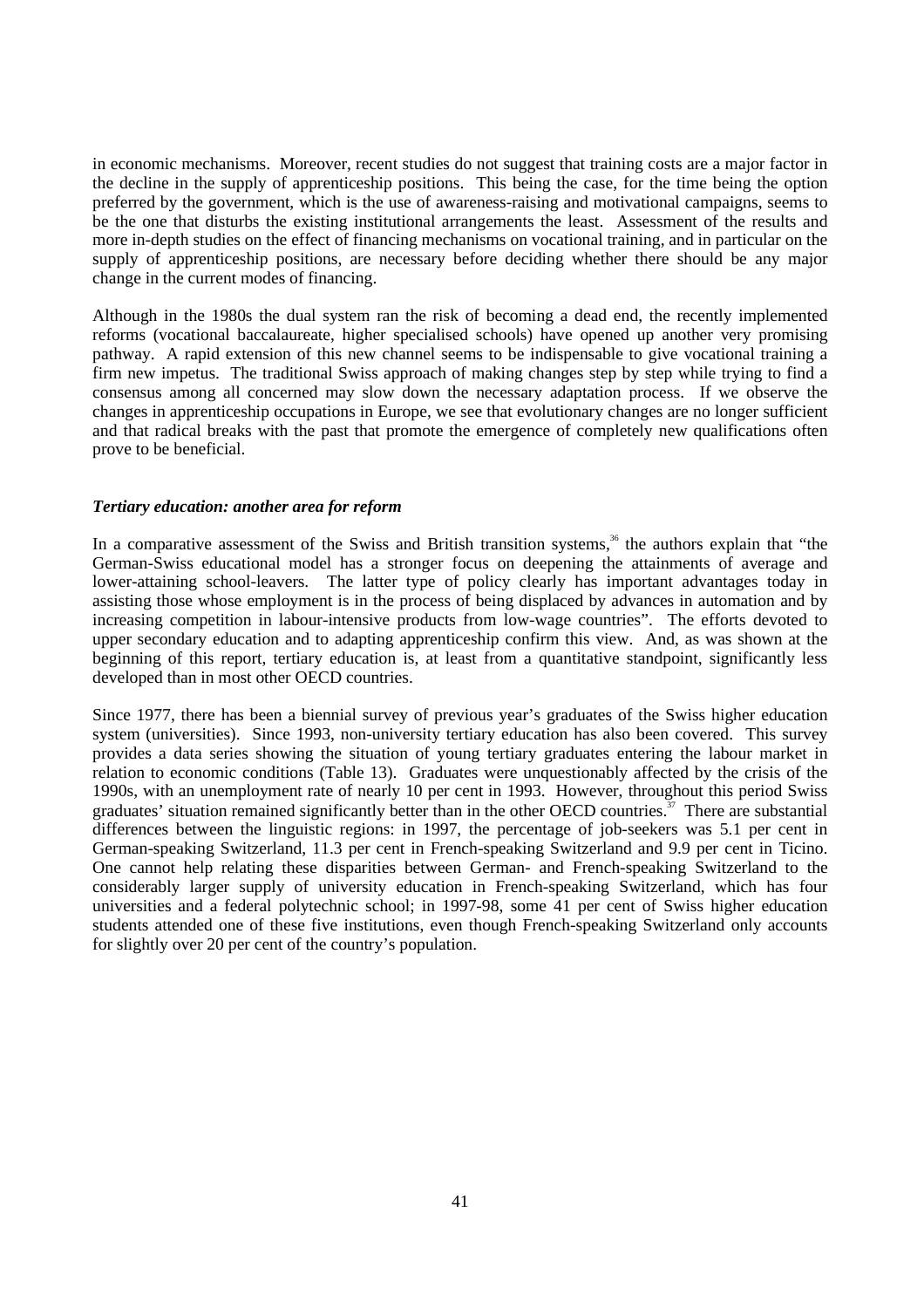|      | Gainfully | Without gainful employment |                |             |  |  |  |  |
|------|-----------|----------------------------|----------------|-------------|--|--|--|--|
|      | employed  |                            |                |             |  |  |  |  |
|      |           | Looking for a job          | Promised a job | Not looking |  |  |  |  |
| 1981 | 81.9      | 2.4                        | 4.1            | 11.6        |  |  |  |  |
| 1983 | 79.6      | 5.6                        | 5.1            | 9.7         |  |  |  |  |
| 1985 | 82.4      | 5.0                        | 4.6            | 8.0         |  |  |  |  |
| 1987 | 86.4      | 2.9                        | 3.7            | 7.0         |  |  |  |  |
| 1989 | 85.9      | 3.2                        | 3.2            | 7.7         |  |  |  |  |
| 1991 | 84.7      | 5.2                        | 2.8            | 7.3         |  |  |  |  |
| 1993 | 81.0      | 9.8                        | 2.8            | 6.4         |  |  |  |  |
| 1995 | 85.4      | 7.0                        | 1.9            | 5.7         |  |  |  |  |
| 1997 | 83.9      | 7.6                        | 2.1            | 6.3         |  |  |  |  |

#### **Table 13 - The situation of higher education graduates**

Source : "*Entre études et profession : La situation sur le marché de l'emploi des jeunes diplômé(e)s des Hautes Écoles et des Écoles techniques supérieures en Suisse*", press release, March 1998.

The Swiss university sector has a solid international reputation.<sup>38</sup> But access is highly selective, as we mentioned earlier. This selection does not take place so much at the time of entry to the university itself as earlier, when young people choose their orientation on entering upper secondary school, since the baccalaureate is generally a prerequisite for entrance into the university, and baccalaureates accounted for slightly less than 20 per cent of the qualifications granted in 1997. The length of studies is another factor that can have the effect of limiting access to the university. Unlike most OECD countries, Switzerland has virtually no short university cycles; as a result, the average age for obtaining the first level diploma, the licence, is over 27 (after approximately six years of study) and is 32 for the doctorate.

Prompted by a number of factors, the Federal Council has undertaken major reforms of tertiary education institutions.

The "Message on the Promotion of Education, Research and Technology in 2000-2003" submitted to the Federal Chambers in November 1998 presents the vision for the development of tertiary education and proposes the means for implementing it over the next three years, and also traces the outlook for development through 2006. The Message presents a comprehensive project covering all aspects of the tertiary level -- education, research, institutional functioning and technology -- and is fully consistent with the reforms implemented and planned in the secondary sector, in particular the reform of vocational training. By creating the higher specialised schools, which have a status similar to that of universities, the government is also enhancing the status of vocational training, which is the main channel of access to these schools.<sup>39</sup>

## *The focus of the Message*

The reforms presented in the Message are aimed at addressing the following problems:

- The major objectives for university and research policy set four years earlier (Message on the Promotion of Science for the Period 1996-1999) were not attained, or only incompletely. Because of the deterioration of public finances, the cantons and the Confederation were not able to provide the additional resources for the new education and science tasks. Financial resources stagnated and even shrank in some fields.
- − During the period 1980-1995, the number of students grew by 44 per cent, while university academic staff (teachers) rose only by 24 per cent and non-academic staff by 28 per cent,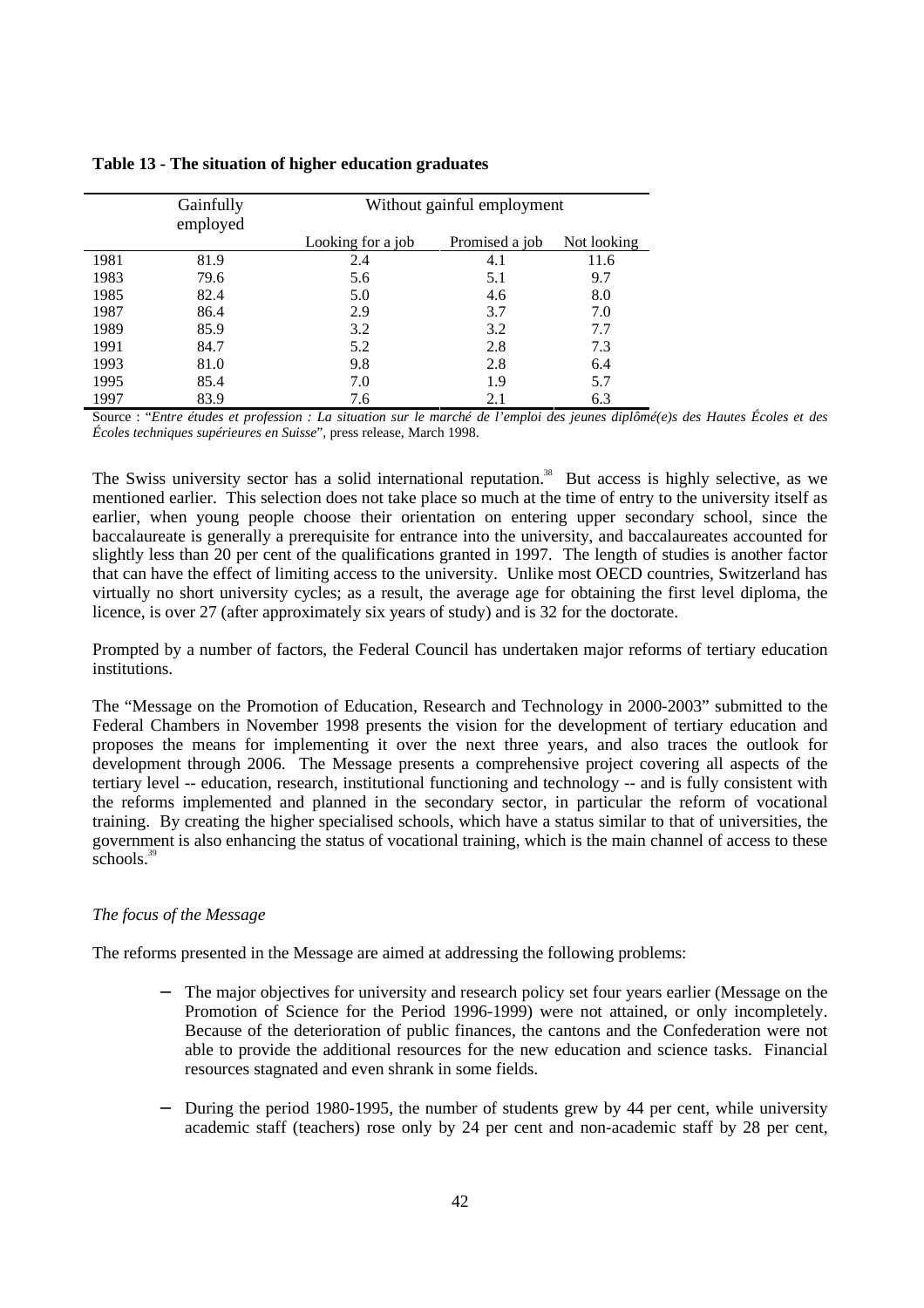resulting in a sizeable drop in the staffing ratio; with the 20 per cent increase in students expected by 2003, the situation could deteriorate even further if no action were taken.

- The Swiss university system is excessively fragmented, which suggests that more appropriate structures would make it possible for resources to be allocated more fairly and efficiently.
- − Women are underrepresented in the teaching staff, a sign that human potential is being underused.

The Message testifies to the Confederation's consolidated approach to education and training policy. Together with the recent measure combining all areas of education and training policy under the responsibility of two federal ministries -- the Federal Department of the Interior and the Federal Department of Economic Affairs -- the Message shows the government's desire to ensure the consistency of action in this field.

#### *The salient points of the Message*

With regard to the portions of the Message that are more or less directly related to transition, the following salient points can be mentioned:

− Co-operation between the Confederation and the cantons: even though the system remains too complicated, co-operation will be improved by changing the status of the Swiss University Conference (CUS), since the new CUS will have specific responsibilities, delegated both by the cantons and by the Confederation. Although the current approach remains highly respectful of the distinctive roles and responsibilities of the Confederation and the cantons -- primarily because of the major financial contribution of the cantons and the climate of budgetary restrictions -- the Message is unequivocal:

*"New forms of co-operation must be implemented to make it possible to develop both higher education and research, to ensure the unity of the field and create a genuine network of Swiss higher education institutions capable of improving our performance on a lasting basis. However, despite the need for co-operation between the Confederation and the cantonal and autonomous actors in higher education institutions and despite the growing institutionalisation of this co-operation, it must not be forgotten that in the longer term the limitation of the Confederation's constitutional responsibilities in the field of university education is an impediment to forging closer ties between all the institutions concerned…*

*In the medium term, it will therefore be necessary to re-examine the Confederation's responsibilities in the field of university education. Depending on the outcome of this review, a constitutional amendment might be envisaged." (Message, 1998, p. 12)*

- The establishment of the higher specialised schools (HES) as the third pillar of tertiary education, parallel to the universities and federal polytechnic schools, and their integration into the network of higher education institutions according to the principle that they are "different, but of equal value". The HES network, which is being built up on the basis of strong regional ties, should generate some ten centres of competence that will carry out the three broad missions of the higher specialised schools -- teaching, research and services -- at a high level of quality. The Message emphasises the equivalence of both the educational pathways that lead to a tertiary degree, i.e. gymnasium/baccalaureate/university and apprenticeship/vocational baccalaureate/HES. For students, this means that it will be easy to switch from one pathway to the other in the new integrated tertiary system.
- The creation of an institute responsible for quality assurance: this institute will be a joint Confederation-canton body. In particular, it will be responsible for accreditation, on the basis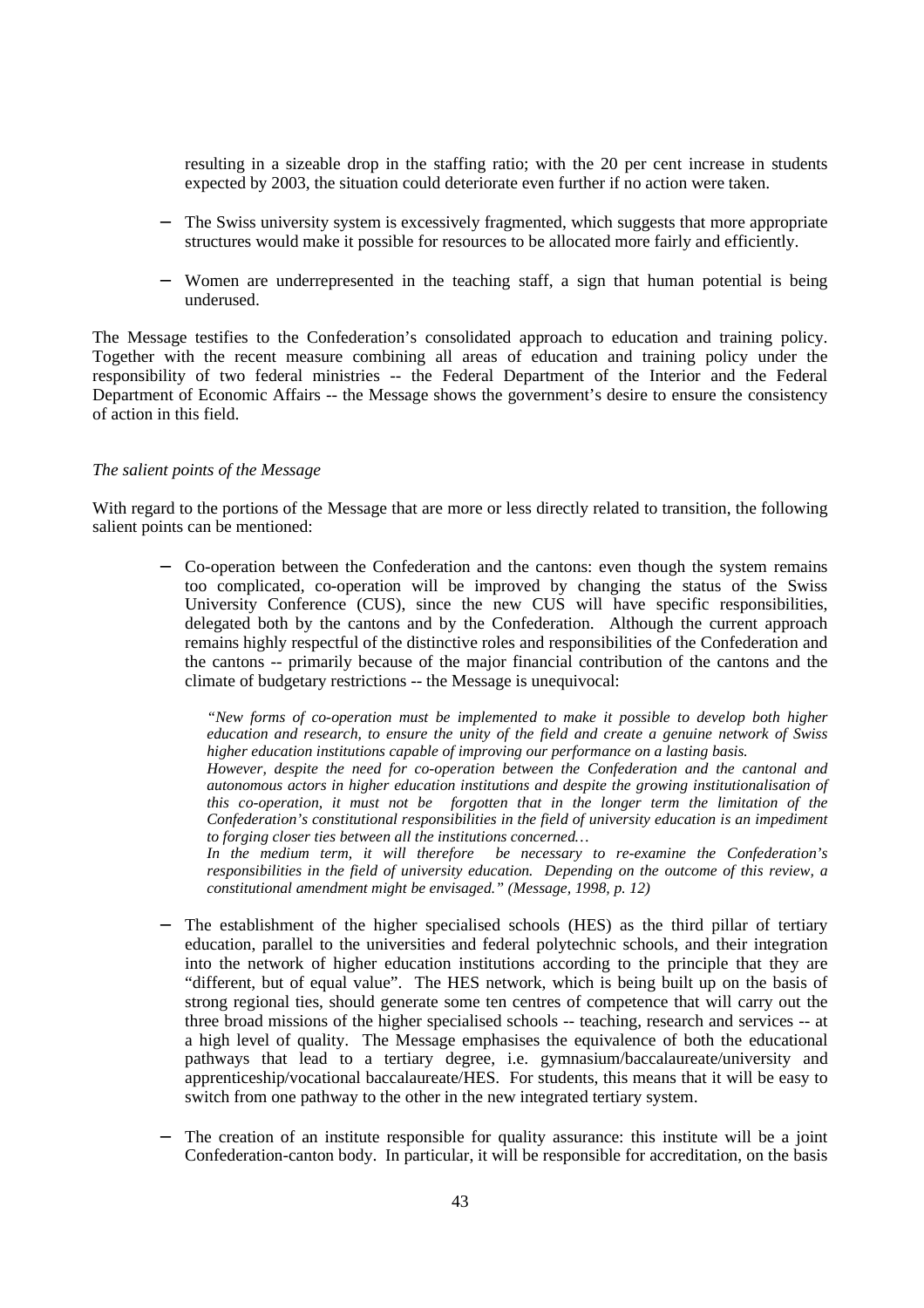of criteria defined by higher education institutions. It is clear that this institute was also created in response to developments in Europe. Such bodies are found in all countries of the European Union, and it is therefore necessary so that the Swiss system can be integrated into the European system of academic credits. Furthermore, with the development of distance learning, it is necessary to have a recognised authority able to establish equivalences.

- Promotion of new information and communication technologies with a view to creating a "Swiss virtual campus". This may ultimately change the conditions of access to tertiary education.
- The need to make progress towards equal opportunity between the sexes in higher education (universities, federal polytechnic schools, higher specialised schools). The Message sets the ambitious goal of doubling the proportion of women in university faculties by 2006 and proposes wide-ranging measures and incentives for achieving this goal. Although 43 per cent of university students are women, only 5.7 per cent of the faculty are women, which is significantly lower than the OECD average of approximately 10 per cent. For the HES, the Message provides for SF 10 million to support the hiring of a growing number of women in teaching, support and research positions. Steps are also being taken to ensure more flexible organisation of the curriculum (modularisation and distance teaching) and to enable teachers and researchers better to co-ordinate their professional and family obligations.

There can be no doubt that if the tertiary system develops as planned in the Message, in a few years the landscape of tertiary education will differ significantly from what it is now. The changes envisaged seem to respond adequately to the different kinds of demand facing the system, whether it is that of young people who increasingly wish to prolong their studies in order to improve their career choices, that of the economy in need of highly qualified staff, or that stemming from the government's wish to strengthen ties with the European Union so as not to be left out of the strong trend towards integration generated by the magnitude of European research, education and mobility programmes. By making these changes, far from calling into question the characteristic features of its education and training system, the Confederation is deliberately seeking to rely on its specific strengths to meet the challenges of adapting its system, and is even doing all it can to strengthen its weaker links, as we have seen in the case of vocational education. The Confederation's response is clear: the planned expansion of tertiary level education should not include a significant rise in university enrolments -- the explicit objective is to stabilise the number of students at 15-20 per cent of a cohort -- but rather to increase enrolments in higher specialised schools, which are the tertiary destination to which upper secondary vocational pathways lead.

In a world in which many policymakers look beyond their borders to find solutions to the ills afflicting their national education systems because of the changing needs of the economy and labour markets, it is interesting to note the following comment by the director of the Federal Office for Vocational Training and Technology (OFFT), one of the principle architects of the Message, which is characteristic of the state of mind of Swiss reformers and instructive to other countries: "Globalisation leaves countries' decision-making power in the field of education, research and technology intact; it is up to us to decide how much must be invested in this crucial field and what kind of education system we want."

It is too early to say whether the implementation of these structural and institutional adjustments will make it possible to respond to the criticism of the current system levelled by students, which mainly concerns the obstacles to mobility. However, in theory the positive elements are there, for the networking of all tertiary education institutions and the development of crossovers between the different types of institutions (universities, polytechnic schools and higher specialised schools) should considerably offset the lack of uniformity in cantonal practices of support to tertiary education.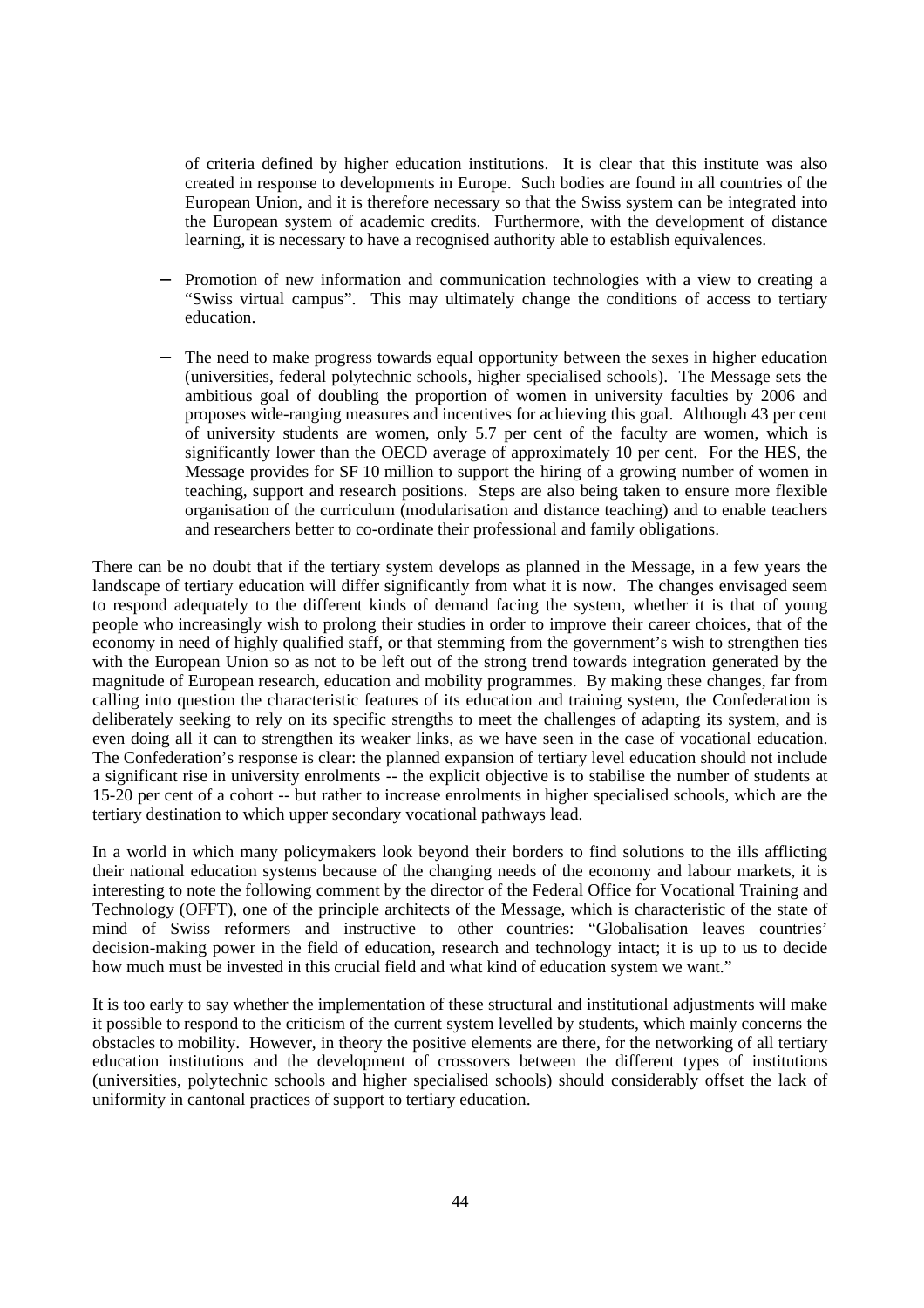## *The impact of Europe*

In a popular referendum of December 1992, Switzerland voted against entering the European Economic Area. Nevertheless, bilateral negotiations are going on in various policy areas, such as social insurance or, in the field of education, the mutual recognition of diplomas. In this field, both Switzerland and Europe are practising a gradualist approach through a policy of small steps. The bilateral discussions on the recognition of diplomas are focused on labour market entry rather than the continuation of studies. Switzerland recognises the *acquis communautaire* in this field. There is already agreement on some higher education programmes (such as medical and paramedical studies). It is planned to hold a popular vote on these bilateral agreements in 2001-2002, which would enter into force in 2003. A second round of negotiations might be held on exchanges between universities and participation in European programmes. Inter-university exchanges already exist, since 20 per cent of students are foreign.

Despite the rejection of entry into the European Union, it is clear that Europe has a great impact on the process of preparing reforms in Switzerland. One of the most striking examples is the development of higher specialised schools (HES), which, inter alia, responds directly to a concern to harmonise the Swiss system's education programmes, diplomas and qualifications with the guidelines and practices emerging at European level.

The strong attraction exercised by Europe can also be observed in border cantons where many bilateral co-operation agreements are being developed at regional level, and between schools and enterprises, which allow some apprentices to receive part of their training in the neighbouring country.

## **5. TRANSITION FROM THE LABOUR MARKET STANDPOINT**

The circumstances of the transition from initial education to working life are not governed simply by the education environment and end-of-schooling paths, but also by the receptivity of the labour market, in other words employers, to young people coming out of the various training courses. As we saw earlier, when describing the central position that qualifications hold in the education system and in the labour market, both through the interlocking of training and employment in vocational training, particularly in the dual system, and through the demand for higher qualifications where the supply is relatively limited, transition is usually quite smooth, taking the form of a progressive switch from a concentration on educational activity towards a concentration on job activity. Since the early 1990s, however, deteriorating conditions in the labour market have somewhat changed the picture, with training supply in the dual system becoming relatively scarce, a development which has more particularly affected those young people who are least well placed at transition, newly arrived foreigners and those with the lowest academic attainment. We have considered some of the measures taken to reduce these problems on the education side, and we now need to consider how the labour market has responded.

## *Combating youth unemployment*

The economic crisis in the early 1990s indicated that there could well be a serious risk of unemployment for young people. The overall rate of unemployment rose from 1.8 per cent in 1991 to 4.2 per cent in 1997. As is frequently the case, the rate among young people rose more sharply than among adults at the start of the crisis, and then fell from 1993 onwards whereas adult unemployment continued to increase. Until 1993 youth unemployment was not viewed as a special problem and there were no specific employment measures for young people. In 1993 the unemployment rate for 15-24 year olds peaked at 6.8 per cent, as against 25 per cent in France, 31 per cent in Italy and 8 per cent in Germany<sup>40</sup>. By October 1998 youth unemployment had fallen to 2.9 per cent, made up of 2 per cent for 15-19 year olds and 3.2 per cent for 20-24 year olds<sup>41</sup>.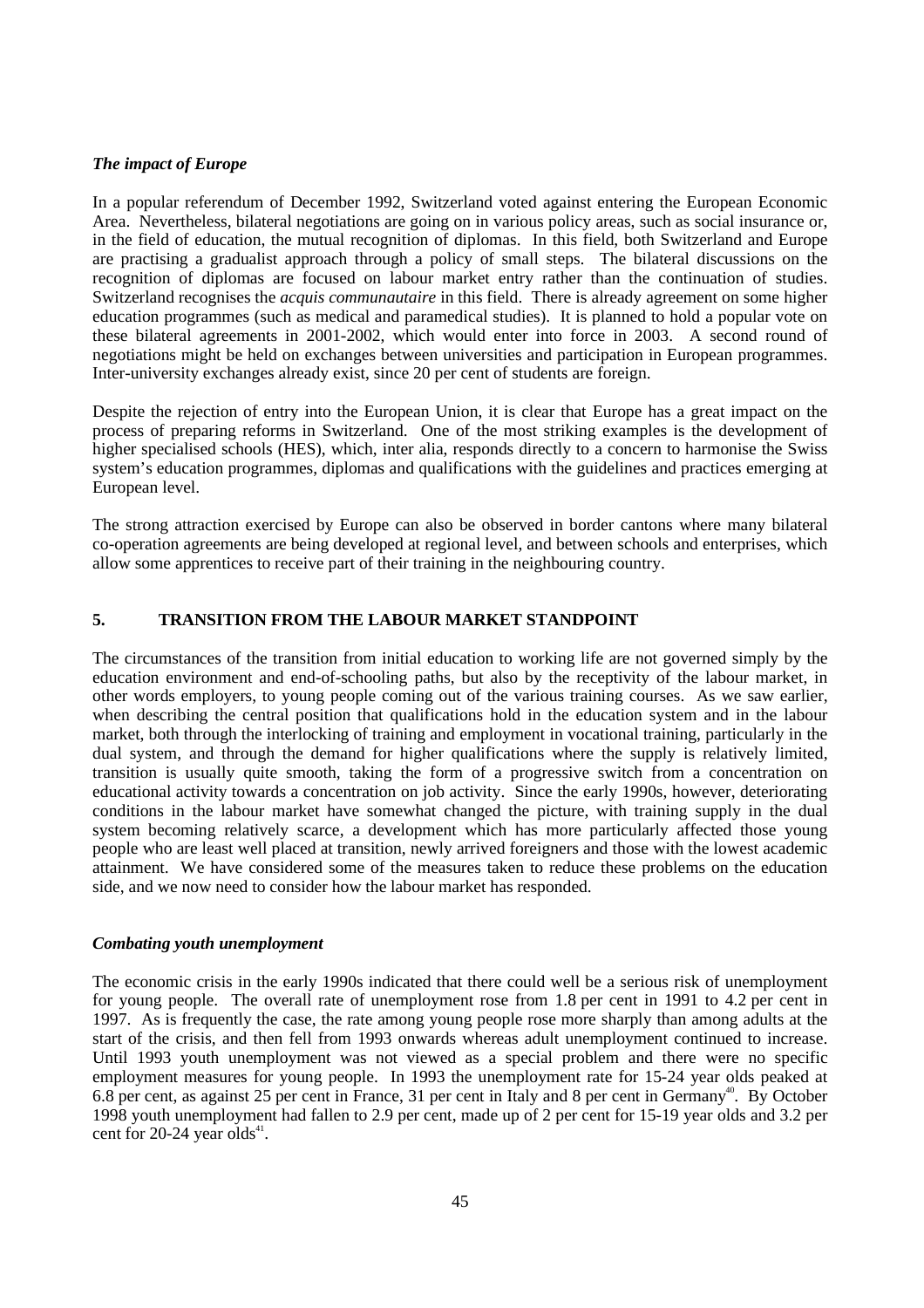Since the mid 1990s there has been a clear shortage of skilled labour at all levels, notably university graduates, and in particular for jobs in services, communications, computing and health, and in industrial jobs calling for wide qualifications. There is also a labour shortage in sectors offering relatively unattractive terms and conditions of employment. These factors account for the continuing interest in inflows of foreign labour, carefully regulated via the different types of work permit, and cross-border workers<sup>42</sup>. Even so, around 70 per cent of foreigners have permanent residence permits. That underscores the degree to which Switzerland's economy relies on the permanent prescence of a large number of foreign workers, most of them unskilled.

Although the general background is enviable, Switzerland does have disparities between groups of young people which have been receiving considerable attention, especially since the mid 1990s. Within the country there are considerable disparities in youth unemployment rates between the German-speaking and French-speaking areas and Ticino. In 1993 youth unemployment in the last two areas was almost three times as much, at 12.1 per cent, as in German-speaking Switzerland  $(4.5 \text{ per cent})^{43}$ . By November 1998 these rates had fallen appreciably, and the relative and absolute differences had also narrowed (to 4.8 per cent and 2.7 per cent respectively). There are also significant differences in unemployment rates for males and females. In October 1998 the rate for the 15-24 age group was 2.5 per cent for males and 3.1 per cent for females. But the most striking disparity is between Swiss nationals and foreigners of the same age: just 1.8 per cent of Swiss youths are unemployed, against 6.3 per cent of young foreigners<sup>44</sup>. 49 per cent of unemployed young people in Switzerland are of foreign origin, whereas they represent less than a quarter of the population<sup>45</sup>. The distribution of foreigners across Switzerland may, but only in part, account for regional disparities in unemployment: foreigners are proportionately more numerous in French-speaking Switzerland and Ticino (29 and 27 per cent respectively) than in German-speaking Switzerland (21 per cent).

As we have seen, a transition phase is starting to appear, particularly for young people in secondary vocational training -- at school or in apprenticeships -- and for young foreigners who have recently come to Switzerland. But the position of the two groups is very different. Those in the first group are tending to extend their initial education, either taking various forms of pre-apprenticeship before going into apprenticeship proper<sup>46</sup>, or taking post-secondary or tertiary courses after their apprenticeship or full-time vocational education. As a rule those who enter the labour market (possibly intending to continue training at a later time) quickly find jobs, even if they have not taken apprenticeships. "Pre-work unemployment" varies from region to region but is usually low and short-lived, compared with other countries. Young people in the 15-24 age group represent 7 per cent of the long-term unemployed<sup>47</sup>. The reasons are no doubt the overall shortage of labour and the extremely high activity rates in all population groups, meaning that there are no latent labour pools to draw on. Young people entering the labour market are generally better trained than jobless adults, and more geographically mobile.

Like adults, jobless young people with good qualifications benefit from the significant improvements made since 1993 in the effectiveness of placement services, including placement in other cantons and regions<sup>48</sup>. In addition, *vocational placements* providing initial work experience are available to them. The trend towards extending initial education further narrows the supply of young entrants, so the position of young people on the labour market should continue to improve. A demographic shift, with a potentially positive impact on youth unemployment, is also expected to occur from around 2003.

The position is quite different for young foreigners who recently arrived in Switzerland with their parents, especially those who did not start their schooling in Switzerland and most particularly those arriving at ages  $14-16<sup>49</sup>$ . In their case, low vocational qualifications combine with other handicaps, such as insufficient knowledge of the languages spoken in Switzerland and, more broadly, difficulties in integrating culturally and socially. Switzerland's vocational qualifications system does not give formal recognition to the skills that some of these young people may have acquired before entering the country. In addition, as a rule young foreigners have more difficulty in making use of their Swiss qualifications on the labour market. That is particularly true for recent arrivals, even those who have subsequently obtained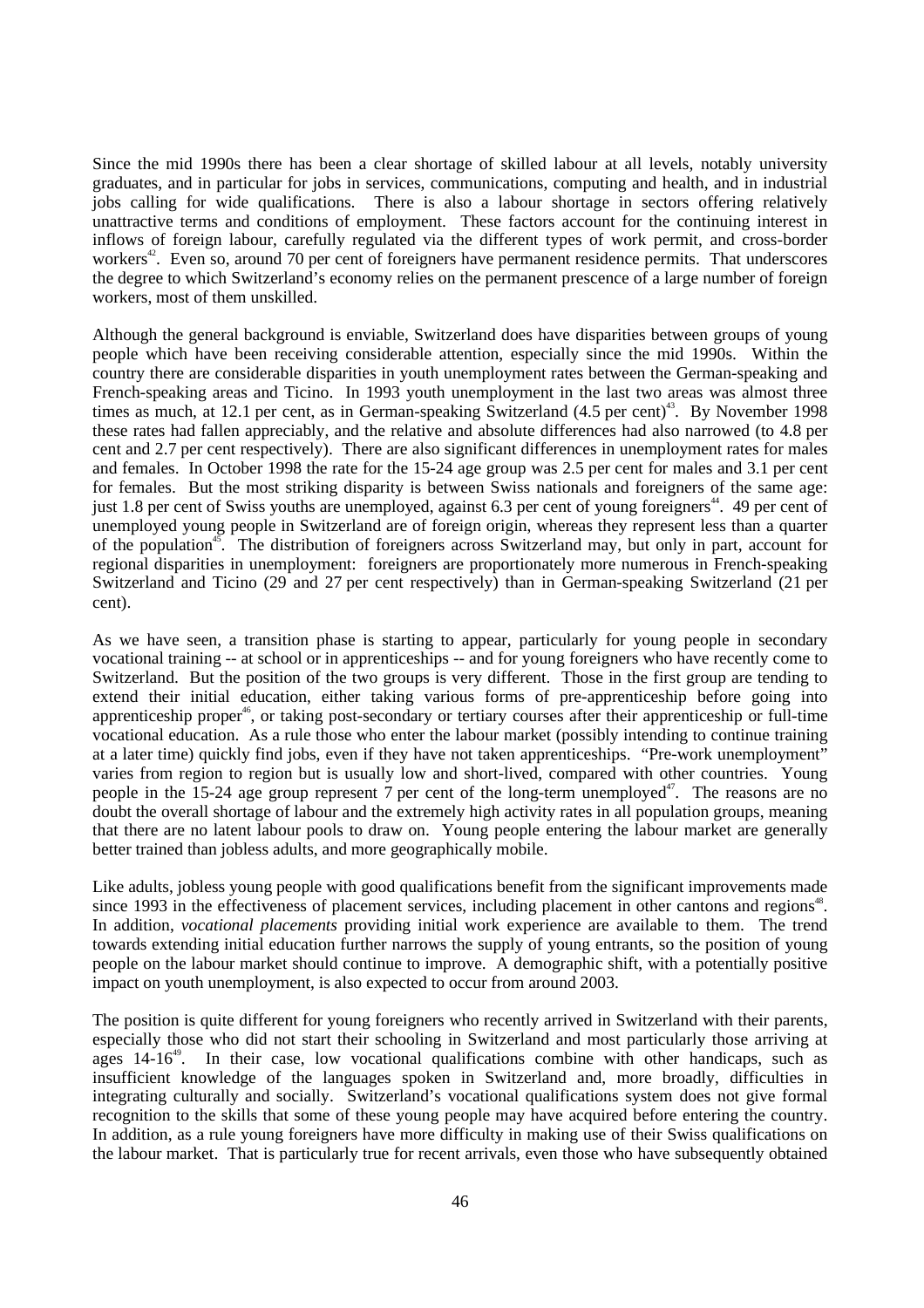formal qualifications in the country. Current measures to combat youth unemployment are particularly directed at these groups, whose circumstances are often hampered by the lack of residence and work permits, and in some cases by illegal status.

As mentioned earlier, Switzerland had no measures specifically for young unemployed until 1993. Since then a number of active labour market measures have been specially directed at young people $\delta^0$ . Policy and funding is in the hands of OFDE, and latterly the State Secretariat for Economic Affairs (SECO), and implementation is a matter for the cantons. The measures include *vocational placements, training placements, training enterprises* and the *motivational semester* . Other measures open to the unemployed generally are of course available to young people as well. The aim of all the measures is to integrate young jobseekers on a lasting basis and to motivate people without qualifications to enter apprenticeships.

The measure most directly targeting young people is the *motivational semester*, which was run experimentally for two years and has been an official part of active employment measures since January 1996. It is directed at 15-18 year olds who do not obtain apprenticeships after leaving compulsory schooling, or who have broken off an apprenticeship. For six months (and exceptionally up to twelve) young people, on employment contracts, have opportunities to visit firms, become acquainted with a number of occupations and attend courses giving a basic understanding of the labour market. Like all temporary employment programmes, the motivational semester falls outside the scope of the regulations requiring untrained school-leavers to wait 120 days before joining a programme covered by the unemployment insurance system and/or receiving unemployment benefit. Around three in every four of the 2 130 young people covered by this measure in 1998 subsequently found apprenticeships or jobs. Research shows that results vary considerably from one canton to another. The main reason is given as participants' "lack of co-operation" in some cantons, and their enthusiasm in others. The reasons underlying these discrepancies need to be considered, and may be related to the proportion of young foreigners in the programme.

*Vocational placements* are largely a means for qualified young people covered by unemployment insurance to gain initial vocational experience. They are mainly intended for young people who become unemployed at the end of their apprenticeships. They are based on a placement contract between an employer, the trainee and the relevant cantonal authorities. A vocational placement can be made only in an undertaking that is eligible to train apprentices. 20 per cent of the trainee's time is set aside for job search. The undertaking assumes 20 per cent of wage and social costs, with a minimum of FF 500 a month; the balance is funded by the unemployment insurance scheme. Exchanges between linguistic regions, promoted by some agencies as part of the programme, help improve knowledge of a second language, thus tackling one labour market obstacle. In 1997 around 4 000 young people took part. Wage costs borne by the unemployment insurance scheme totalled some SF 45 million, or an average of SF 11 250 per head. Reflecting the recovery on the labour market, 2 730 young people took part in these placements in 1998, at a cost of SF 21 million to the unemployment insurance scheme, or around SF 100 per head per day. Around 60 per cent of trainees find work during or after the placement period.

The *training placement* is designed to help young unemployed to increase their vocational qualifications. It runs for a maximum of three months and is assimilated to a further training course (the vocational placement is classed as a temporary employment measure). It is designed to extend the knowledge acquired during actual training, and hence improve employability. Placements are in undertakings approved for apprenticeships. There is no financial charge to the undertaking. As with vocational placements, apart from the trainee's remuneration, there are no other costs to the unemployment insurance fund. Out of 700 participants in 1998, 60 per cent subsequently found work.

The 42 *training enterprises* are shadow firms devised, again, for young people leaving apprenticeships and not finding jobs. In 1998 around 2 000 young people were taken on by these enterprises, each of which employed between 10 and 20. Like their counterparts in many vocational colleges in Austria and elsewhere in Europe they produce shadow services<sup>51</sup> or actual technical and crafts items which they trade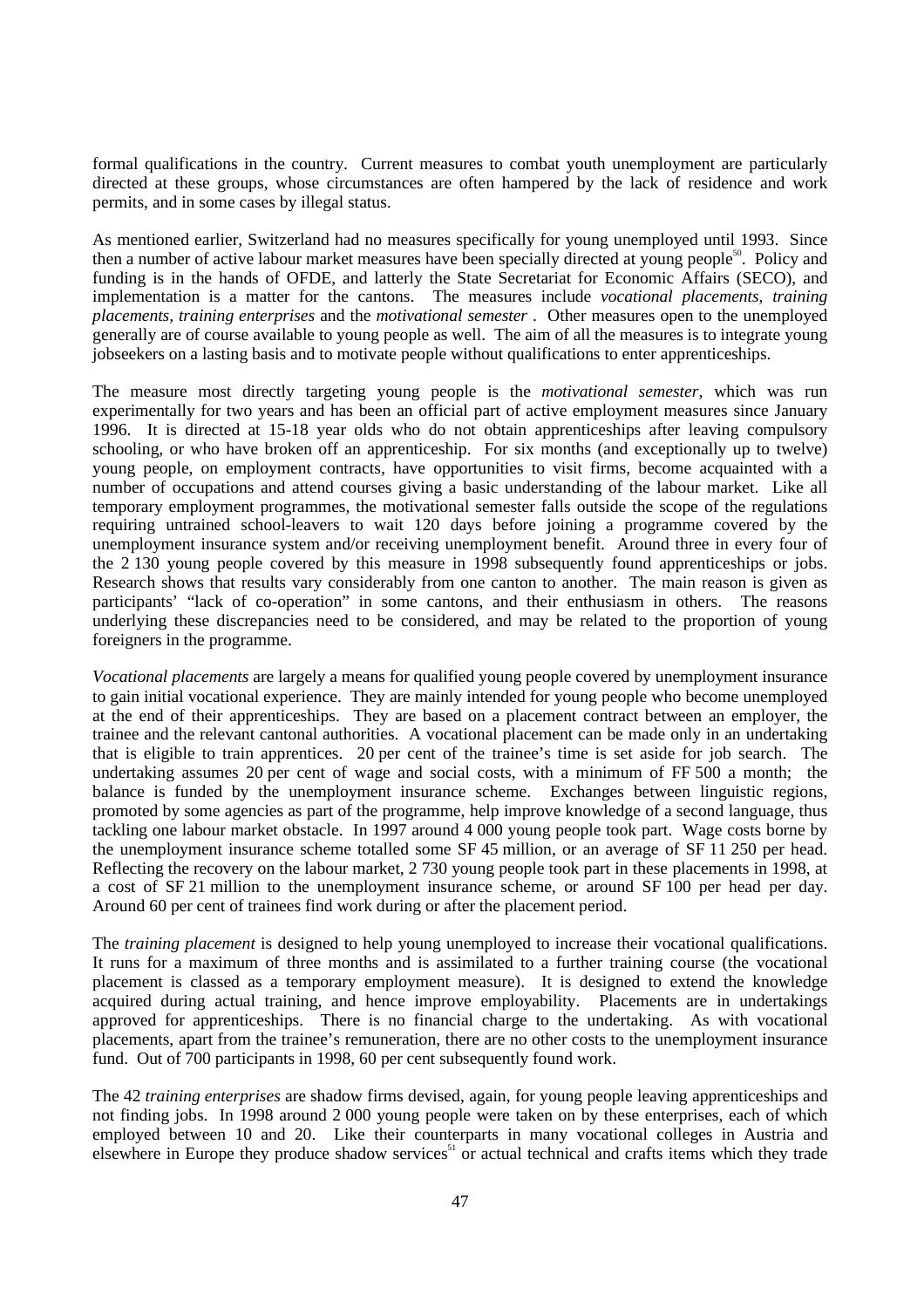among themselves, performing all the activities of genuine firms (management, accounts, finance, banking, etc.). The average employment rate for training enterprises is 64 per cent, mainly because participants have completed apprenticeships before joining the scheme. They are mostly funded by the unemployment insurance scheme, but large firms such as Novartis and UBS have established training enterprises, or are planning to do so, as part of their own apprenticeship programmes.

Other measures, open to anyone with unemployment insurance cover, are temporary employment programmes, encouragement to become self-employed, and starting work allowances.

Compared with other countries with much higher unemployment, Switzerland has introduced an extensive range of measures since 1993 and has invested an impressive amount of energy and personal involvement on the ground in tackling youth unemployment and exclusion. It is so far hard to gauge the number of young people currently and in particular potentially covered by the range of measures, given the dispersal of statistical records, localised appraisals, and the relatively recent introduction in most cases. But the research and assessments available on employment following the various programmes indicate that for young people in difficulty those measures with a strong element of practical integration in work and business life are generally more effective than straight courses -- especially for the less qualified. But the outcome of both courses and employment measures varies substantially depending on the regional context and on earlier qualifications and experience, and the factors making for success or failure are hard to identify. In addition, given that the placements are not genuine apprenticeship programmes, a question arises about recognition of the skills acquired.

Looking at youth unemployment measures in a country such as Switzerland, the essential roles played by initial education (apprenticeship, schooling), the interlinkage between the training and employment systems, and the consensus among all actors, come out very clearly. With the apprenticeship system and - at least to date -- employers' commitment to training (even in some service sectors, banking for example), the number of young unemployed and young people at risk is kept to a very relatively low level at the outset. High-cost intensive measures can accordingly prove more effective for those who still slip through this systemic safety net, which is part of the "common educational mould" and the predominant interface (to date) between training and employment. Things are less clearcut for young foreigners coming in at a time of considerable personal strain -- it is harder to gauge how far the current programmes give an adequate response to this group's difficulties and requirements.

As part of the systemic package, short training courses and pre-apprenticeship (much discussed, opposed by the unions, but upheld by referendum) seem to have proved a genuine success to judge from the admittedly sporadic and piecemeal research showing a high rate of transition to normal apprenticeships, offering qualifications, after the programmes. Unions today concede that the programmes are effective in integrating young people in the dominant system by taking them into apprenticeships which they could not otherwise have entered.

## *The challenges of tertiarisation*

Current economic trends seems to be changing the somewhat alarming outlook of the earlier 1990s. Many observers felt that Switzerland, after holding back from membership of the European Union, and with some sectors undergoing substantial restructuring in a troubled economic climate, was in danger of seeing its exemplary competitiveness fall away, with consequences for its labour market. Those fears do not now seem justified. The challenge is in fact quite different. While pockets of underemployment and unemployment persist, the Swiss labour market is in fact facing a shortage of highly skilled labour. That could hamper economic growth, and difficulties are already appearing at a structural level.

The changes under way are similar to those facing all the advanced industrial countries. The manufacturing workforce is shrinking. This is because labour-intensive production is gradually relocating,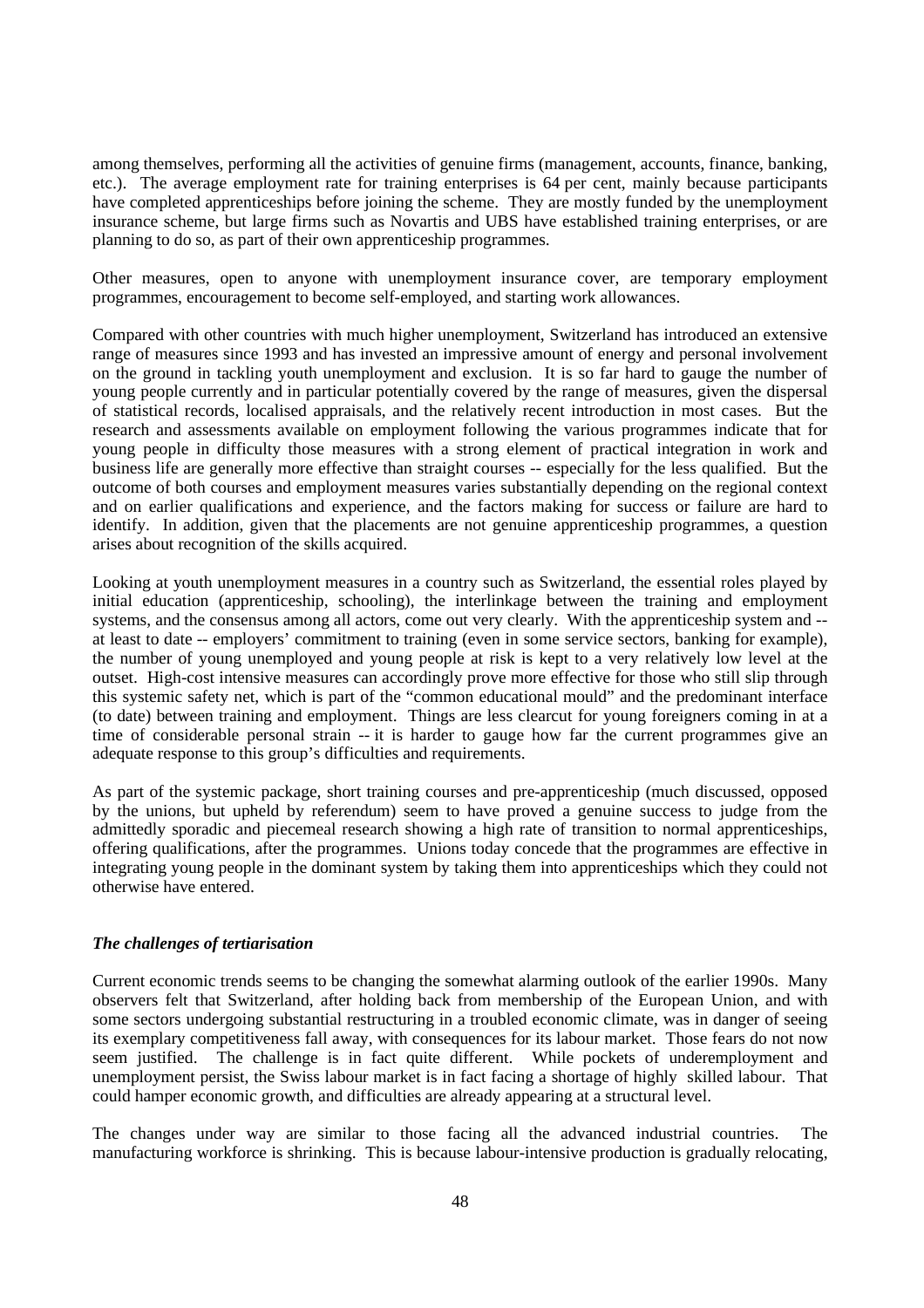on account of labour costs, while industry itself is changing, becoming tertiarised by subcontracting wherever possible and refocusing around its chief skills. That is one of the reasons behind the expansion in business services. All these features make up "tertiarisation".

Swiss industry is hesitant about these changes. When considering adjusting the education and training system for a service economy, decision-makers are reluctant to grasp the implications of the change. All statistics from advanced industrial countries indicate that over two-thirds of workforces are now employed in service occupations. But the review team had the impression during its visit that, particularly in the dual system, industrial jobs are still regarded as the central and exemplary pillar of occupational training. Yet this runs counter to the actual trend in manufacturing firms, where a growing proportion of turnover comes from services relating to industrial products. In ABB (as in General Electric), for example, services are by far the most dynamic sector.

Recognition that services are transforming manufacturing industry is still at an early stage. The changes in economic structures will continue: customers or consumers increasingly require solutions or systems that respond more comprehensively to their needs, combining products and services. People no longer buy a computer and software, for example, but sign a contract with a facilities management supplier. It is of no great concern whether transport is by rail, road or air; what is required is a door-to-door solution. Similarly, integrated services such as security management, health management, civil engineering project management for instance, are expanding. So while there is no longer a clear division of labour between producing goods and services, compartmentalised training based on narrowly defined occupations will fail to satisfy new requirements in the labour market and raise question marks over individual career patterns.

In this context it is also worth noting that service occupations increasingly require refined know-how. Analysis in the United States and Germany shows that between 50 and 60 per cent of service occupations are highly skilled ones. That is a long way from the widespread misunderstanding that employment in services largely consists of "MacJobs".

In spite of the far-reaching changes that have already occurred, the real revolution is still to come, with the advent of electronic commerce and the Internet. Closures and job losses are already being seen in financial services, insurance, tourism and retailing. The Internet may quickly erase many distinctions between the production of goods and services. In addition it will profoundly change production processes so that the value-added chain will extend upstream from the customer to R&D through direct and immediate communication. Entirely new skill fields will open up. A few examples may be mentioned:

- − in consulting: the interweaving of technical and economic engineering, project management, facilities management;
- software performance: software for network development, software for telecommunications and multimedia;
- − business services: integrated services such as tax, legal and management consultancies;
- − in marketing: electronic media and call centres.

Looking at job offers, in Switzerland and elsewhere, there is already a very high potential for occupations, defined very broadly by keywords such as "software" or "information technology", which are not covered by the training supply. Traditional institutions, at whatever level -- apprenticeships, technical colleges, *hautes écoles spécialisées* or universities -- are far from capable of supplying specialists in adequate numbers.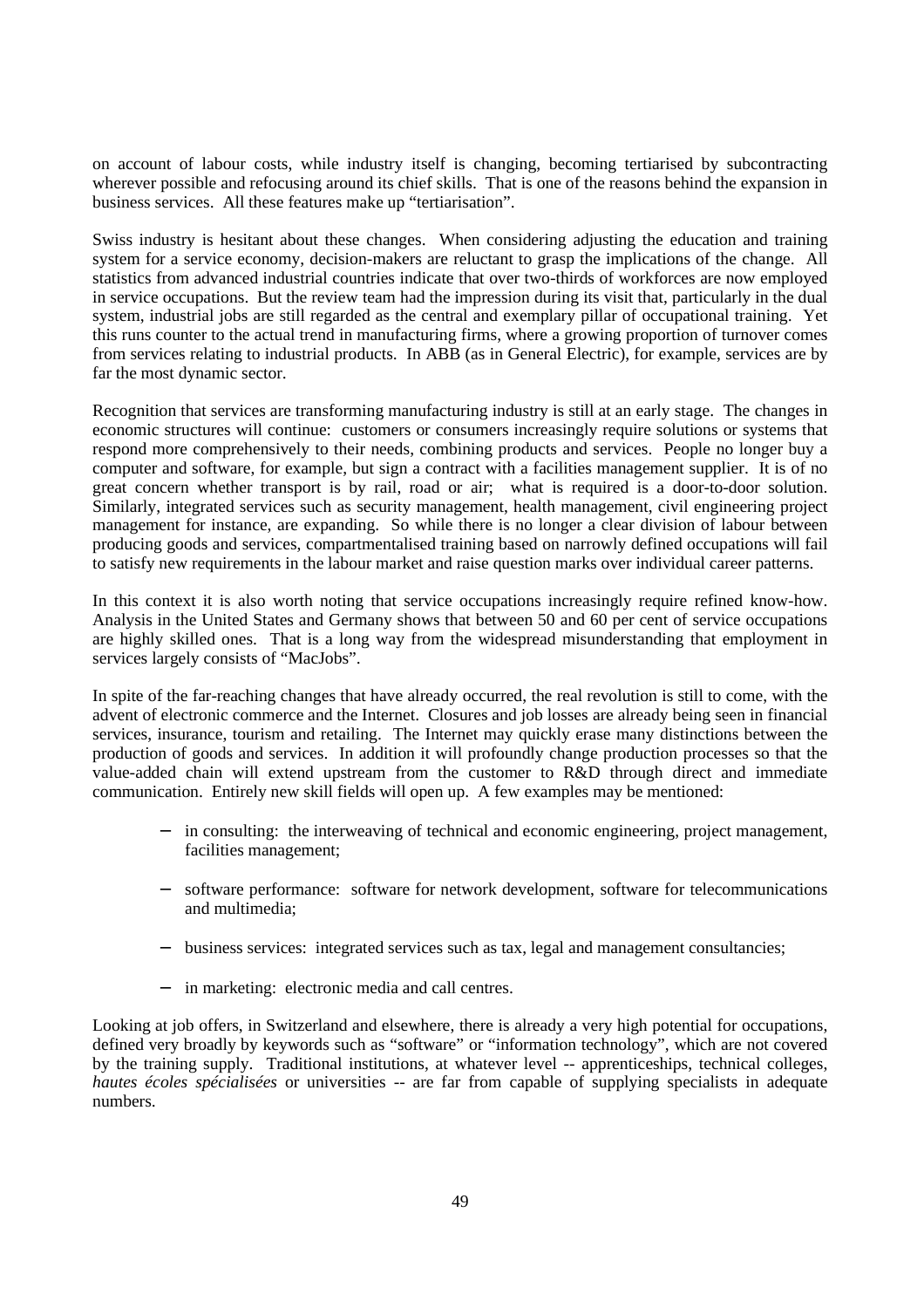It would accordingly appear that Switzerland has every interest in establishing an action programme to prepare for the changes in services in the  $21<sup>st</sup>$  century. That would provide a basis for identifying scope for service activities in the Swiss economy, and the resulting qualification requirements.

## **6. CONCLUSIONS AND SUMMARY OF SUGGESTIONS**

This review of the transition from initial education to working life in Switzerland was made at a time when the country was coming out of one of its longest periods of economic slowdown in modern times. Many factors have combined to make the main actors involved in the transition raise questions about the system's present and, still more, its future:

- the trend in youth unemployment since the start of the 1990s (although it never reached the levels found in most other OECD economies);
- the structural changes in the Swiss economy, which became more apparent in the context of sluggish growth;
- − the growing tertiarisation of the economy, bringing out new qualification requirements or redefining needs in the labour market;
- the persistent shortage of highly skilled labour;
- the falling supply of apprenticeships;
- growing difficulties linked to immigration policy focusing on low-skilled workers and their families;
- government reorganisation at federal level;
- rejection of EU membership at the referendum;
- − the need to maintain consistency with European training initiatives.

It is clear that the transition system has so far been highly effective overall. Accordingly, our questions relate more to its future.

In the great tradition of Swiss education thinking, the training system has been vigorously debated in recent years. The exercise is not a theoretical one: it is in fact closely tied in with the far-reaching reforms on which the country has embarked. No part of the education system remains untouched by the reform movement. There have even been noteworthy advances over the last ten years or so in the related area of educational research -- due in good part to the growing international approach. Viewed in relation to the current and future challenges facing education systems and the labour market, and closer ties with the European Union, the main thrusts of the reforms under way seem in our view to be taking broadly the right direction. But the country's socio-economic system and political and administrative structure pose particular problems for such an extensive exercise. In particular, the diffuse decision-making system hampers proactive approaches and fosters reactive ones. Future-looking moves frequently appear to meet resistance, due to the division of powers in education and training. Experience shows that the parts of the education system which "move ahead most quickly" are those where decision-making is most concentrated, largely at federal level and in matters concerning funding. On the other hand, the cantons' decision-making powers and their substantial direct involvement at all levels of training give a boost to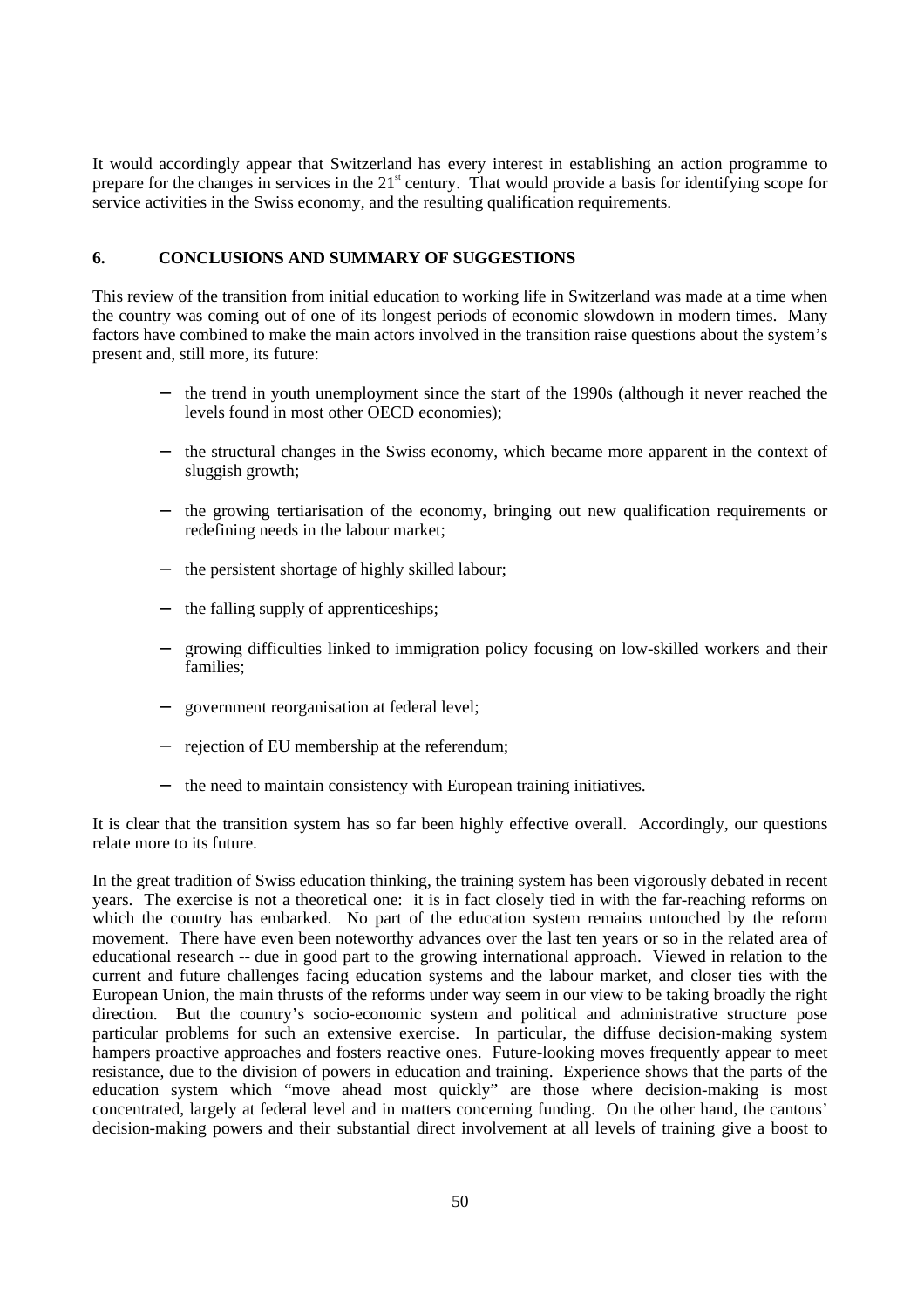complementarity between training and employment at local and regional levels, which other countries are striving to achieve through decentralisation.

With a large number of projects going ahead at the same time, some contradictions may well emerge. We would note that:

- − offering a wider range of training options and pathways may run counter to the stronger role for apprenticeships that the authorities are seeking;
- seeking to restore the balance of prestige across the range of post-compulsory training routes may simply transfer the hierarchical ranking of courses to higher-education level;
- − more crossover points between training paths may encourage more young people to extend their initial education for longer periods than are thought appropriate;
- − step-by-step movements as reform projects advance may militate against a bold approach to the major challenges of the future and against overall consistency in the reform package.

One of the main issues is apprenticeship -- largely in its dual form -- as the cornerstone in the system of building up skills required by the labour market. The political determination and the social need to maintain a strong apprenticeship system, dominating the training pathways, was expressed to us very clearly, and virtually undisputed. It is true that any alternative to apprenticeship would reduce the young labour force and increase public spending on education. Alongside the training function of apprenticeship, we cannot disregard the productive contribution of apprentices, which appreciably reduces the overall cost of the dual system.

At the same time, while the broad consensus undeniably makes for social cohesion, it does somewhat inhibit thinking with regard to the emerging new economic paradigms, and the new forms of services in particular. The virtual lack of any wide-ranging forward thinking about these major trends in the world economy and their impact on Swiss labour markets and society does not help broad debate and consideration of new approaches. The pragmatic approach that characterises Switzerland is inevitably at odds with the very diffuse structures of political and administrative authority and decision-making. In this respect we may briefly return to some salient points that we mentioned earlier in the report.

- The concept of qualifications -- In the new economic context that is redefining the work to be performed, the concept of qualifications at the heart of the way labour markets and the education system operate needs to be rethought. It cannot be so clearcut or rigid as in the past, both because the skills range in new jobs is broader and because people are required to demonstrate ever greater flexibility to adjust to career changes over working life.
- The declining supply of apprenticeships -- During the 1990s the numbers of apprenticeships have declined appreciably, not just in the industrial sector most affected by the economic crisis but in services as well. As a form of preparation for working life, apprenticeships are making little headway in growth occupations such as computing and communications technology. This is not simply the outcome of the troubled economic conditions of the past ten years, and the subject needs closer attention to ensure that young people are properly prepared for the occupations of the future, in firms, at school or in new forms of firm-school co-operation.
- Modularisation and crossovers -- With regard to these new paths, explored in connection with the reforms currently being considered at upper secondary level, the optimism that they generate among many political decision-makers needs to be qualified. These mechanisms are hard to put into practice, call for substantial monitoring instruments, and may obscure training paths and the value of end-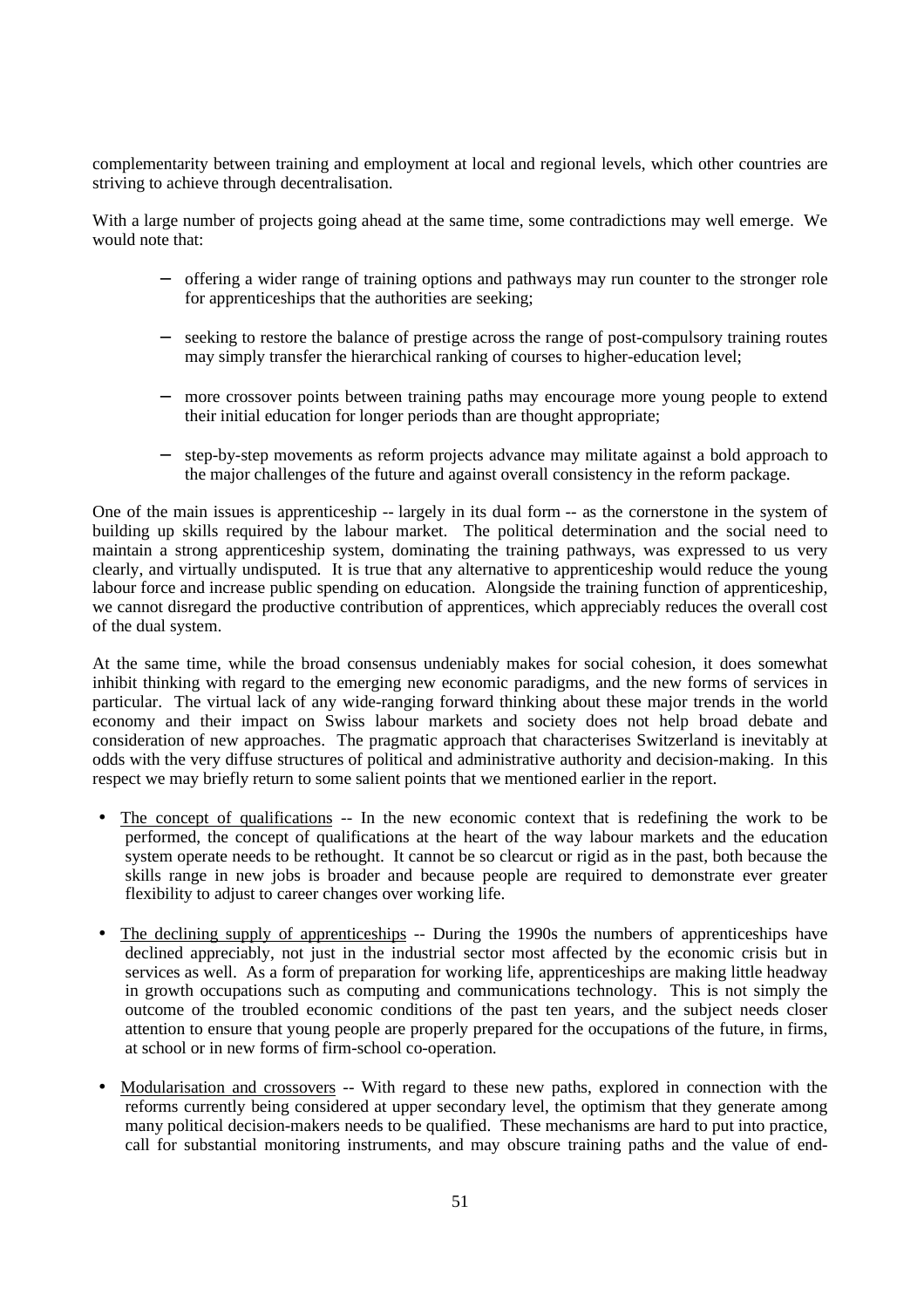qualifications both for young people themselves and for employers. That may explain why the unions are dubious about bringing these innovations into initial education, whereas they support their introduction in ongoing training.

- Disparities between men and women -- The dominance of apprenticeships in the training system is unlikely to reduce the disparities observed between men and women both in post-compulsory training paths and in the transition to the labour market. A more flexible split between education and in-work periods, in apprenticeships, or greater latitude for career choice in academic courses and greater support for occupational guidance, could help reduce the disparities.
- Occupational guidance -- Transition from initial education to working life calls for a wealth of information if it is to be effective both for young people and for society as a whole. In a transition system based largely on apprenticeship and early career choice, an effective system of occupational guidance is an absolute imperative. Switzerland has a system of this kind. But given expected trends in the labour market it is likely to have its limitations, and those trends could usefully be taken into account when shaping the reforms:
	- − the system does not seem likely to respond to the shortage of highly skilled labour;
	- − the earlier academic orientation occurs, the greater the significance of family circumstances and the training supply within a limited distance from home; occupational guidance will then have little scope to open horizons and promote social mobility as it should;
	- given that chief responsibility lies with the cantonal authorities, occupational guidance is fragmented; consolidating information at national level, together with appropriate statistical machinery, would help to inform young people more fully and record the outcome of occupational guidance, and its effectiveness.
- Tertiarisation of the labour market -- The labour market is changing. Tertiarisation is one of the main changes. It means a new distribution of the types of skills required on the labour market -- with a switch from industrial occupations towards service jobs -- and in many cases also a wider range of functions that individuals have to perform. With over two-thirds of labour now employed in the service sector, and affected by employers' new requirements, greater emphasis should be placed on preparing for this package of activities, which the traditional apprenticeship system fairly largely continues to disregard. That may require the development of different forms of alternation in apprenticeships, with for example a greater role for the academic side in preparation for work.
- The shortage of highly skilled labour -- Transition may well be a social issue, but increasingly it is becoming an issue of labour shortages in high-skilled groups. Any consideration of the reforms should bear in mind that university access is in practice restricted, that the period of study needed to obtain an initial university qualification is already very lengthy and expensive, and that the establishment of the *hautes écoles spécialisées* and crossovers between secondary-level occupational training and non-university higher education are lengthening the average period of study. Against a background of skilled labour shortages, there is a need to strike a proper balance between wider entry to higher education and the length of courses which keep students out of the labour market. Encouraging women towards courses leading to forward-looking occupations and amendments to the immigration rules -- placing greater emphasis on recruiting skilled staff -- are certainly positive contributions to improving the situation.

At the same time, we also observed noteworthy examples of flexibility in occupational training supply. They include new courses in the banking sector and efforts to establish joint apprenticeship centres for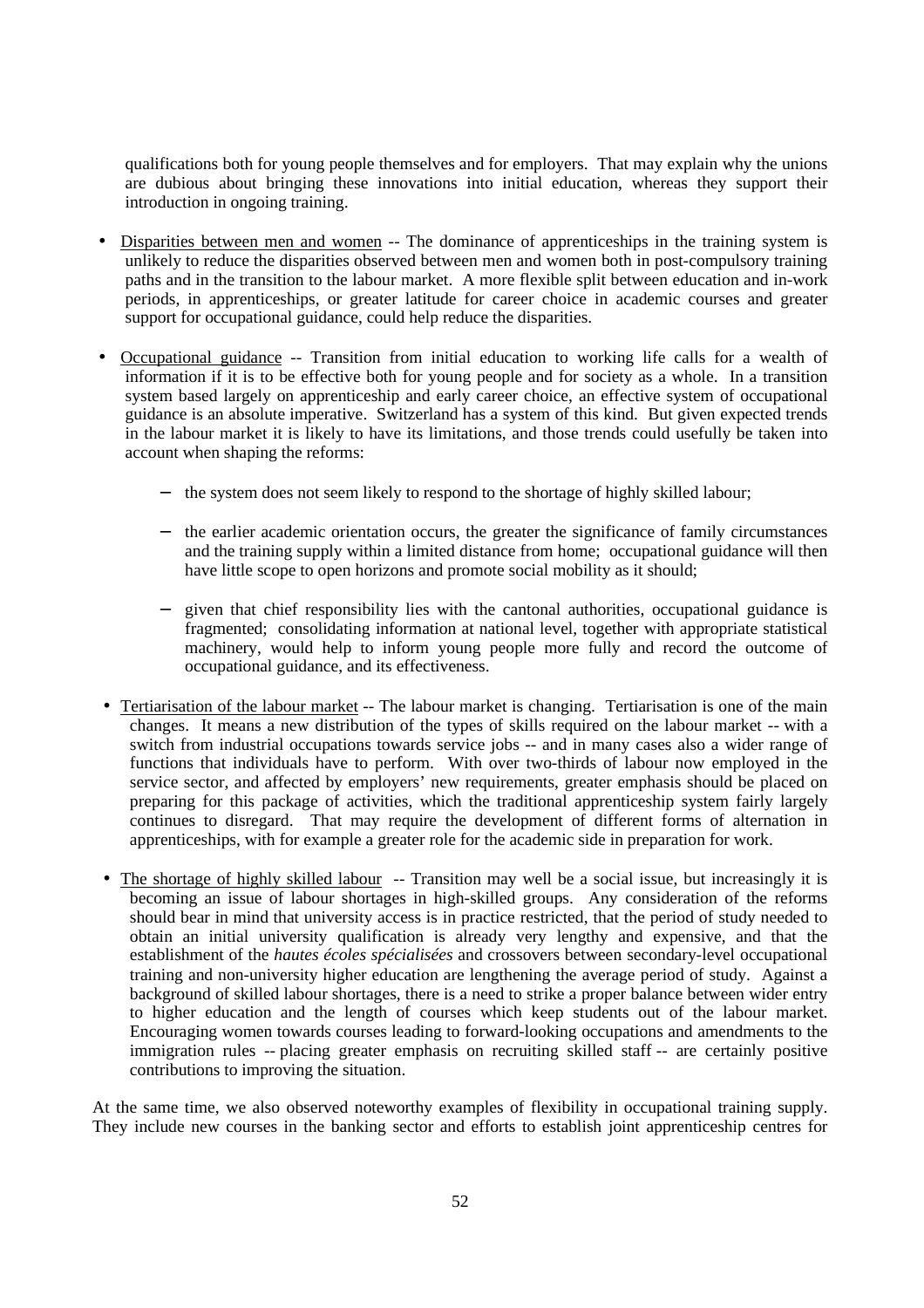SMEs. We consider that new forms of providing and funding occupational training need to be found to increase the training supply in a number of emerging occupational areas, in particularly in services.

Finally, some groups of young people face significant transition problems. They include school drop-outs and recent immigrants (whom Switzerland, like other countries, is obliged to accept under refugee assistance and family reunification programmes). For these groups, measures to assist integration and to prepare them for apprenticeships are well worth the funding accorded and the commitment of training staff, of which we saw some impressive examples.

Immigration has traditionally been one of the main safety valves for Switzerland's labour market, in particular for low-skilled workers, often under greater threat from cyclical changes. That is far less the case today, as foreigners are now staying for longer periods. But the inheritance from earlier immigration policies is proving hard to "digest", since the recently arrived foreign population includes quite a number with difficulties in making the transition to working life.

In terms of labour market policy, Switzerland rapidly introduced active measures to counter the rising youth unemployment in the 1990s. It particularly targeted its measures on the most vulnerable groups, such as recent arrivals and young people with little education, where social exclusion was involved rather than "normal" transitional unemployment. While it is somewhat early to pass overall judgement on these measures, given the variety of data and assessments, it is reasonable to think, from discussions during our visit, that the measures are proving reasonably effective.

Considerable efforts have been made to develop educational statistics in recent years. Adjusting to the "cultural shift" in education policies, with greater attention on learning and results, rather than chiefly on inputs, Switzerland is continuing its commitment to develop consistent statistical monitoring for science and education<sup>52</sup>. Given that there are proposals to establish a special statistical monitoring unit for education, the opportunity should not be missed to equip Switzerland with a longitudinal survey of transitions at national level, especially as national research programmes are rightly focusing on transition. Transition pathways to employment are becoming increasingly complex. To understand young people's decisions and options, and to take them into account in policy decisions, appropriate analytical instruments are needed. For instance, to judge from the low unemployment rate for young people the fit between education systems and the labour market seems effective, but in fact there is little precise information about matches between training exits and occupations; while that approach is not very relevant for planning training supply, the data are essential in understanding trajectories into the labour market and young people's use of the training system. When considering transition in Ticino, we noted the immense value of longitudinal surveys. The initiative would be particularly appropriate at a time when pathways at upper secondary level are being redefined; longitudinal research would allow proper examination of the value placed on each pathway by the labour market.

Mention should also be made of the national research programmes and their contribution to analysing and understanding transition issues. PNR 33 in particular has produced a mass of relevant research here. Continuing these initiatives, together with development of the statistical apparatus, seems important when so many reforms whose impact requires analysis are being undertaken.

The qualities that have made Switzerland an example of economic performance while preserving high standards of living are still there. They should allow the country to overcome the difficulties that have arisen in recent years. The cohesion of the socio-economic system and its capacity for adjustment are great strengths. They should be harnessed to changes guided by a clear vision of tomorrow's circumstances rather than a determination to sustain, at any cost, a system which, while it has served Swiss society well to date, is under strain to meet the needs of the future.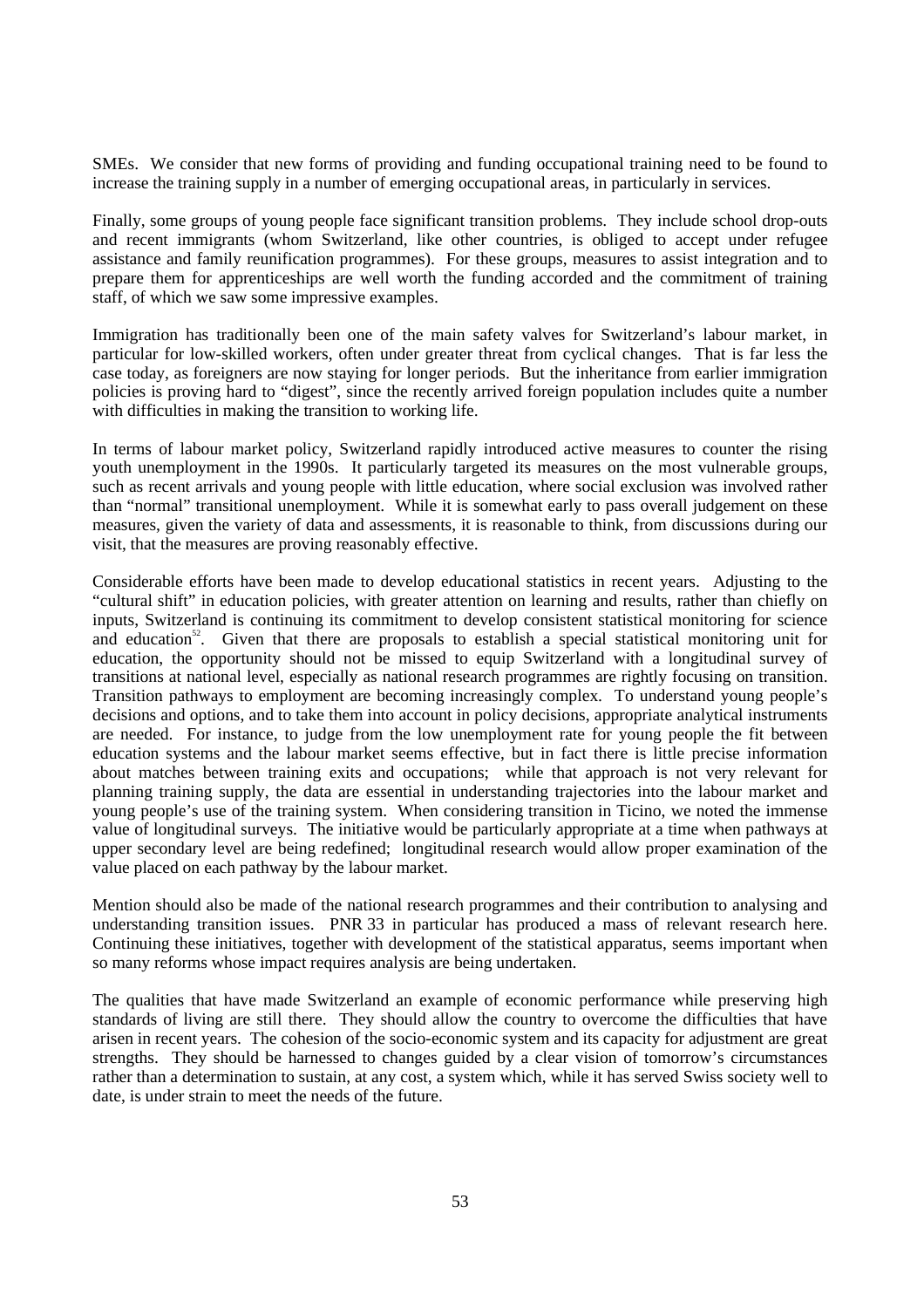#### **REFERENCES**

- Bierhoff, H. and S.J. Prais (1997), "From school to productive work -- Britain and Switzerland compared",The National Institute of Economic and Social Research, Cambridge University Press.
- CDIP and OFFT -- Groupe de projet secondaire II (1998), "Le degré secondaire II en Suisse : Réalités et musique d'avenir", Panorama Édition spéciale, Berne.

Economic Council of Canada (1992), "A Lot to Learn", Department of Supplies and Services, Ottawa.

- Conseil fédéral (1998), "Les objectifs du Conseil fédéral en 1999", Berne.
- Donati, M. (1999), "Volevi veramente diventare quello che sei ? La formazione dei giovani dopo la scuola media", Ufficio studi e ricerche, Republica e Cantone Ticino, Dipartmento dell'istruzione e della cultura.
- Desages, A. (1995), "Les nouvelles modalités d'entrée en apprentissage : les transitions indirectes", Rapport au Département de l'Instruction publique et des affaires culturelles, Service de la formation technique et professionnelle, Neuchâtel.
- Flückiger, Y. and D. Oesch (1999), "L'inégalité : Frein à la croissance ?", Observatoire universitaire de l'émploi, Université de Genève.
- Hanhart, S. and Schultz, H.-R. (1998), "La formation des apprentis en Suisse -- Coûts et financements", Delachaux et Niestlé, Lausanne.
- Malaguerra, C. (1999), "Préparé pour la vie ? Évaluations des compétences en Suisse", La Vie économique -- Revue de politique économique, 1/99.
- "Message relatif à l'encouragement de la formation, de la recherche et de la technologie pendant les années 2000 à 2003", 25 November 1998.
- OECD (1991), "Reviews of national policies for education: Switzerland", Paris.
- OECD (1996), "Labour market policies in Switzerland", Paris.
- OECD (1997), "Economic Survey: Switzerland", Paris.
- OECD (1998), "Education at a Glance -- OECD Indicators", Paris.
- OECD and Human Resources Development Canada (1997), "Literary Skills for the Knowledge Society", Paris.
- OFES, OFIAMT, OFS and Secrétariat de la CDIP (1995), "Les structures du système d'enseignement et de formation initiale en Suisse", Berne.
- Office fédéral de la statistique (1995), "Les indicateurs de l'enseignement en Suisse -- L'enseignement en mutation dans notre pays", Berne.

Office fédéral de la statistique (1997), "Indicateurs des hautes écoles suisses", Berne.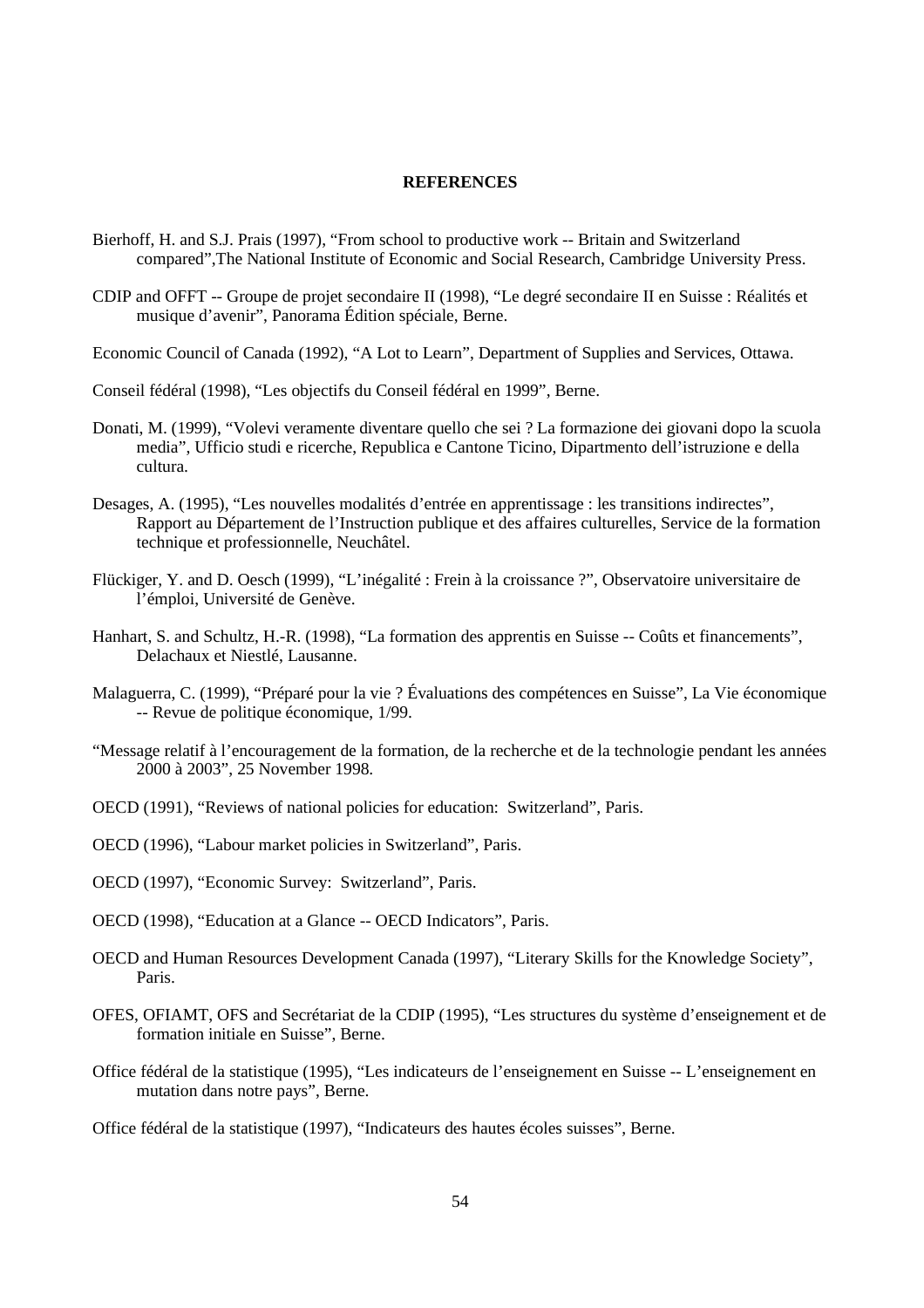- Office fédéral de la statistique (1998), "Une sélection des indicateurs de l'enseignement en Suisse -- Indices standardisés 1996/97", Neuchâtel.
- Office fédéral de la statistique (1998), "Comptes globaux du marché du travail 1991-1996", Neuchâtel, October.
- Office fédéral de la statistique (1999), "Annuaire statistique de la Suisse 1999 -- Chapitre 15 : Éducation et science", Neuchâtel.
- Office fédéral de la statistique et de la Chancellerie fédérale (1998), "Défis 1999-2003", Évolution des tendances et thèmes futurs de la politique fédérale -- Rapport de l'État-major de prospective de l'administration fédérale, Neuchâtel.
- Office fédéral de la formation professionelle et de la technologie (1998), "La nouvelle formation professionnelle -- Conférence nationale sur la formation professionnelle et les places d'apprentissage 1998", Documentation de référence.
- Office fédéral du développement économique et de l'emploi (1999), "Youth unemployment in Switzerland", paper for the Washington Conference, February 1999.
- UBS (1998), "Formation professionnelle : quel avenir"? Opinions et points de vue croisés d'un groupe d'experts", Fondation 1997 de la Société de Banque Suisse, Basel.
- Vision (1998), le magazine suisse de la science et de l'innovation, No. 4, December.
- Wolter, S.C. and Weber, B.A. (1998), "L'apport financier de la formation", La Vie économique -- Revue de politique économique, 9/98.
- Wolter, S.C., J. Christoffel and M. Curti (1999), "Different school systems -- Different labour market results", in Lange, T. (ed.), "Understanding the school-to-work transition", Nova Science Publishers, New York.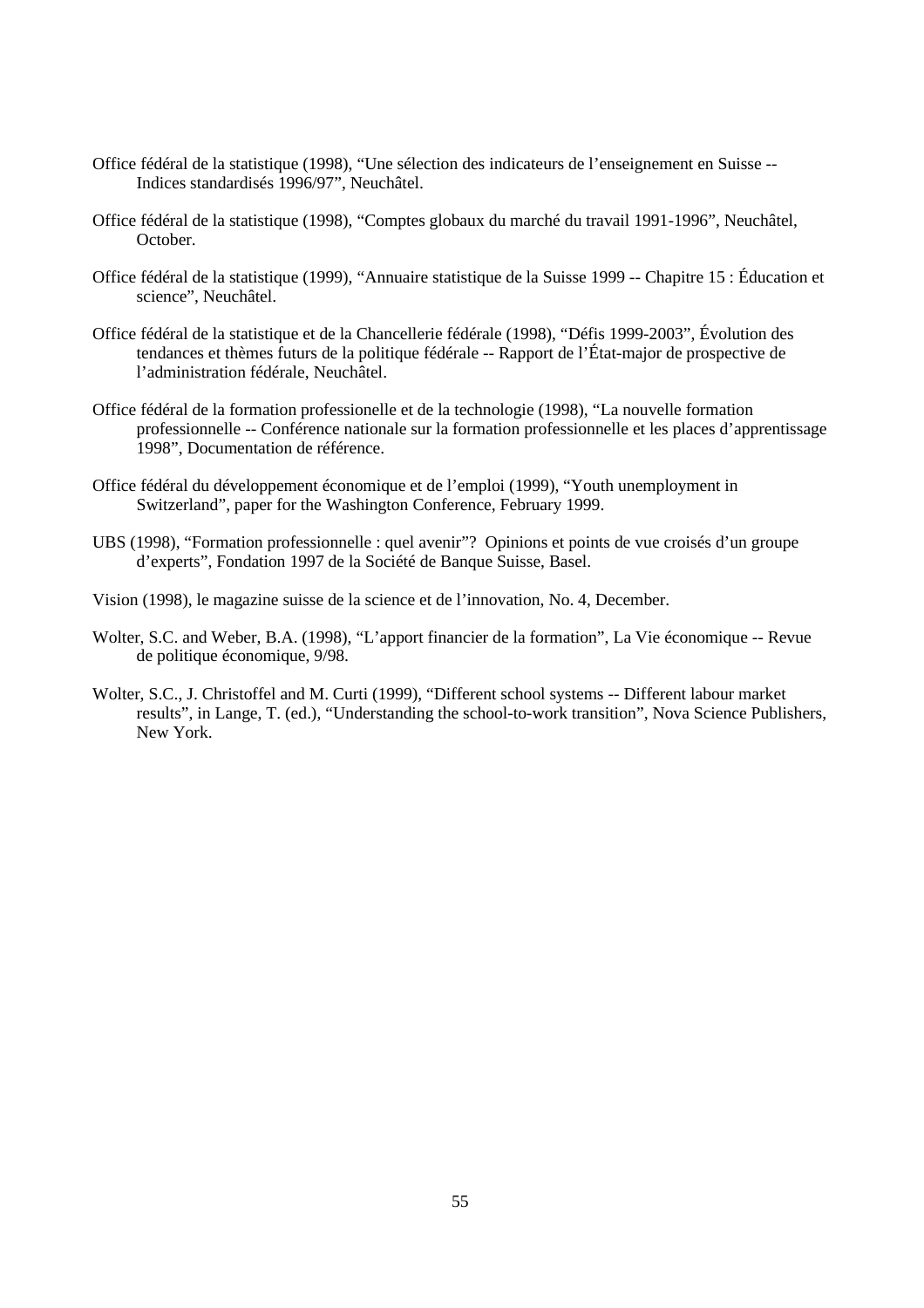**ANNEXES**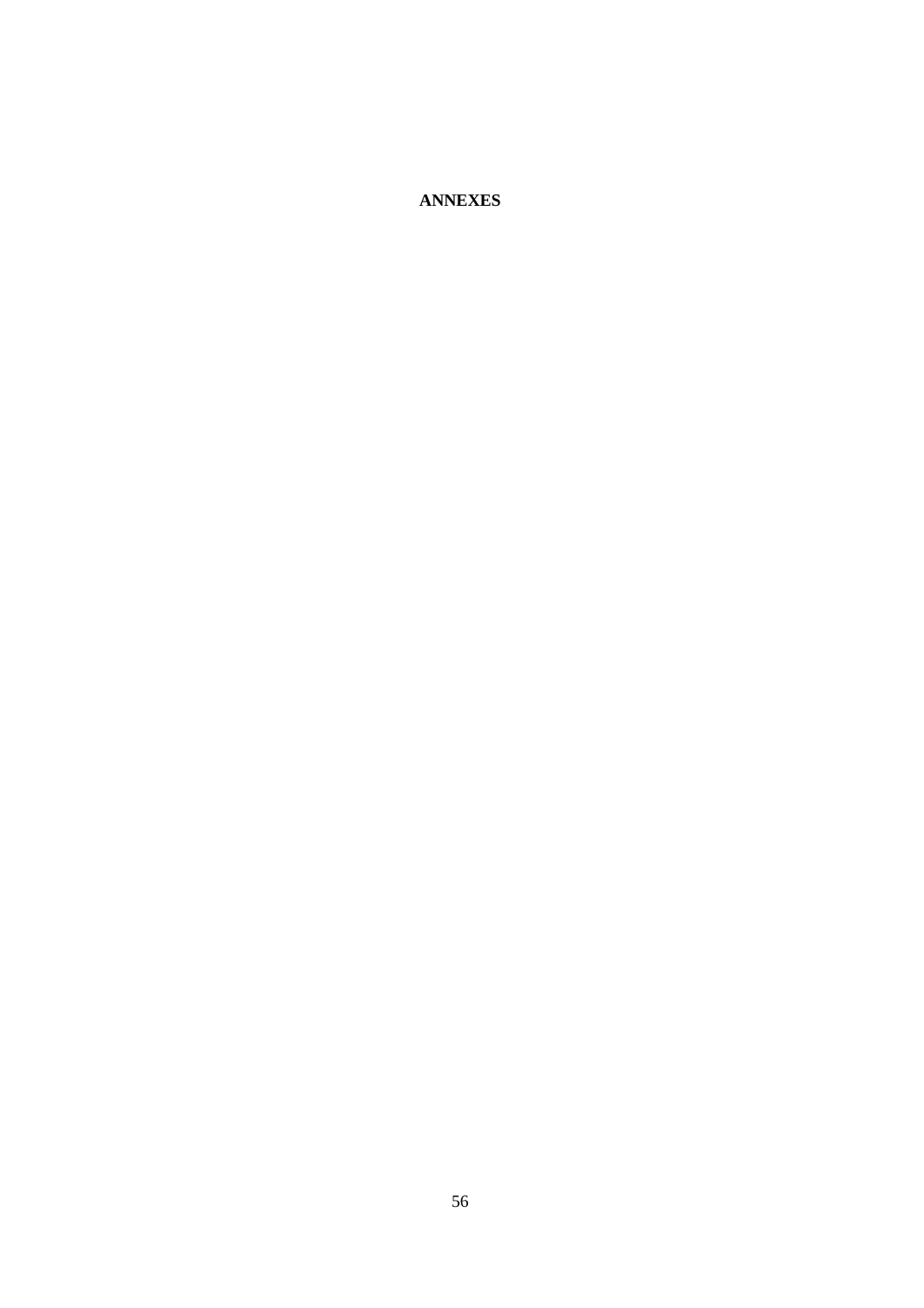## **Annex 1 -- Members of the OECD Review Team**

Mr. Werner Clement Vienna University Vienna, Austria

Mr. Patrice de Broucker (Rapporteur) Centre for Education Statistics Statistics Canada Ottawa, Canada

Mrs. Marianne Durand-Drouhin Directorate for Education, Employment, Labour and Social Affairs Organisation for Economic Co-operation and Development Paris, France

Mrs. Marinella Giovine National Institute for Training and Employment Research (ISFOL) Rome, Italy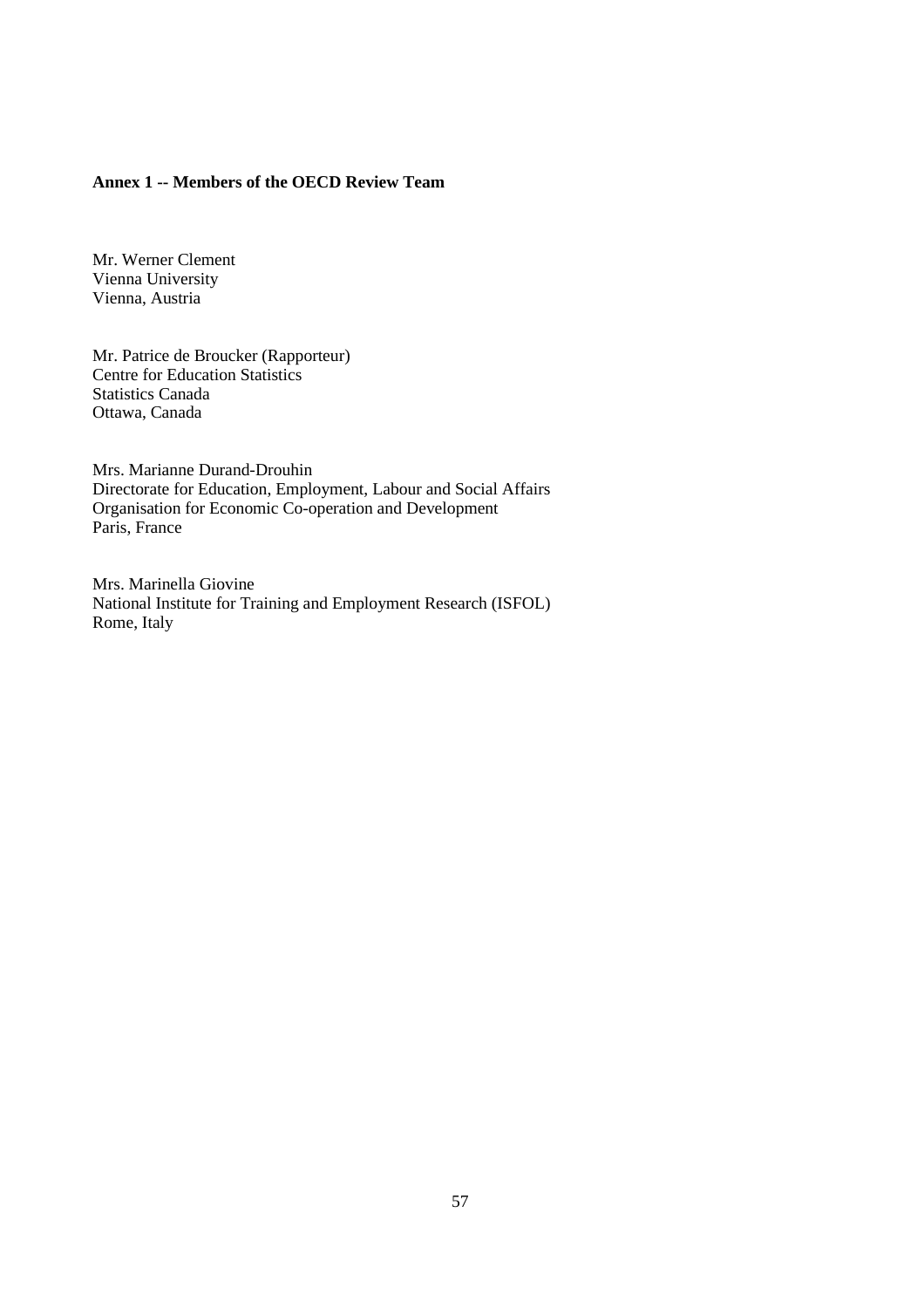## **Annex 2 -- Members of the Swiss Steering Group and authors of the Background Report**

Mrs. Anna Borkowsky Office fédéral de la statistique (OFS) Neuchâtel

Mr. Rudolf Natsch Office fédéral de la formation professionnelle et de la technologie (OFFT) Berne

Mrs. Cornelia Oertle Bürki Conférence suisse des directeurs cantonaux de l'instruction publique (CDIP) Berne

Mr. Marino Ostini Office fédéral de l'éducation et de la science (OFES) Berne

Mrs. Stéphanie Vanhooydonck (national co-ordination) Office fédéral de la formation professionnelle et de la technologie (OFFT) Berne

Mr. Stefan Wolter Office fédéral du développement économique et de l'emploi (OFDE) Berne

Mrs. Françoise Galley and M. Thomas Meyer, co-authors of the Background Report.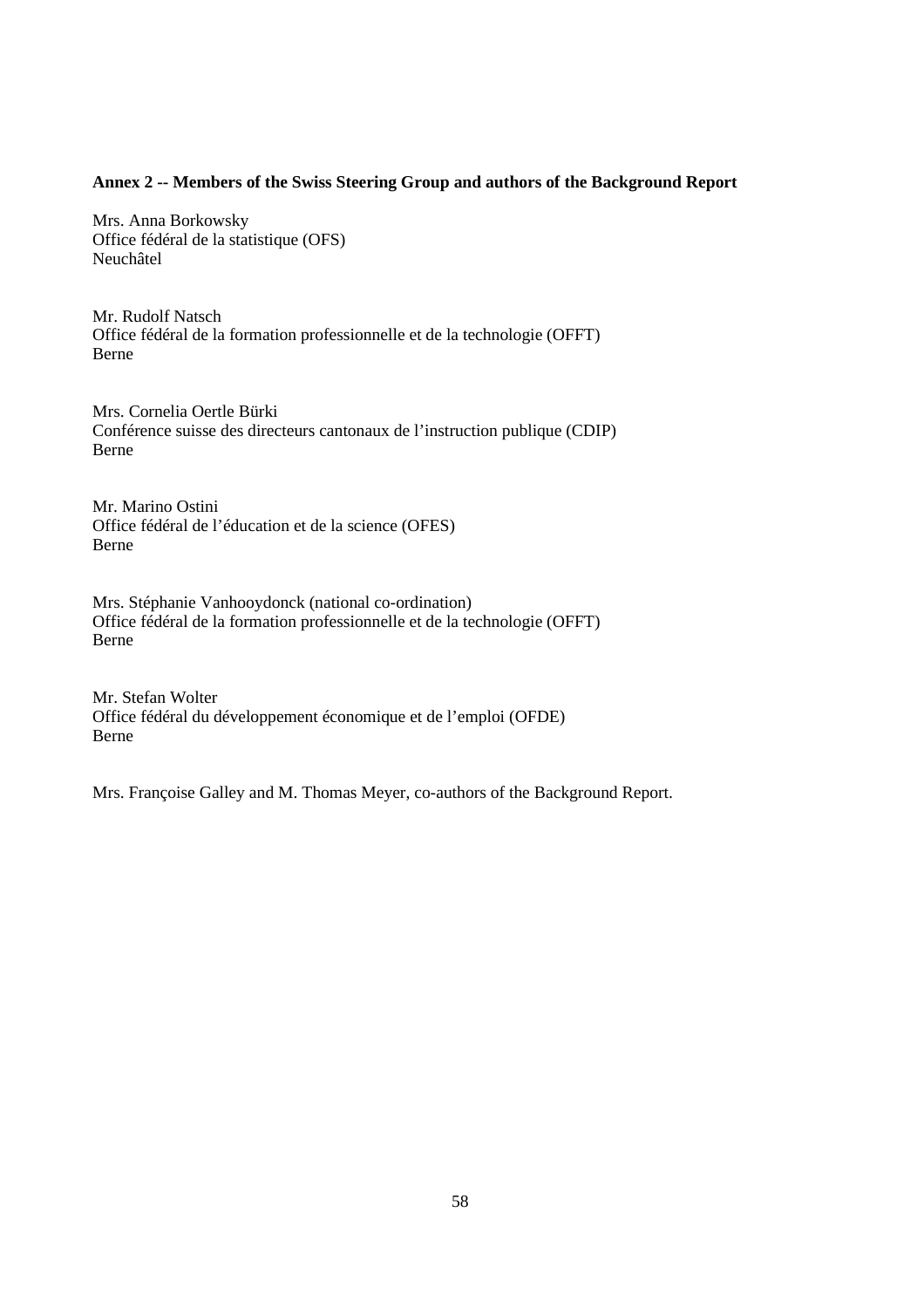### **Notes**

- 1 . For example, an important report on vocational and technical education and training from the beginning of the 1990s, a 1995 round table on school-to-work transitions in OECD countries and a chapter on the problems faced by young people in the 1994 *Employment Outlook.*
- 2 . In 1997, the unemployment rate of 15-24 year-olds was 6 per cent and their employment to population ratio was 63 per cent.
- 3 . Higher education institutions specialising in applied sciences and technologies, management and applied arts, comparable to the *Fachhochschulen* in Austria and Germany.
- 4 . "Literacy Skills for the Knowledge Society", p. 131.
- 5. *Comptes globaux du marché du travail 1991-1996*, Federal Statistical Office, October 1998.
- 6 . These discussions led to the signing of seven sectoral agreements in June 1999.
- 7. Most of the data on the foreign population in this section is taken from Press Release No. 104/1998, 24 November 1998, of the Federal Statistical Office.
- 8. "*Les Objectifs du Conseil Fédéral en 1999*", Internet site <http://www.admin.ch/ch/f/cf/rg/prog1999/index.html>.
- 9. The so-called "three circle" system was established in 1991. Under this system, priority was given to admitting highly skilled nationals from the European Union and the European Free Trade Association, and then from the United States and Canada and, lastly, in the third circle, from the rest of the world.
- 10. The information in this section is drawn mainly from the publications "*Les structures du système d'enseignement et de formation initiale en Suisse*" and "*Indicateurs des hautes écoles suisses*".
- 11. However, following a constitutional revision adopted in April 1999, some changes should enter into force on 1 January 2000.
- 12. S. Hanhart and H.-R. Schulz (1998) and H. Gilomen in OFFT (1998).
- 13. In a report published at the beginning of the 1990s, the Economic Council of Canada stressed the importance of the concept of coherence as a factor explaining the strong performance of certain socio-economic "models" (see Economic Council of Canada, 1992). At that time, Switzerland ranked third of 18 OECD countries.
- 14. The Federal Statistical Office distinguishes between 169 training programmes in industry and in craft trades, and 106 training programmes in the service sector (Sheldon in OFFT, 1998).
- 15. Bierhoff and Prais (1997), p. 10.
- 16. A. Borkowsky in "Swiss Educational Mosaic", cited by Bierhoff and Prais (1997), p. 87.
- 17. Drawn from "*Des faits et des tendances*" by Heinz Gilomen, in OFFT (1998).
- 18. Drawn from "*Des faits et des tendances*" by Heinz Gilomen, in OFFT (1998).
- 19. OECD (1996).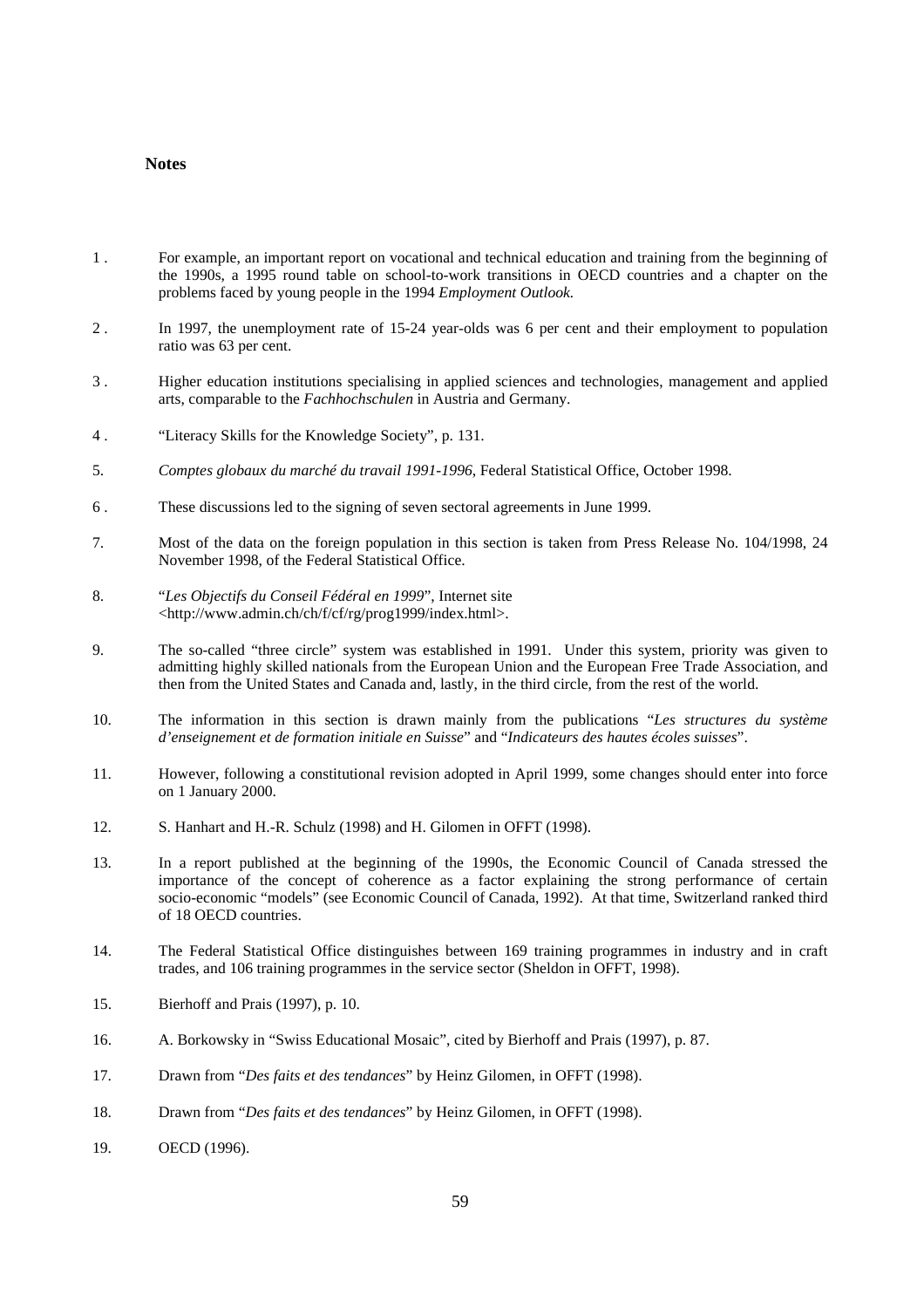- 20. This kind of data are apparently not systematically collected on the amounts of training allowances received by apprentices. The figures cited are from Bierhoff and Prais (1997), who obtained them from an unpublished compilation of data for 14 large engineering companies in the Lucerne region.
- 21. For example, see Wolter and Weber (1998).
- 22 . Interview with Yves Flückiger in *Le Temps* (15 January 1999) and Flückiger (1999).
- 23. OECD (1998), pp. 201 and 204.
- 24. OECD (1997), p. 84.
- 25. Bierhoff and Prais (1997), p. 27.
- 26 . Bierhoff and Prais (1997) point out that a national conference was held in 1994 on the need to keep mathematics curricula in step with labour market and vocational training needs (p. 103, Note 10).
- 27. Bierhoff and Prais (1997), p. 99.
- 28. See OECD (1998), Indicator E1 on the statutory salaries of teachers, pp. 263-275.
- 29 . Desages (1995).
- 30. At a time when new transition patterns are emerging, attention should be drawn to the considerable interest of a study adopting a longitudinal approach such as that recently conducted in Ticino -- the only one undertaken thus far in Switzerland, devoted to analysing young people's transitions at the end of compulsory schooling (Donati, 1999).
- 31 . According to the documentation given to the OECD Experts Group by Mr. François Bourquin, Director of the Vocational Training Service of the Department of Public Instruction and Cultural Affairs of the Canton of Neuchâtel.
- 32. Gilomen in OFFT (1998).
- 33. Federal Council (1998).
- 34. See OFFT (1997), in particular Section 4 of the Order on Apprenticeship Positions.
- 35. The CDIP-OFFT upper secondary group project document provides many concrete examples of experiments in cantons.
- 36. Bierhoff and Prais (1997), p. 17.
- 37. See OECD (1998), Indicator F6, p. 350.
- 38. According to the magazine "Science" (summer 1998), three of the ten European regions in which the most advanced research activities are concentrated are in Switzerland (Geneva-Lausanne, Basel-Mulhouse-Freiburg im Breisgau and Zurich). The criterion used is the number of scientific publications in English per inhabitant (cited in "*Réforme par étape*", *Vision*, December 1998).
- 39. The information in this section is mainly drawn from the text of the Message itself and from the interview with Charles Kleiber and Hans Sieber in the magazine *Vision*.
- 40. OECD, Labour Market Policies in Switzerland, Paris 1996.